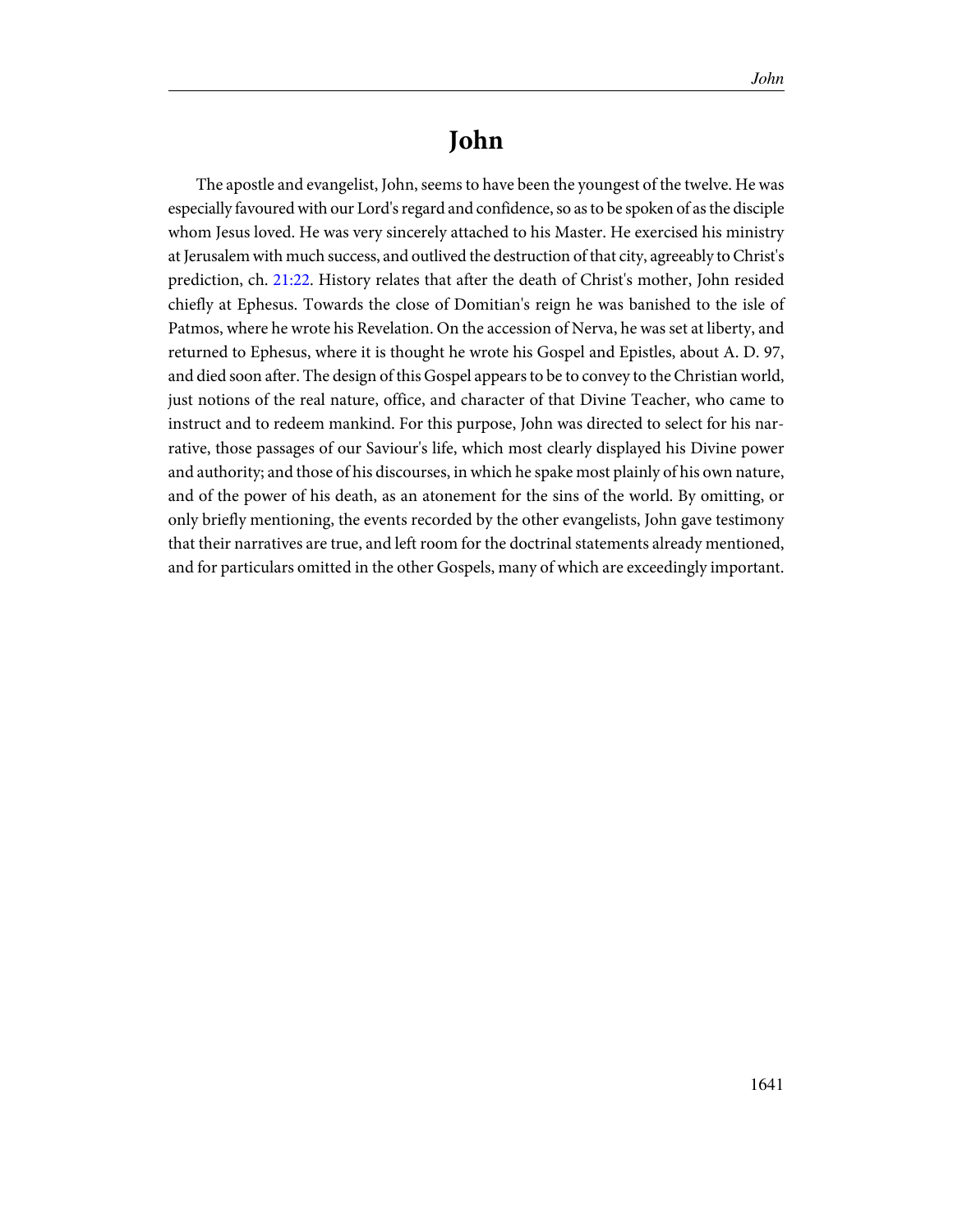#### **Chapter Outline**

| The Divinity of Christ.                         | $(1-5)$     |
|-------------------------------------------------|-------------|
| His Divine and human nature.                    | $(6-14)$    |
| John the Baptist's testimony to Christ.         | $(15-18)$   |
| John's public testimony concerning<br>Christ.   | $(19-28)$   |
| Other testimonies of John concerning<br>Christ. | $(29 - 36)$ |
| Andrew and another disciple follow Je-          | $(37-42)$   |
| sus.                                            |             |
| Philip and Nathanael called.                    | $(43 - 51)$ |

### **Verses [1–5](http://www.ccel.org/study/Bible:John.1.1-John.1.5)**

The plainest reason why the Son of God is called the Word, seems to be, that as our words explain our minds to others, so was the Son of God sent in order to reveal his Father's mind to the world. What the evangelist says of Christ proves that he is God. He asserts, His existence in the beginning; His coexistence with the Father. The Word was with God. All things were made by him, and not as an instrument. Without him was not any thing made that was made, from the highest angel to the meanest worm. This shows how well qualified he was for the work of our redemption and salvation. The light of reason, as well as the life of sense, is derived from him, and depends upon him. This eternal Word, this true Light shines, but the darkness comprehends it not. Let us pray without ceasing, that our eyes may be opened to behold this Light, that we may walk in it; and thus be made wise unto salvation, by faith in Jesus Christ.

#### **Verses [6–14](http://www.ccel.org/study/Bible:John.1.6-John.1.14)**

John the Baptist came to bear witness concerning Jesus. Nothing more fully shows the darkness of men's minds, than that when the Light had appeared, there needed a witness to call attention to it. Christ was the true Light; that great Light which deserves to be called so. By his Spirit and grace he enlightens all that are enlightened to salvation; and those that are not enlightened by him, perish in darkness. Christ was in the world when he took our nature upon him, and dwelt among us. The Son of the Highest was here in this lower world. He was in the world, but not of it. He came to save a lost world, because it was a world of his own making. Yet the world knew him not. When he comes as a Judge, the world shall know him. Many say that they are Christ's own, yet do not receive him, because they will not part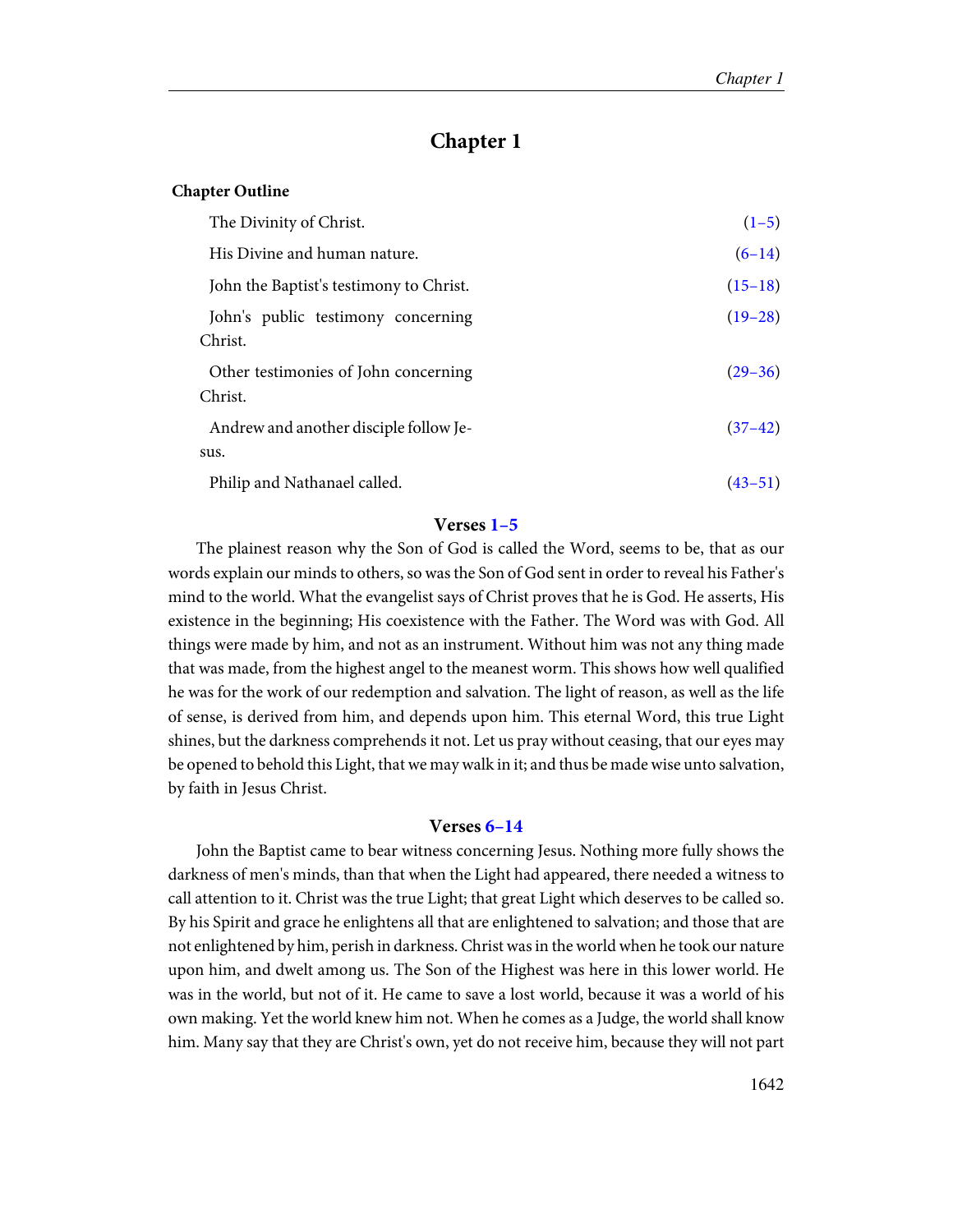with their sins, nor have him to reign over them. All the children of God are born again. This new birth is through the word of God as the means, [1Pe 1:23,](http://www.ccel.org/study/Bible:1Pet.1.23) and by the Spirit of God as the Author. By his Divine presence Christ always was in the world. But now that the fulness of time was come, he was, after another manner, God manifested in the flesh. But observe the beams of his Divine glory, which darted through this veil of flesh. Men discover their weaknesses to those most familiar with them, but it was not so with Christ; those most intimate with him saw most of his glory. Although he was in the form of a servant, as to outward circumstances, yet, in respect of graces, his form was like the Son of God His Divine glory appeared in the holiness of his doctrine, and in his miracles. He was full of grace, fully acceptable to his Father, therefore qualified to plead for us; and full of truth, fully aware of the things he was to reveal.

# **Verses [15–18](http://www.ccel.org/study/Bible:John.1.15-John.1.18)**

As to the order of time and entrance on his work, Christ came after John, but in every other way he was before him. The expression clearly shows that Jesus had existence before he appeared on earth as man. All fulness dwells in him, from which alone fallen sinners have, and shall receive, by faith, all that renders them wise, strong, holy, useful, and happy. Our receivings by Christ are all summed up in this one word, grace; we have received "even grace," a gift so great, so rich, so invaluable; the good will of God towards us, and the good work of God in us. The law of God is holy, just, and good; and we should make the proper use of it. But we cannot derive from it pardon, righteousness, or strength. It teaches us to adorn the doctrine of God our Saviour, but it cannot supply the place of that doctrine. As no mercy comes from God to sinners but through Jesus Christ, no man can come to the Father but by him; no man can know God, except as he is made known in the only begotten and beloved Son.

## **Verses [19–28](http://www.ccel.org/study/Bible:John.1.19-John.1.28)**

John disowns himself to be the Christ, who was now expected and waited for. He came in the spirit and power of Elias, but he was not the person of Elias. John was not that Prophet whom Moses said the Lord would raise up to them of their brethren, like unto him. He was not such a prophet as they expected, who would rescue them from the Romans. He gave such an account of himself, as might excite and awaken them to hearken to him. He baptized the people with water as a profession of repentance, and as an outward sign of the spiritual blessings to be conferred on them by the Messiah, who was in the midst of them, though they knew him not, and to whom he was unworthy to render the meanest service.

#### **Verses [29–36](http://www.ccel.org/study/Bible:John.1.29-John.1.36)**

John saw Jesus coming to him, and pointed him out as the Lamb of God. The paschal lamb, in the shedding and sprinkling of its blood, the roasting and eating of its flesh, and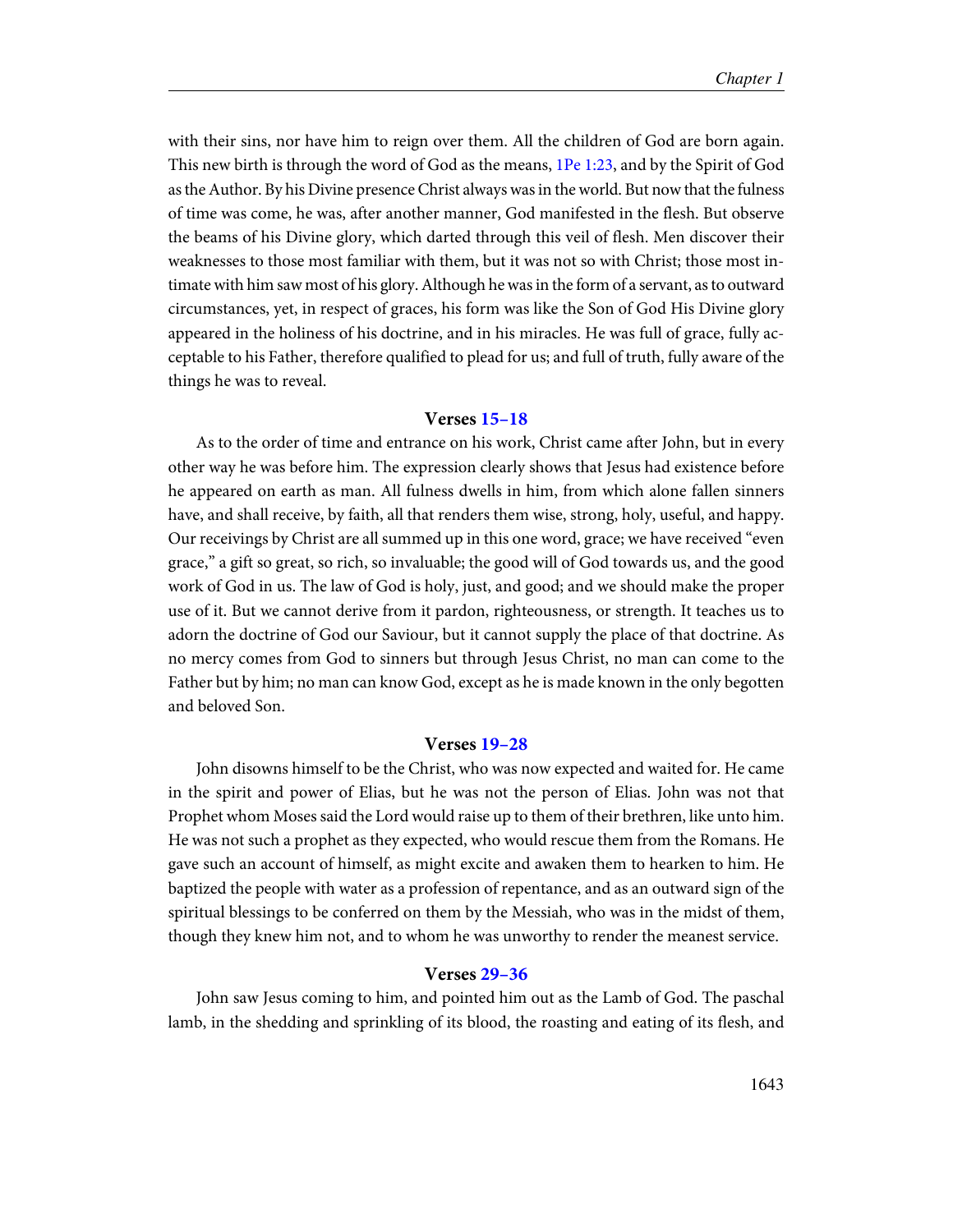all the other circumstances of the ordinance, represented the salvation of sinners by faith in Christ. And the lambs sacrificed every morning and evening, can only refer to Christ slain as a sacrifice to redeem us to God by his blood. John came as a preacher of repentance, yet he told his followers that they were to look for the pardon of their sins to Jesus only, and to his death. It agrees with God's glory to pardon all who depend on the atoning sacrifice of Christ. He takes away the sin of the world; purchases pardon for all that repent and believe the gospel. This encourages our faith; if Christ takes away the sin of the world, then why not my sin? He bore sin for us, and so bears it from us. God could have taken away sin, by taking away the sinner, as he took away the sin of the old world; but here is a way of doing away sin, yet sparing the sinner, by making his Son sin, that is, a sin-offering, for us. See Jesus taking away sin, and let that cause hatred of sin, and resolutions against it. Let us not hold that fast, which the Lamb of God came to take away. To confirm his testimony concerning Christ, John declares the appearance at his baptism, in which God himself bore witness to him. He saw and bare record that he is the Son of God. This is the end and object of John's testimony, that Jesus was the promised Messiah. John took every opportunity that offered to lead people to Christ.

# **Verses [37–42](http://www.ccel.org/study/Bible:John.1.37-John.1.42)**

The strongest and most prevailing argument with an awakened soul to follow Christ, is, that it is he only who takes away sin. Whatever communion there is between our souls and Christ, it is he who begins the discourse. He asked, What seek ye? The question Jesus put to them, we should all put to ourselves when we begin to follow Him, What do we design and desire? In following Christ, do we seek the favour of God and eternal life? He invites them to come without delay. Now is the accepted time, [2Co 6:2](http://www.ccel.org/study/Bible:2Cor.6.2). It is good for us to be where Christ is, wherever it be. We ought to labour for the spiritual welfare of those related to us, and seek to bring them to Him. Those who come to Christ, must come with a fixed resolution to be firm and constant to him, like a stone, solid and stedfast; and it is by his grace that they are so.

#### **Verses [43–51](http://www.ccel.org/study/Bible:John.1.43-John.1.51)**

See the nature of true Christianity, it is following Jesus; devoting ourselves to him, and treading in his steps. Observe the objection Nathanael made. All who desire to profit by the word of God, must beware of prejudices against places, or denominations of men. They should examine for themselves, and they will sometimes find good where they looked for none. Many people are kept from the ways of religion by the unreasonable prejudices they conceive. The best way to remove false notions of religion, is to make trial of it. In Nathanael there was no guile. His profession was not hypocritical. He was not a dissembler, nor dishonest; he was a sound character, a really upright, godly man. Christ knows what men are indeed. Does He know us? Let us desire to know him. Let us seek and pray to be Israelites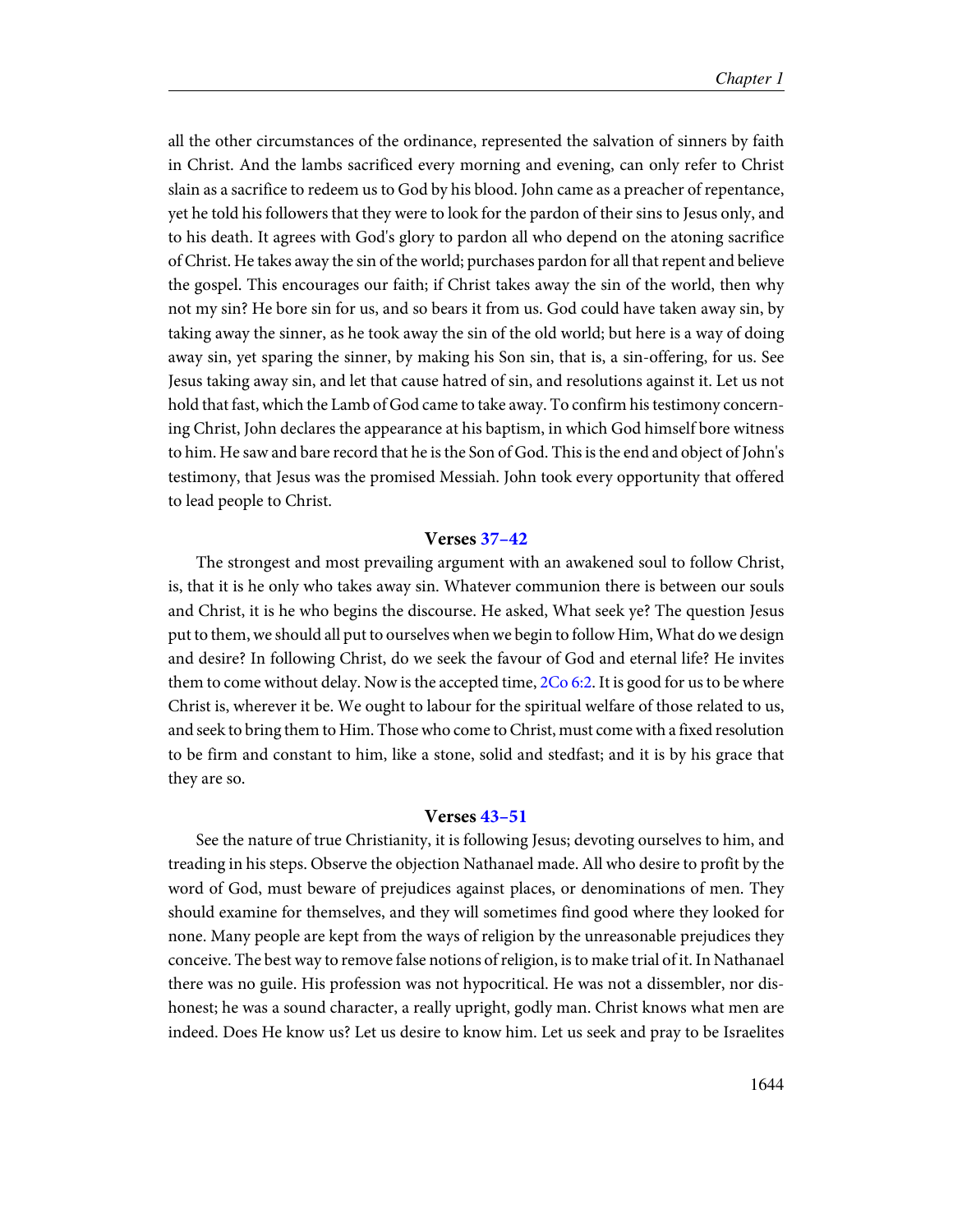indeed, in whom is no guile; truly Christians, approved of Christ himself. Some things weak, imperfect, and sinful, are found in all, but hypocrisy belongs not to a believer's character. Jesus witnessed what passed when Nathanael was under the fig-tree. Probably he was then in fervent prayer, seeking direction as to the Hope and Consolation of Israel, where no human eye observed him. This showed him that our Lord knew the secrets of his heart. Through Christ we commune with, and benefit by the holy angels; and things in heaven and things on earth are reconciled and united together.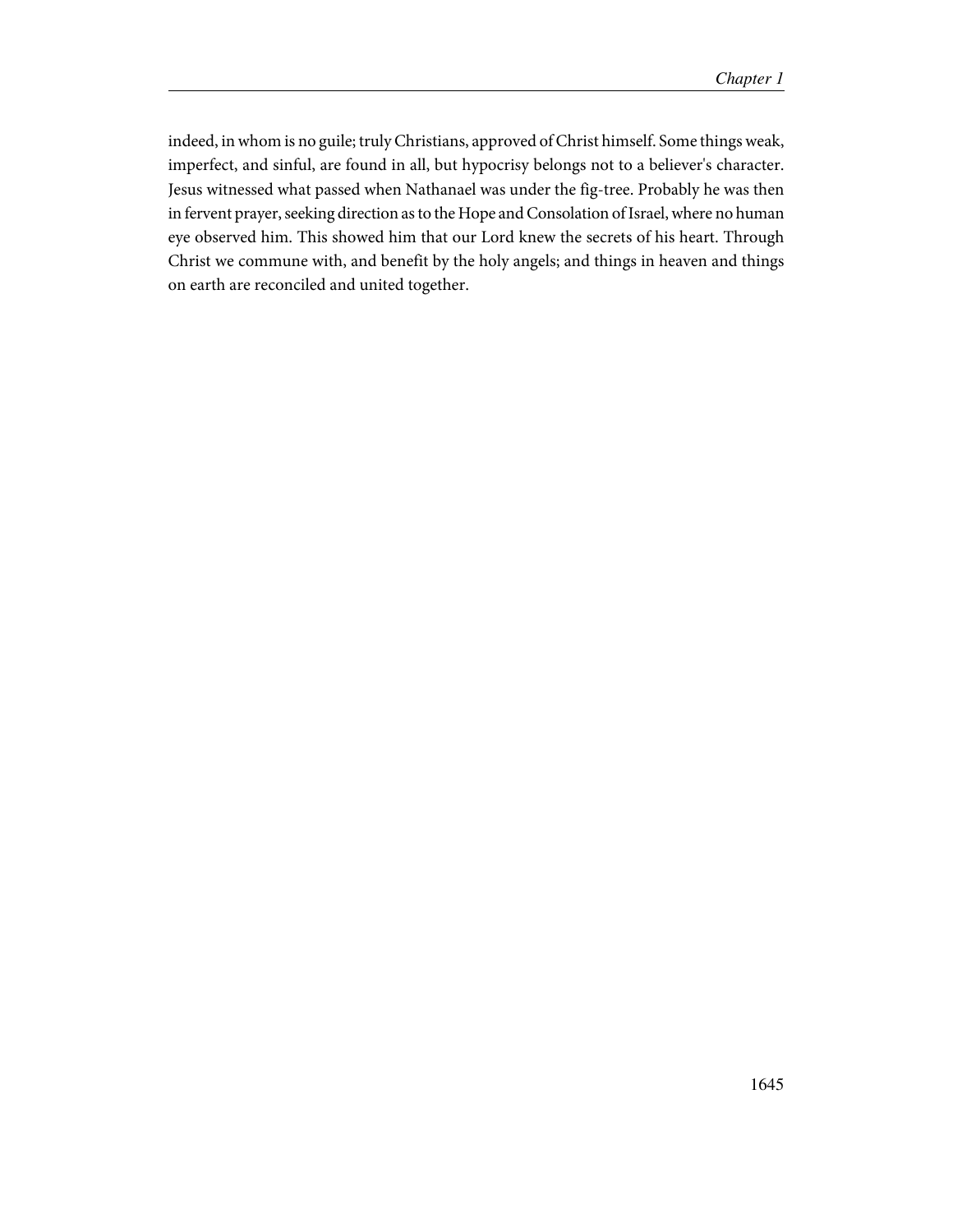#### **Chapter Outline**

| The miracle at Cana.                    | $(1-11)$  |
|-----------------------------------------|-----------|
| Christ casts the buyers and sellers out | $(12-22)$ |
| of the temple.                          |           |
| Many believe in Christ.                 | $(23-25)$ |

# **Verses [1–11](http://www.ccel.org/study/Bible:John.2.1-John.2.11)**

It is very desirable when there is a marriage, to have Christ own and bless it. Those that would have Christ with them at their marriage, must invite him by prayer, and he will come. While in this world we sometimes find ourselves in straits, even when we think ourselves in fulness. There was want at a marriage feast. Those who are come to care for the things of the world, must look for trouble, and count upon disappointment. In our addresses to Christ, we must humbly spread our case before him, and then refer ourselves to him to do as he pleases. In Christ's reply to his mother there was no disrespect. He used the same word when speaking to her with affection from the cross; yet it is a standing testimony against the idolatry of after-ages, in giving undue honours to his mother. His hour is come when we know not what to do. Delays of mercy are not denials of prayer. Those that expect Christ's favours, must observe his orders with ready obedience. The way of duty is the way to mercy; and Christ's methods must not be objected against. The beginning of Moses' miracles was turning water into blood, [Ex 7:20](http://www.ccel.org/study/Bible:Exod.7.20); the beginning of Christ's miracles was turning water into wine; which may remind us of the difference between the law of Moses and the gospel of Christ. He showed that he improves creature-comforts to all true believers, and make them comforts indeed. And Christ's works are all for use. Has he turned thy water into wine, given thee knowledge and grace? it is to profit withal; therefore draw out now, and use it. It was the best wine. Christ's works commend themselves even to those who know not their Author. What was produced by miracles, always was the best in its kind. Though Christ hereby allows a right use of wine, he does not in the least do away his own caution, which is, that our hearts be not at any time overcharged with surfeiting and drunkenness, [Lu 21:34.](http://www.ccel.org/study/Bible:Luke.21.34) Though we need not scruple to feast with our friends on proper occasions, yet every social interview should be so conducted, that we might invite the Redeemer to join with us, if he were now on earth; and all levity, luxury, and excess offend him.

#### **Verses [12–22](http://www.ccel.org/study/Bible:John.2.12-John.2.22)**

The first public work in which we find Christ engaged, was driving from the temple the traders whom the covetous priests and rulers encouraged to make a market-place of its courts. Those now make God's house a house of merchandise, whose minds are filled with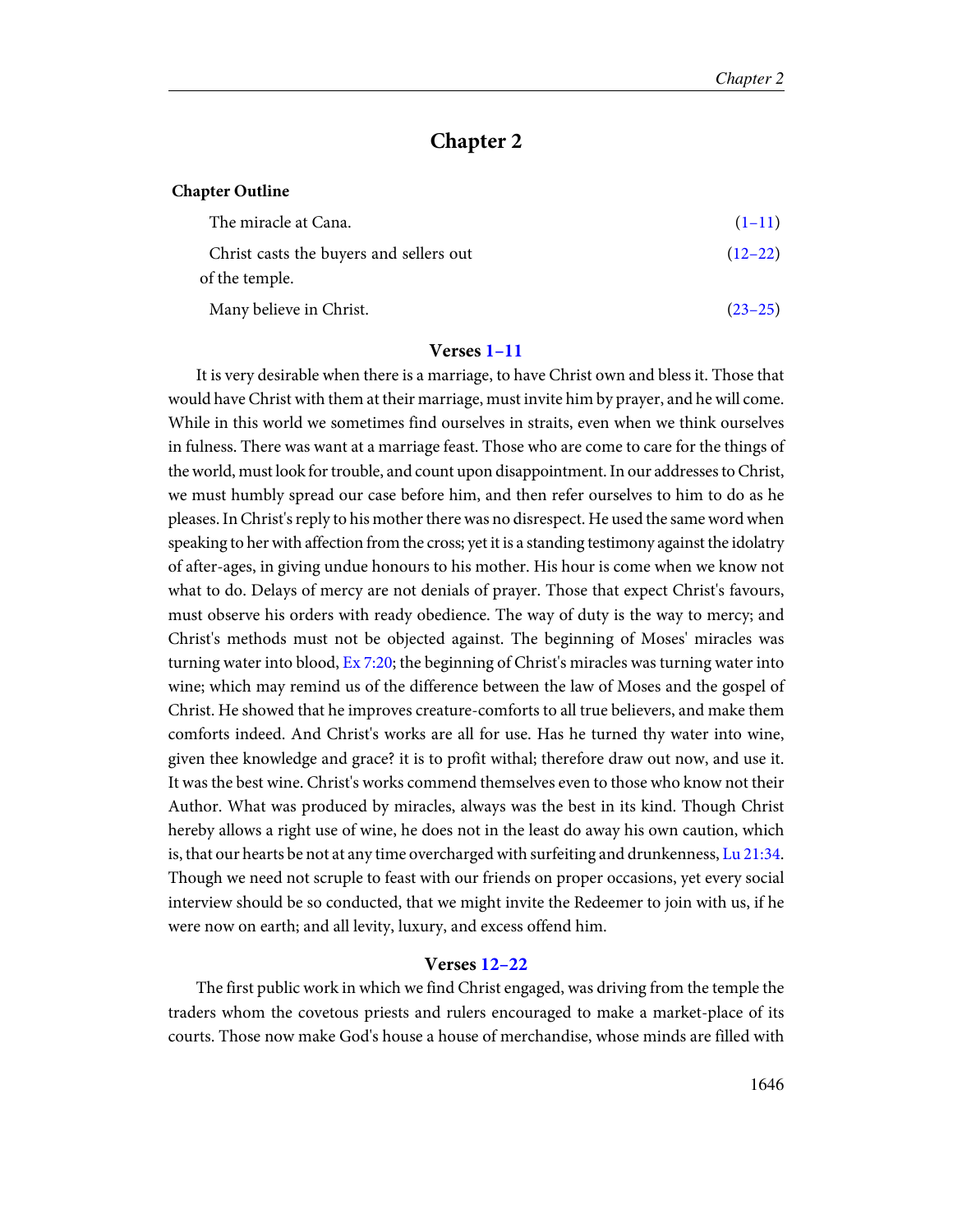cares about worldly business when attending religious exercises, or who perform Divine offices for love of gain. Christ, having thus cleansed the temple, gave a sign to those who demanded it, to prove his authority for so doing. He foretells his death by the Jews' malice, Destroy ye this temple; I will permit you to destroy it. He foretells his resurrection by his own power; In three days I will raise it up. Christ took again his own life. Men mistake by understanding that according to the letter, which the Scripture speaks by way of figure. When Jesus was risen from the dead, his disciples remembered he has said this. It helps much in understanding the Divine word, to observe the fulfilling of the Scriptures.

# **Verses [23–25](http://www.ccel.org/study/Bible:John.2.23-John.2.25)**

Our Lord knew all men, their nature, dispositions, affections, designs, so as we do not know any man, not even ourselves. He knows his crafty enemies, and all their secret projects; his false friends, and their true characters. He knows who are truly his, knows their uprightness, and knows their weaknesses. We know what is done by men; Christ knows what is in them, he tries the heart. Beware of a dead faith, or a formal profession: carnal, empty professors are not to be trusted, and however men impose on others or themselves, they cannot impose on the heart-searching God.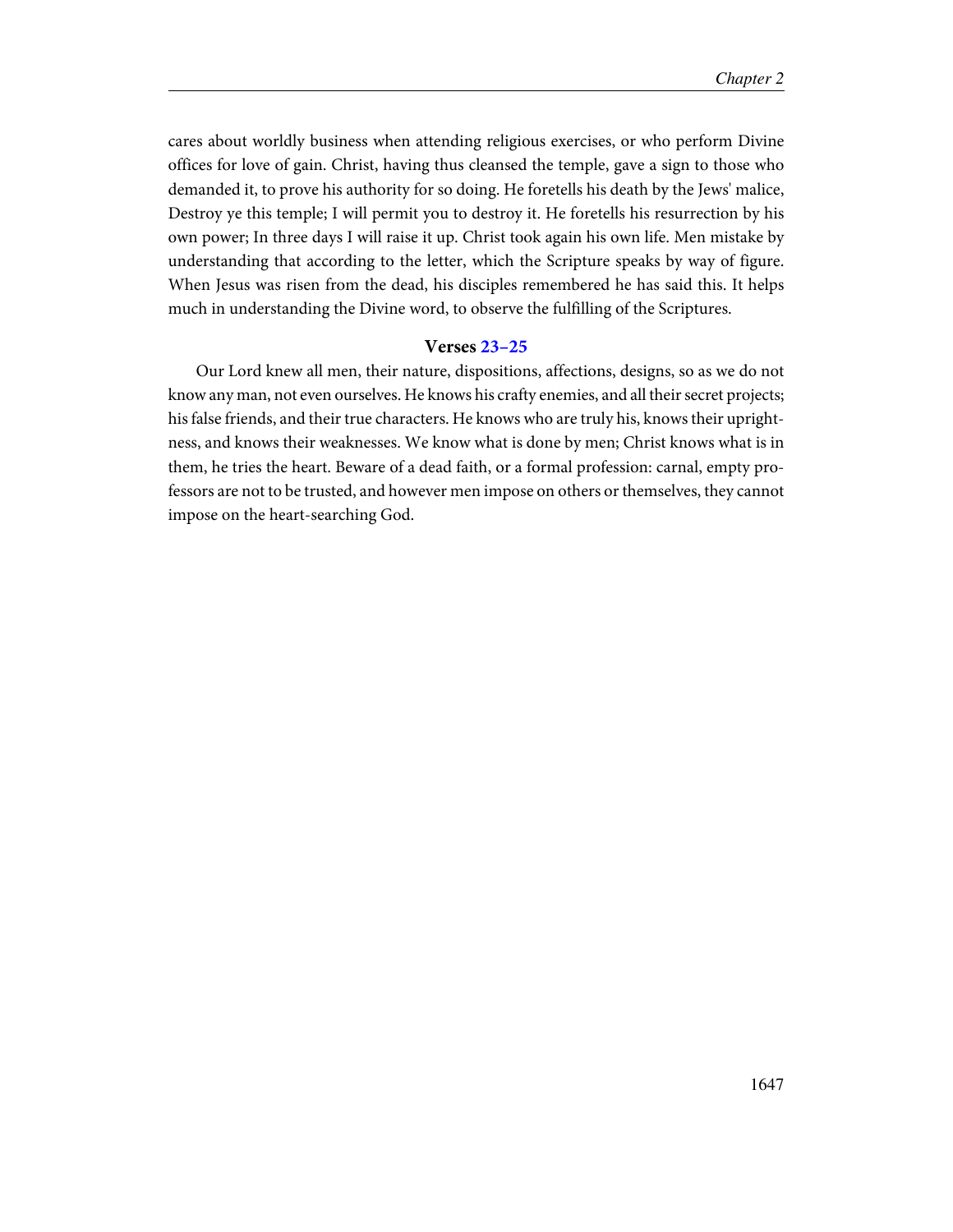#### **Chapter Outline**

| Christ's discourse with Nicodemus.   | $(1-21)$    |
|--------------------------------------|-------------|
| The baptism of John of Christ John's | $(22 - 36)$ |
| testimony.                           |             |

### **Verses [1–8](http://www.ccel.org/study/Bible:John.3.1-John.3.8)**

Nicodemus was afraid, or ashamed to be seen with Christ, therefore came in the night. When religion is out of fashion, there are many Nicodemites. But though he came by night, Jesus bid him welcome, and hereby taught us to encourage good beginnings, although weak. And though now he came by night, yet afterward he owned Christ publicly. He did not talk with Christ about state affairs, though he was a ruler, but about the concerns of his own soul and its salvation, and went at once to them. Our Saviour spoke of the necessity and nature of regeneration or the new birth, and at once directed Nicodemus to the source of holiness of the heart. Birth is the beginning of life; to be born again, is to begin to live anew, as those who have lived much amiss, or to little purpose. We must have a new nature, new principles, new affections, new aims. By our first birth we were corrupt, shapen in sin; therefore we must be made new creatures. No stronger expression could have been chosen to signify a great and most remarkable change of state and character. We must be entirely different from what we were before, as that which begins to be at any time, is not, and cannot be the same with that which was before. This new birth is from heaven, ch. [1:13,](http://www.ccel.org/study/Bible:John.1.13) and its tendency is to heaven. It is a great change made in the heart of a sinner, by the power of the Holy Spirit. It means that something is done in us, and for us, which we cannot do for ourselves. Something is wrong, whereby such a life begins as shall last for ever. We cannot otherwise expect any benefit by Christ; it is necessary to our happiness here and hereafter. What Christ speak, Nicodemus misunderstood, as if there had been no other way of regenerating and new-moulding an immortal soul, than by new-framing the body. But he acknowledged his ignorance, which shows a desire to be better informed. It is then further explained by the Lord Jesus. He shows the Author of this blessed change. It is not wrought by any wisdom or power of our own, but by the power of the blessed Spirit. We are shapen in iniquity, which makes it necessary that our nature be changed. We are not to marvel at this; for, when we consider the holiness of God, the depravity of our nature, and the happiness set before us, we shall not think it strange that so much stress is laid upon this. The regenerating work of the Holy Spirit is compared to water. It is also probable that Christ had reference to the ordinance of baptism. Not that all those, and those only, that are baptized, are saved; but without that new birth which is wrought by the Spirit, and signified by baptism, none shall be subjects of the kingdom of heaven. The same word signifies both the wind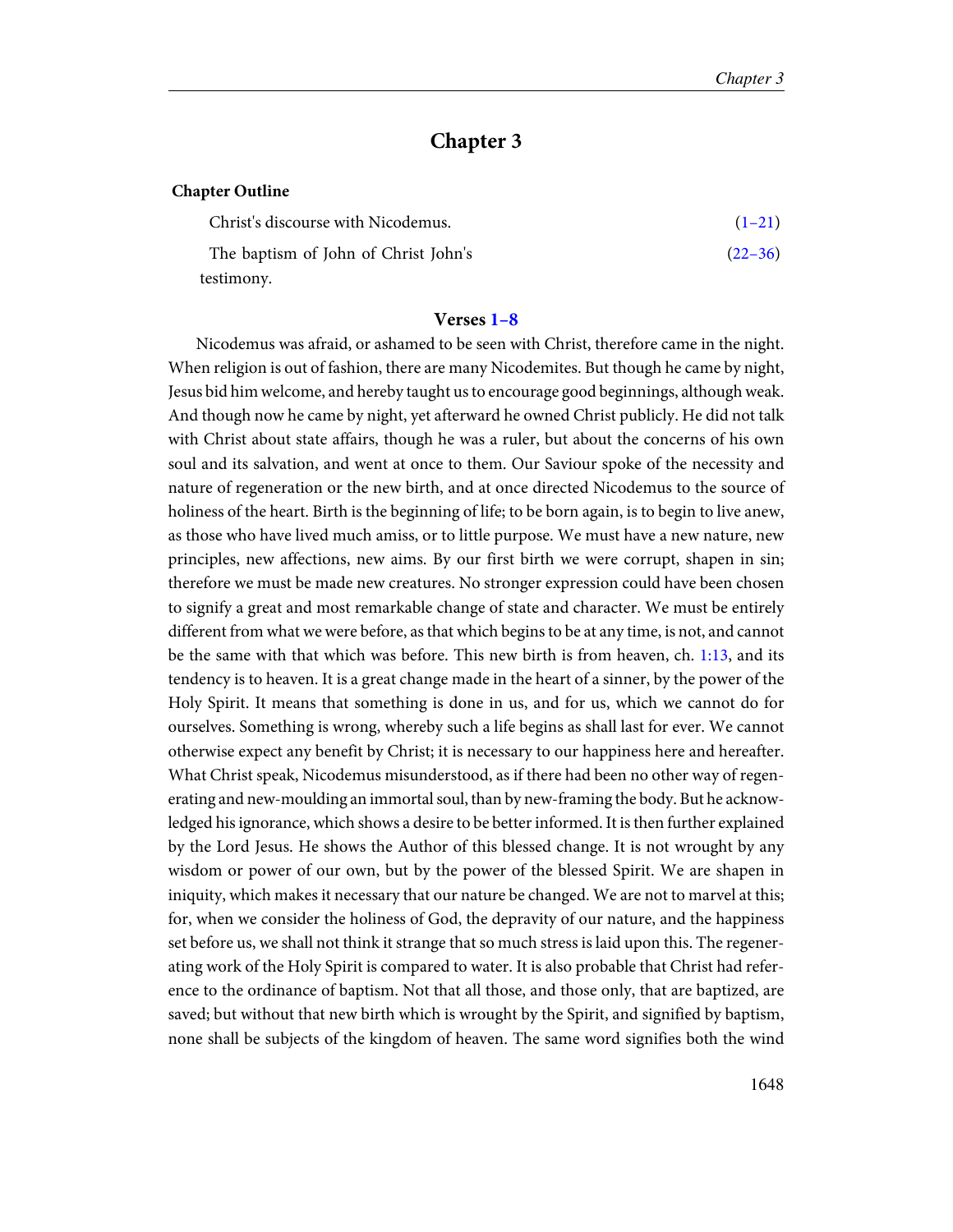and the Spirit. The wind bloweth where it listeth for us; God directs it. The Spirit sends his influences where, and when, on whom, and in what measure and degree, he pleases. Though the causes are hidden, the effects are plain, when the soul is brought to mourn for sin, and to breathe after Christ. Christ's stating of the doctrine and the necessity of regeneration, it should seem, made it not clearer to Nicodemus. Thus the things of the Spirit of God are foolishness to the natural man. Many think that cannot be proved, which they cannot believe. Christ's discourse of gospel truths, ver.  $\#(11-13)$ , shows the folly of those who make these things strange unto them; and it recommends us to search them out. Jesus Christ is every way able to reveal the will of God to us; for he came down from heaven, and yet is in heaven. We have here a notice of Christ's two distinct natures in one person, so that while he is the Son of man, yet he is in heaven. God is the "HE THAT IS," and heaven is the dwelling-place of his holiness. The knowledge of this must be from above, and can be received by faith alone. Jesus Christ came to save us by healing us, as the children of Israel, stung with fiery serpents, were cured and lived by looking up to the brazen serpent, [Nu 21:6–9](http://www.ccel.org/study/Bible:Num.21.6-Num.21.9). In this observe the deadly and destructive nature of sin. Ask awakened consciences, ask damned sinners, they will tell you, that how charming soever the allurements of sin may be, at the last it bites like a serpent. See the powerful remedy against this fatal malady. Christ is plainly set forth to us in the gospel. He whom we offended is our Peace, and the way of applying for a cure is by believing. If any so far slight either their disease by sin, or the method of cure by Christ, as not to receive Christ upon his own terms, their ruin is upon their own heads. He has said, Look and be saved, look and live; lift up the eyes of your faith to Christ crucified. And until we have grace to do this, we shall not be cured, but still are wounded with the stings of Satan, and in a dying state. Jesus Christ came to save us by pardoning us, that we might not die by the sentence of the law. Here is gospel, good news indeed. Here is God's love in giving his Son for the world. God so loved the world; so really, so richly. Behold and wonder, that the great God should love such a worthless world! Here, also, is the great gospel duty, to believe in Jesus Christ. God having given him to be our Prophet, Priest, and King, we must give up ourselves to be ruled, and taught, and saved by him. And here is the great gospel benefit, that whoever believes in Christ, shall not perish, but shall have everlasting life. God was in Christ reconciling the world to himself, and so saving it. It could not be saved, but through him; there is no salvation in any other. From all this is shown the happiness of true believers; he that believeth in Christ is not condemned. Though he has been a great sinner, yet he is not dealt with according to what his sins deserve. How great is the sin of unbelievers! God sent One to save us, that was dearest to himself; and shall he not be dearest to us? How great is the misery of unbelievers! they are condemned already; which speaks a certain condemnation; a present condemnation. The wrath of God now fastens upon them; and their own hearts condemn them. There is also a condemnation grounded on their former guilt; they are open to the law for all their sins; because they are not by faith interested in the gospel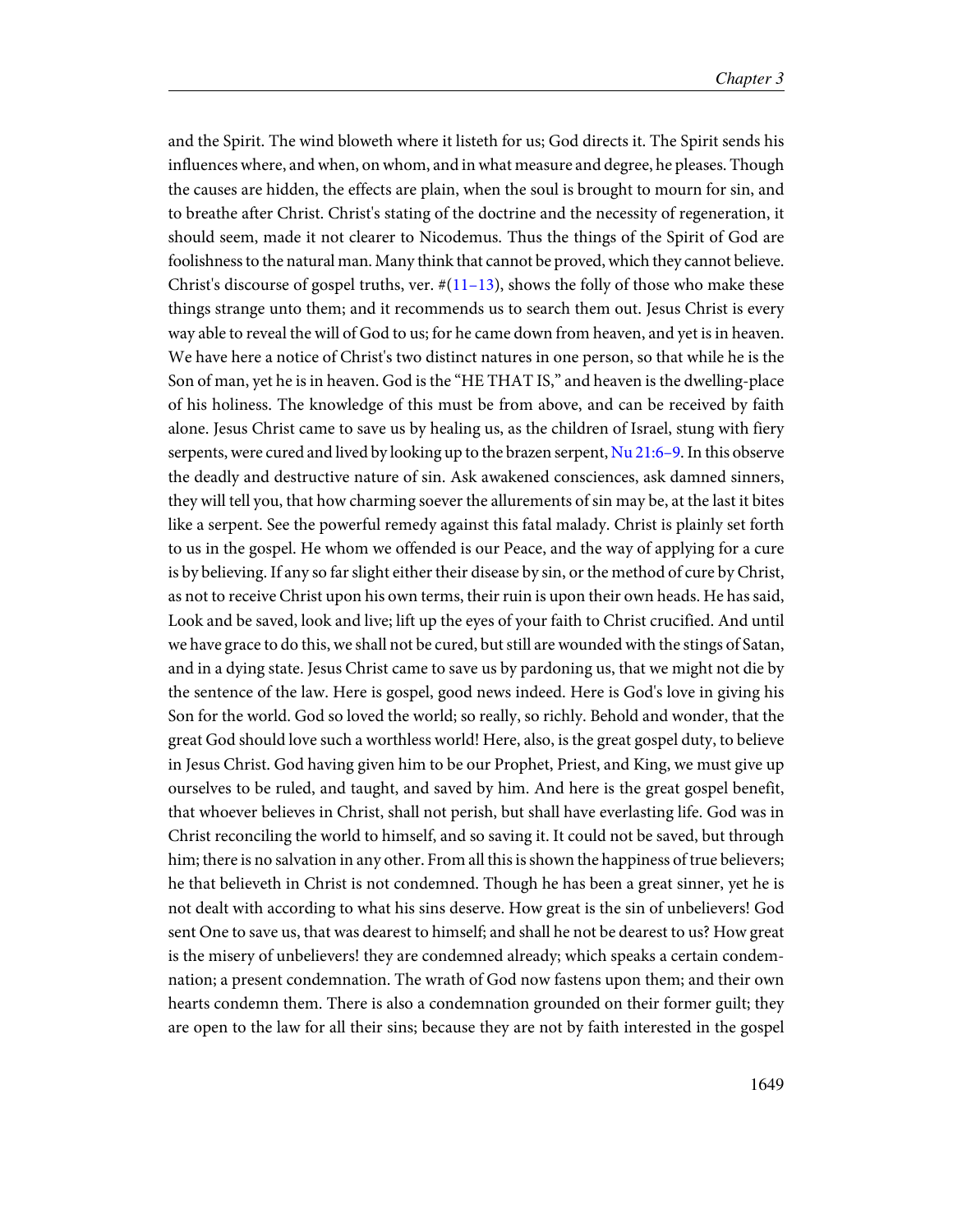pardon. Unbelief is a sin against the remedy. It springs from the enmity of the heart of man to God, from love of sin in some form. Read also the doom of those that would not know Christ. Sinful works are works of darkness. The wicked world keep as far from this light as they can, lest their deeds should be reproved. Christ is hated, because sin is loved. If they had not hated saving knowledge, they would not sit down contentedly in condemning ignorance. On the other hand, renewed hearts bid this light welcome. A good man acts truly and sincerely in all he does. He desires to know what the will of God is, and to do it, though against his own worldly interest. A change in his whole character and conduct has taken place. The love of God is shed abroad in his heart by the Holy Ghost, and is become the commanding principle of his actions. So long as he continues under a load of unforgiven guilt, there can be little else than slavish fear of God; but when his doubts are done away, when he sees the righteous ground whereon this forgiveness is built, he rests on it as his own, and is united to God by unfeigned love. Our works are good when the will of God is the rule of them, and the glory of God the end of them; when they are done in his strength, and for his sake; to him, and not to men. Regeneration, or the new birth, is a subject to which the world is very averse; it is, however, the grand concern, in comparison with which every thing else is but trifling. What does it signify though we have food to eat in plenty, and variety of raiment to put on, if we are not born again? if after a few mornings and evenings spent in unthinking mirth, carnal pleasure, and riot, we die in our sins, and lie down in sorrow? What does it signify though we are well able to act our parts in life, in every other respect, if at last we hear from the Supreme Judge, "Depart from me, I know you not, ye workers of iniquity?"

#### **Verses [22–36](http://www.ccel.org/study/Bible:John.3.22-John.3.36)**

John was fully satisfied with the place and work assigned him; but Jesus came on a more important work. He also knew that Jesus would increase in honour and influence, for of his government and peace there would be no end, while he himself would be less followed. John knew that Jesus came from heaven as the Son of God, while he was a sinful, mortal man, who could only speak about the more plain subjects of religion. The words of Jesus were the words of God; he had the Spirit, not by measure, as the prophets, but in all fulness. Everlasting life could only be had by faith in Him, and might be thus obtained; whereas all those, who believe not in the Son of God, cannot partake of salvation, but the wrath of God for ever rests upon them.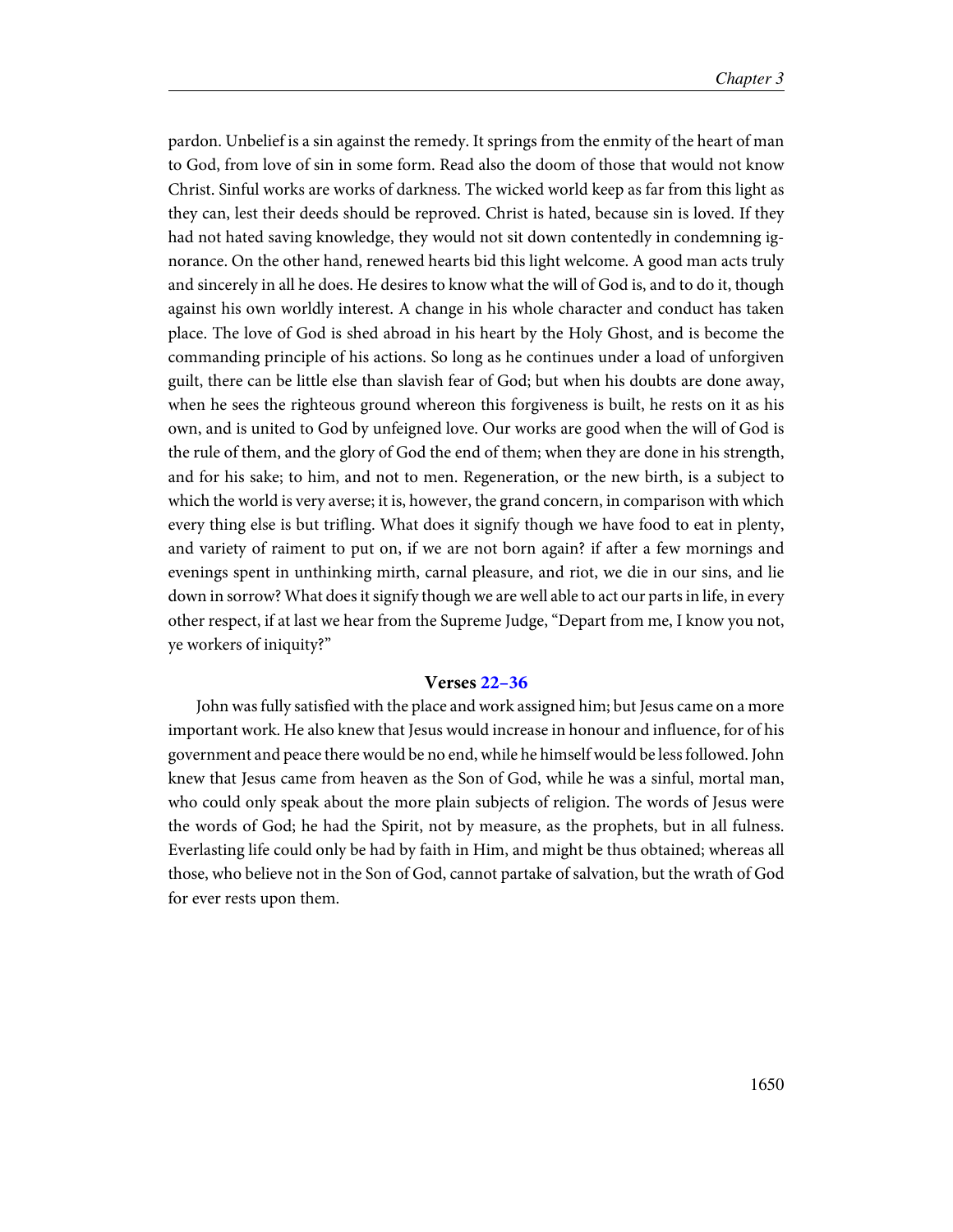#### **Chapter Outline**

| Christ's departure into Galilee.          | $(1-3)$     |
|-------------------------------------------|-------------|
| His discourse with the Samaritan wo-      | $(4-26)$    |
| man.                                      |             |
| The effects of Christ's conversation with | $(27-42)$   |
| the woman of Samaria.                     |             |
| Christ heals the nobleman's son.          | $(43 - 54)$ |

### **Verses [1–3](http://www.ccel.org/study/Bible:John.4.1-John.4.3)**

Jesus applied himself more to preaching, which was the more excellent, [1Co 1:17](http://www.ccel.org/study/Bible:1Cor.1.17), than to baptism. He would put honour upon his disciples, by employing them to baptize. He teaches us that the benefit of sacraments depends not on the hand that administers them.

#### **Verses [4–26](http://www.ccel.org/study/Bible:John.4.4-John.4.26)**

There was great hatred between the Samaritans and the Jews. Christ's road from Judea to Galilee lay through Samaria. We should not go into places of temptation but when we needs must; and then must not dwell in them, but hasten through them. We have here our Lord Jesus under the common fatigue of travellers. Thus we see that he was truly a man. Toil came in with sin; therefore Christ, having made himself a curse for us, submitted to it. Also, he was a poor man, and went all his journeys on foot. Being wearied, he sat thus on the well; he had no couch to rest upon. He sat thus, as people wearied with travelling sit. Surely, we ought readily to submit to be like the Son of God in such things as these. Christ asked a woman for water. She was surprised because he did not show the anger of his own nation against the Samaritans. Moderate men of all sides are men wondered at. Christ took the occasion to teach her Divine things: he converted this woman, by showing her ignorance and sinfulness, and her need of a Saviour. By this living water is meant the Spirit. Under this comparison the blessing of the Messiah had been promised in the Old Testament. The graces of the Spirit, and his comforts, satisfy the thirsting soul, that knows its own nature and necessity. What Jesus spake figuratively, she took literally. Christ shows that the water of Jacob's well yielded a very short satisfaction. Of whatever waters of comfort we drink, we shall thirst again. But whoever partakes of the Spirit of grace, and the comforts of the gospel, shall never want that which will abundantly satisfy his soul. Carnal hearts look no higher than carnal ends. Give it me, saith she, not that I may have everlasting life, which Christ proposed, but that I come not hither to draw. The carnal mind is very ingenious in shifting off convictions, and keeping them from fastening. But how closely our Lord Jesus brings home the conviction to her conscience! He severely reproved her present state of life. The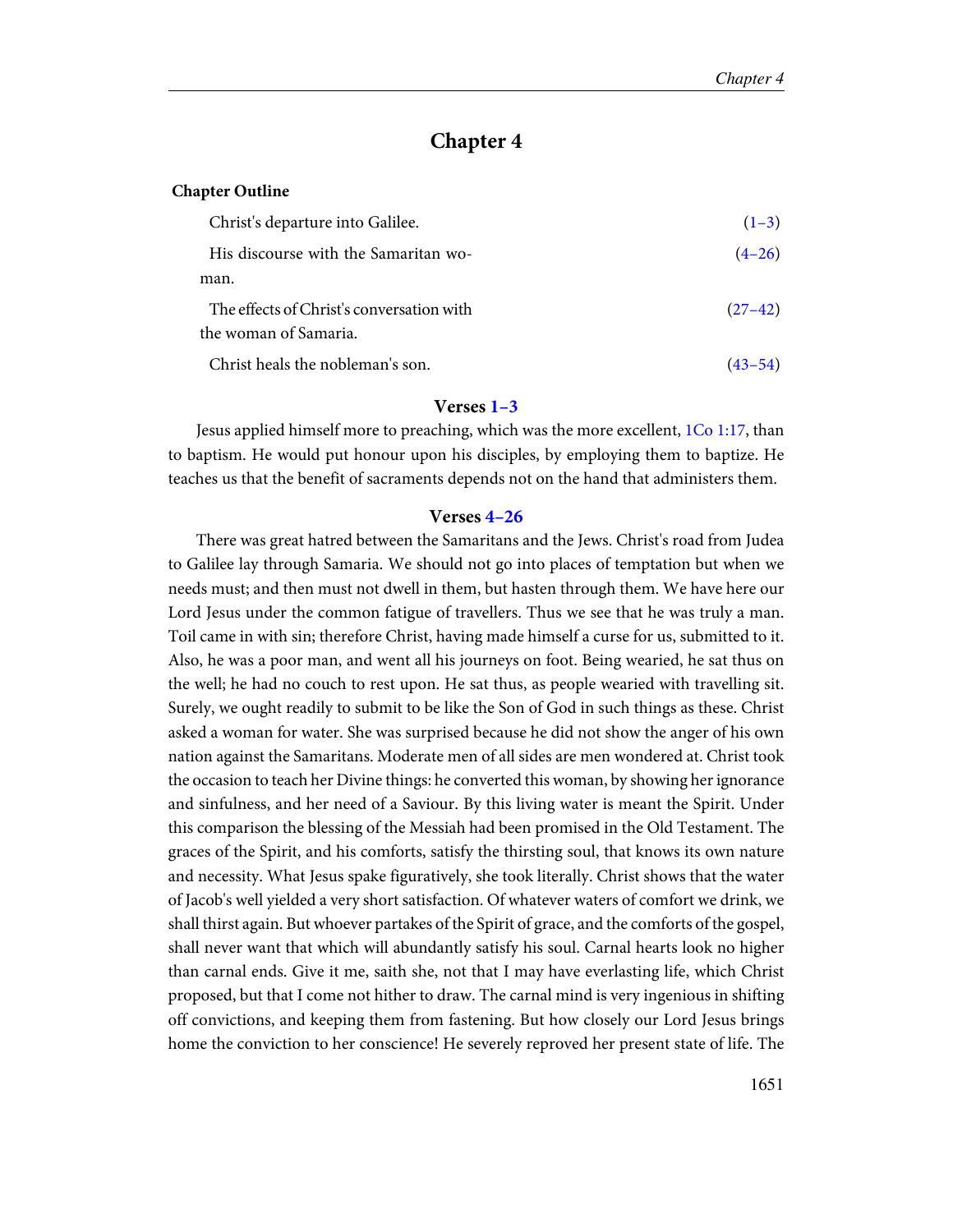woman acknowledged Christ to be a prophet. The power of his word in searching the heart, and convincing the conscience of secret things, is a proof of Divine authority. It should cool our contests, to think that the things we are striving about are passing away. The object of worship will continue still the same, God, as a Father; but an end shall be put to all differences about the place of worship. Reason teaches us to consult decency and convenience in the places of our worship; but religion gives no preference to one place above another, in respect of holiness and approval with God. The Jews were certainly in the right. Those who by the Scriptures have obtained some knowledge of God, know whom they worship. The word of salvation was of the Jews. It came to other nations through them. Christ justly preferred the Jewish worship before the Samaritan, yet here he speaks of the former as soon to be done away. God was about to be revealed as the Father of all believers in every nation. The spirit or the soul of man, as influenced by the Holy Spirit, must worship God, and have communion with him. Spiritual affections, as shown in fervent prayers, supplications, and thanksgivings, form the worship of an upright heart, in which God delights and is glorified. The woman was disposed to leave the matter undecided, till the coming of the Messiah. But Christ told her, I that speak to thee, am He. She was an alien and a hostile Samaritan, merely speaking to her was thought to disgrace our Lord Jesus. Yet to this woman did our Lord reveal himself more fully than as yet he had done to any of his disciples. No past sins can bar our acceptance with him, if we humble ourselves before him, believing in him as the Christ, the Saviour of the world.

# **Verses [27–42](http://www.ccel.org/study/Bible:John.4.27-John.4.42)**

The disciples wondered that Christ talked thus with a Samaritan. Yet they knew it was for some good reason, and for some good end. Thus when particular difficulties occur in the word and providence of God, it is good to satisfy ourselves that all is well that Jesus Christ says and does. Two things affected the woman. The extent of his knowledge. Christ knows all the thoughts, words, and actions, of all the children of men. And the power of his word. He told her secret sins with power. She fastened upon that part of Christ's discourse, many would think she would have been most shy of repeating; but the knowledge of Christ, into which we are led by conviction of sin, is most likely to be sound and saving. They came to him: those who would know Christ, must meet him where he records his name. Our Master has left us an example, that we may learn to do the will of God as he did; with diligence, as those that make a business of it; with delight and pleasure in it. Christ compares his work to harvest-work. The harvest is appointed and looked for before it comes; so was the gospel. Harvest-time is busy time; all must be then at work. Harvest-time is a short time, and harvest-work must be done then, or not at all; so the time of the gospel is a season, which if once past, cannot be recalled. God sometimes uses very weak and unlikely instruments for beginning and carrying on a good work. Our Saviour, by teaching one poor woman, spread knowledge to a whole town. Blessed are those who are not offended at Christ. Those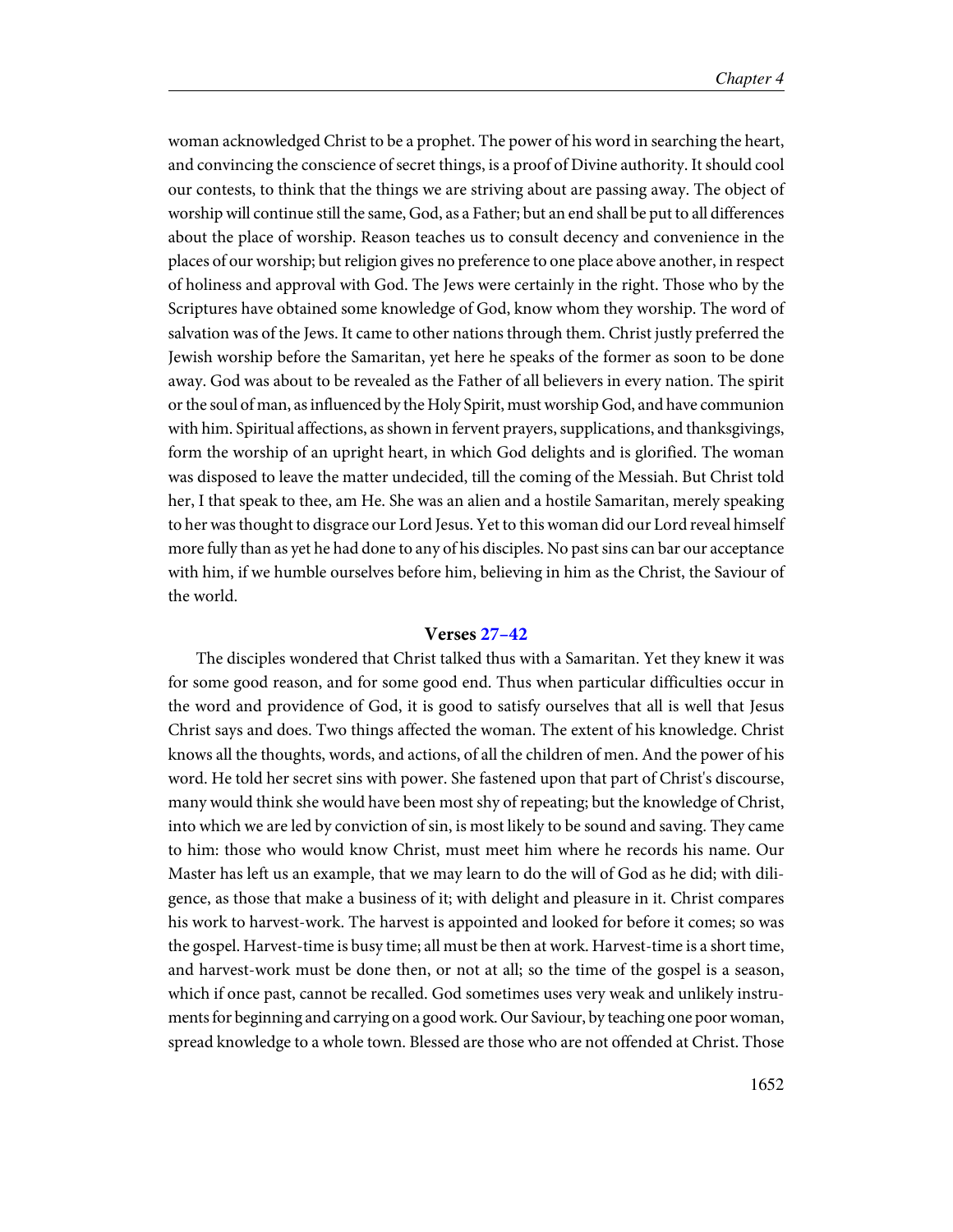taught of God, are truly desirous to learn more. It adds much to the praise of our love to Christ and his word, if it conquers prejudices. Their faith grew. In the matter of it: they believed him to be the Saviour, not only of the Jews but of the world. In the certainty of it: we know that this is indeed the Christ. And in the ground of it, for we have heard him ourselves.

# **Verses [43–54](http://www.ccel.org/study/Bible:John.4.43-John.4.54)**

The father was a nobleman, yet the son was sick. Honours and titles are no security from sickness and death. The greatest men must go themselves to God, must become beggars. The nobleman did not stop from his request till he prevailed. But at first he discovered the weakness of his faith in the power of Christ. It is hard to persuade ourselves that distance of time and place, are no hinderance to the knowledge, mercy, and power of our Lord Jesus. Christ gave an answer of peace. Christ's saying that the soul lives, makes it alive. The father went his way, which showed the sincerity of his faith. Being satisfied, he did not hurry home that night, but returned as one easy in his own mind. His servants met him with the news of the child's recovery. Good news will meet those that hope in God's word. Diligent comparing the works of Jesus with his word, will confirm our faith. And the bringing the cure to the family brought salvation to it. Thus an experience of the power of one word of Christ, may settle the authority of Christ in the soul. The whole family believed likewise. The miracle made Jesus dear to them. The knowledge of Christ still spreads through families, and men find health and salvation to their souls.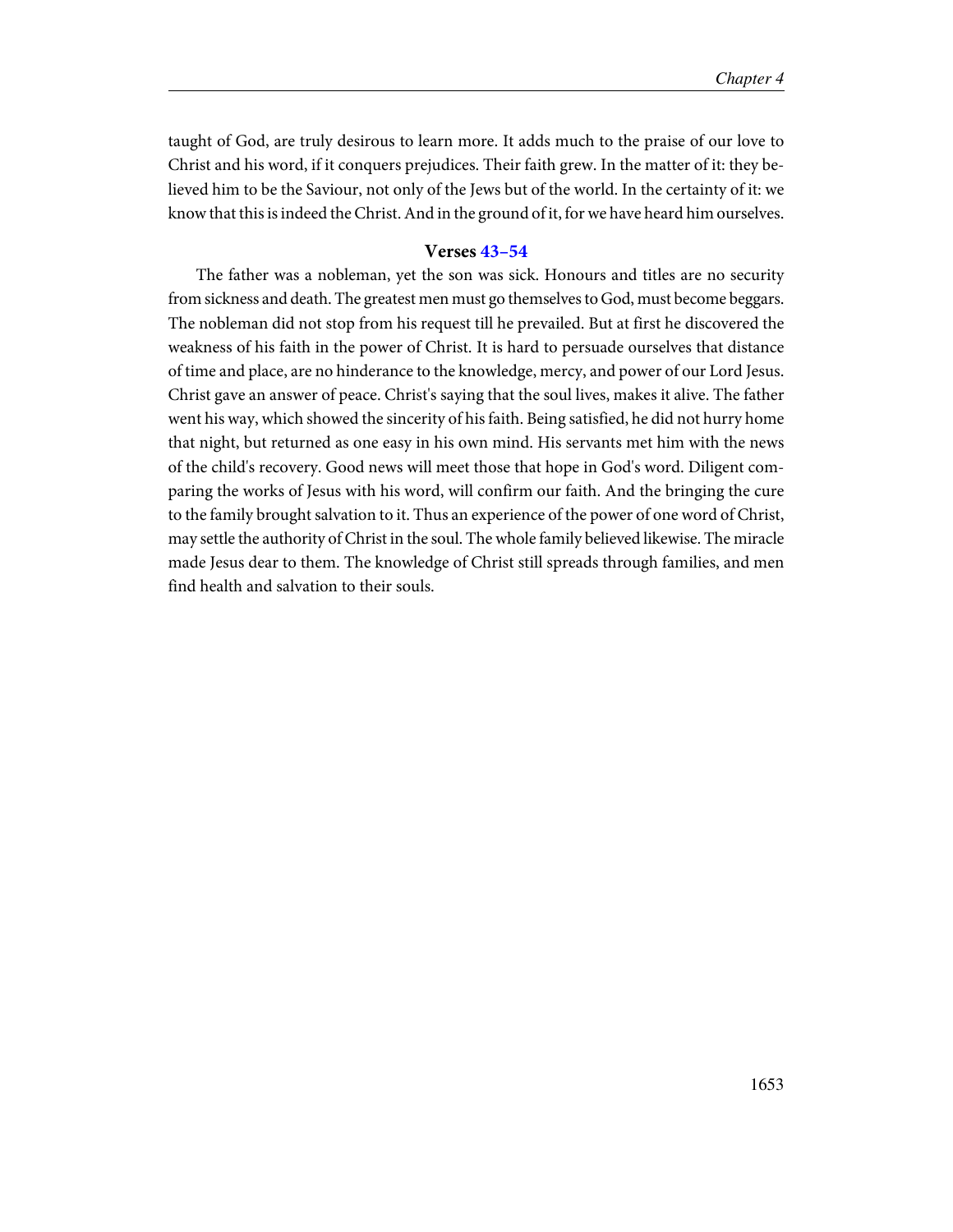### **Chapter Outline**

| The cure at the pool of Bethesda. | $(1-9)$     |
|-----------------------------------|-------------|
| The Jews' displeasure.            | $(10-16)$   |
| Christ reproves the Jews.         | $(17-23)$   |
| Christ's discourse.               | $(24 - 47)$ |

# **Verses [1–9](http://www.ccel.org/study/Bible:John.5.1-John.5.9)**

We are all by nature impotent folk in spiritual things, blind, halt, and withered; but full provision is made for our cure, if we attend to it. An angel went down, and troubled the water; and what disease soever it was, this water cured it, but only he that first stepped in had benefit. This teaches us to be careful, that we let not a season slip which may never return. The man had lost the use of his limbs thirty-eight years. Shall we, who perhaps for many years have scarcely known what it has been to be a day sick, complain of one wearisome night, when many others, better than we, have scarcely known what it has been to be a day well? Christ singled this one out from the rest. Those long in affliction, may comfort themselves that God keeps account how long. Observe, this man speaks of the unkindness of those about him, without any peevish reflections. As we should be thankful, so we should be patient. Our Lord Jesus cures him, though he neither asked nor thought of it. Arise, and walk. God's command, Turn and live; Make ye a new heart; no more supposes power in us without the grace of God, his distinguishing grace, than this command supposed such power in the impotent man: it was by the power of Christ, and he must have all the glory. What a joyful surprise to the poor cripple, to find himself of a sudden so easy, so strong, so able to help himself! The proof of spiritual cure, is our rising and walking. Has Christ healed our spiritual diseases, let us go wherever he sends us, and take up whatever he lays upon us; and walk before him.

## **Verses [10–16](http://www.ccel.org/study/Bible:John.5.10-John.5.16)**

Those eased of the punishment of sin, are in danger of returning to sin, when the terror and restraint are over, unless Divine grace dries up the fountain. The misery believers are made whole from, warns us to sin no more, having felt the smart of sin. This is the voice of every providence, Go, and sin no more. Christ saw it necessary to give this caution; for it is common for people, when sick, to promise much; when newly recovered, to perform only something; but after awhile to forget all. Christ spoke of the wrath to come, which is beyond compare worse than the many hours, nay, weeks and years of pain, some wicked men have to suffer in consequence of their unlawful indulgences. And if such afflictions are severe, how dreadful will be the everlasting punishment of the wicked!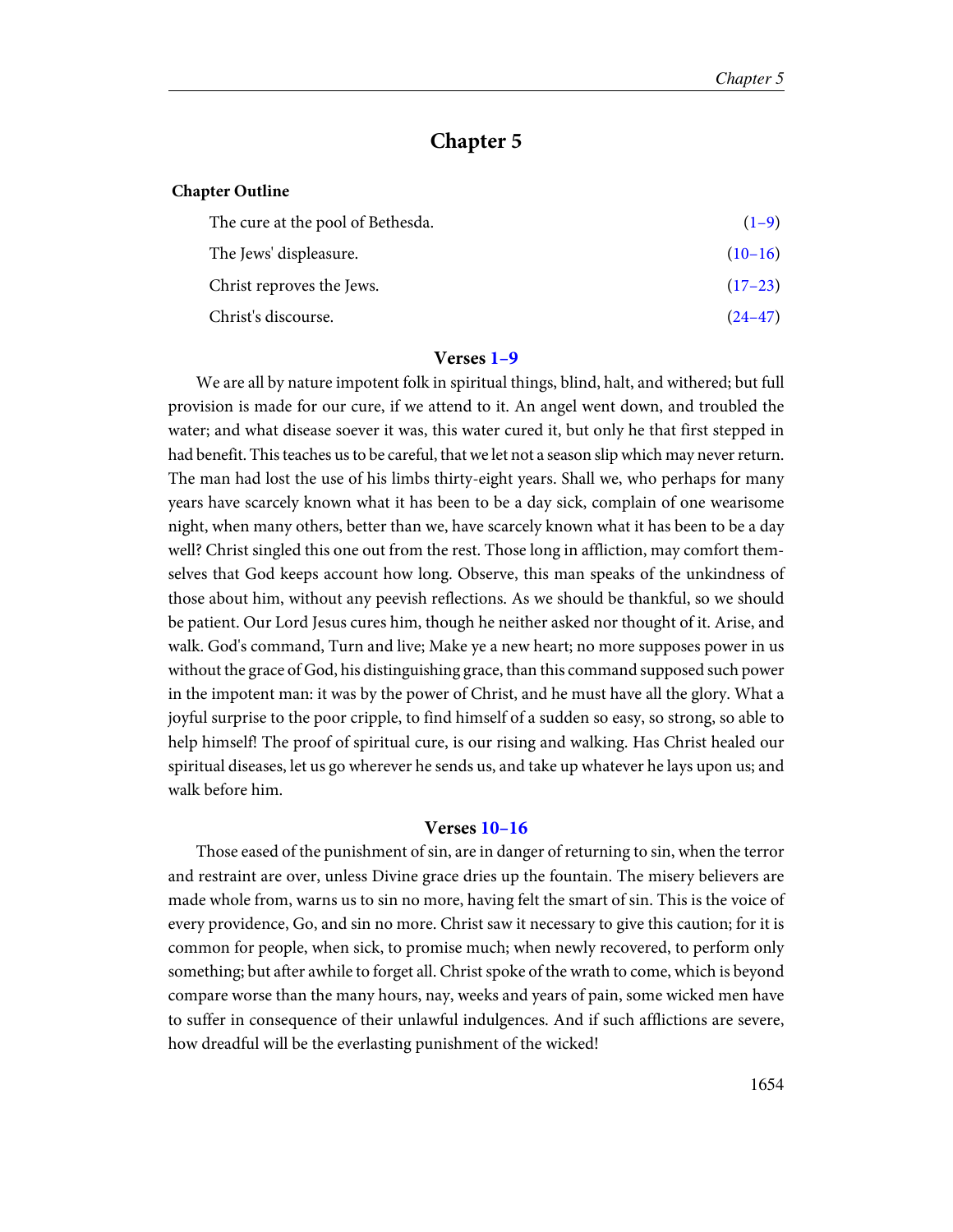# **Verses [17–23](http://www.ccel.org/study/Bible:John.5.17-John.5.23)**

The Divine power of the miracle proved Jesus to be the Son of God, and he declared that he worked with, and like unto his Father, as he saw good. These ancient enemies of Christ understood him, and became more violent, charging him not only with sabbathbreaking, but blasphemy, in calling God his own Father, and making himself equal with God. But all things now, and at the final judgment, are committed to the Son, purposely that all men might honour the Son, as they honour the Father; and every one who does not thus honour the Son, whatever he may think or pretend, does not honour the Father who sent him.

# **Verses [24–29](http://www.ccel.org/study/Bible:John.5.24-John.5.29)**

Our Lord declared his authority and character, as the Messiah. The time was come when the dead should hear his voice, as the Son of God, and live. Our Lord first refers to his raising those who were dead in sin, to newness of life, by the power of the Spirit, and then to his raising the dead in their graves. The office of Judge of all men, can only be exercised by one who has all knowledge, and almighty power. May we believe His testimony; thus our faith and hope will be in God, and we shall not come into condemnation. And may His voice reach the hearts of those dead in sin; that they may do works meet for repentance, and prepare for the solemn day.

## **Verses [30–38](http://www.ccel.org/study/Bible:John.5.30-John.5.38)**

Our Lord returns to his declaration of the entire agreement between the Father and the Son, and declared himself the Son of God. He had higher testimony than that of John; his works bore witness to all he had said. But the Divine word had no abiding-place in their hearts, as they refused to believe in Him whom the Father had sent, according to his ancient promises. The voice of God, accompanied by the power of the Holy Ghost, thus made effectual to the conversion of sinners, still proclaims that this is the beloved Son, in whom the Father is well pleased. But when the hearts of men are full of pride, ambition, and the love of the world, there is no room for the word of God to abide in them.

## **Verses [39–44](http://www.ccel.org/study/Bible:John.5.39-John.5.44)**

The Jews considered that eternal life was revealed to them in their Scriptures, and that they had it, because they had the word of God in their hands. Jesus urged them to search those Scriptures with more diligence and attention. "Ye do search the Scriptures," and ye do well to do so. They did indeed search the Scriptures, but it was with a view to their own glory. It is possible for men to be very studious in the letter of the Scriptures, yet to be strangers to its power. Or, "Search the Scriptures," and so it was spoken to them in the nature of an appeal. Ye profess to receive and believe the Scripture, let that be the judge. It is spoken to us as advising or commanding all Christians to search the Scriptures. Not only read them,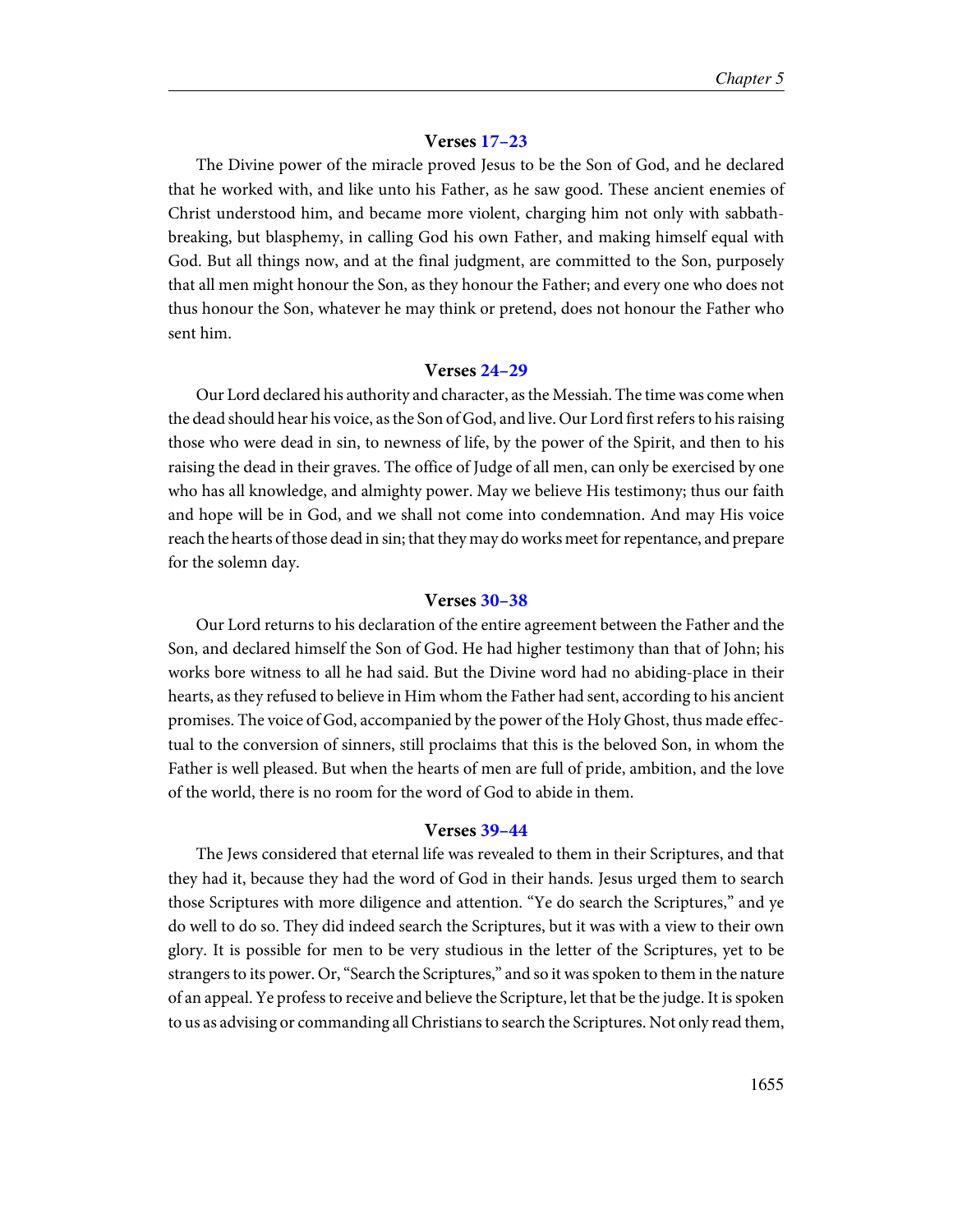and hear them, but search them; which denotes diligence in examining and studying them. We must search the Scriptures for heaven as our great end; For in them ye think ye have eternal life. We must search the Scriptures for Christ, as the new and living Way, that leads to this end. To this testimony Christ adds reproofs of their unbelief and wickedness; their neglect of him and his doctrine. Also he reproves their want of the love of God. But there is life with Jesus Christ for poor souls. Many who make a great profession of religion, yet show they want the love of God, by their neglect of Christ and contempt of his commandments. It is the love of God in us, the love that is a living, active principle in the heart, which God will accept. They slighted and undervalued Christ, because they admired and overvalued themselves. How can those believe, who make the praise and applause of men their idol! When Christ and his followers are men wondered at, how can those believe, the utmost of whose ambition is to make a fair show in the flesh!

## **Verses [45–47](http://www.ccel.org/study/Bible:John.5.45-John.5.47)**

Many trust in some form of doctrines or some parties, who no more enter into the real meaning of those doctrines, or the views of the persons whose names they bear, than the Jews did into those of Moses. Let us search and pray over the Scriptures, as intent on finding eternal life; let us observe how Christ is the great subject of them, and daily apply to him for the life he bestows.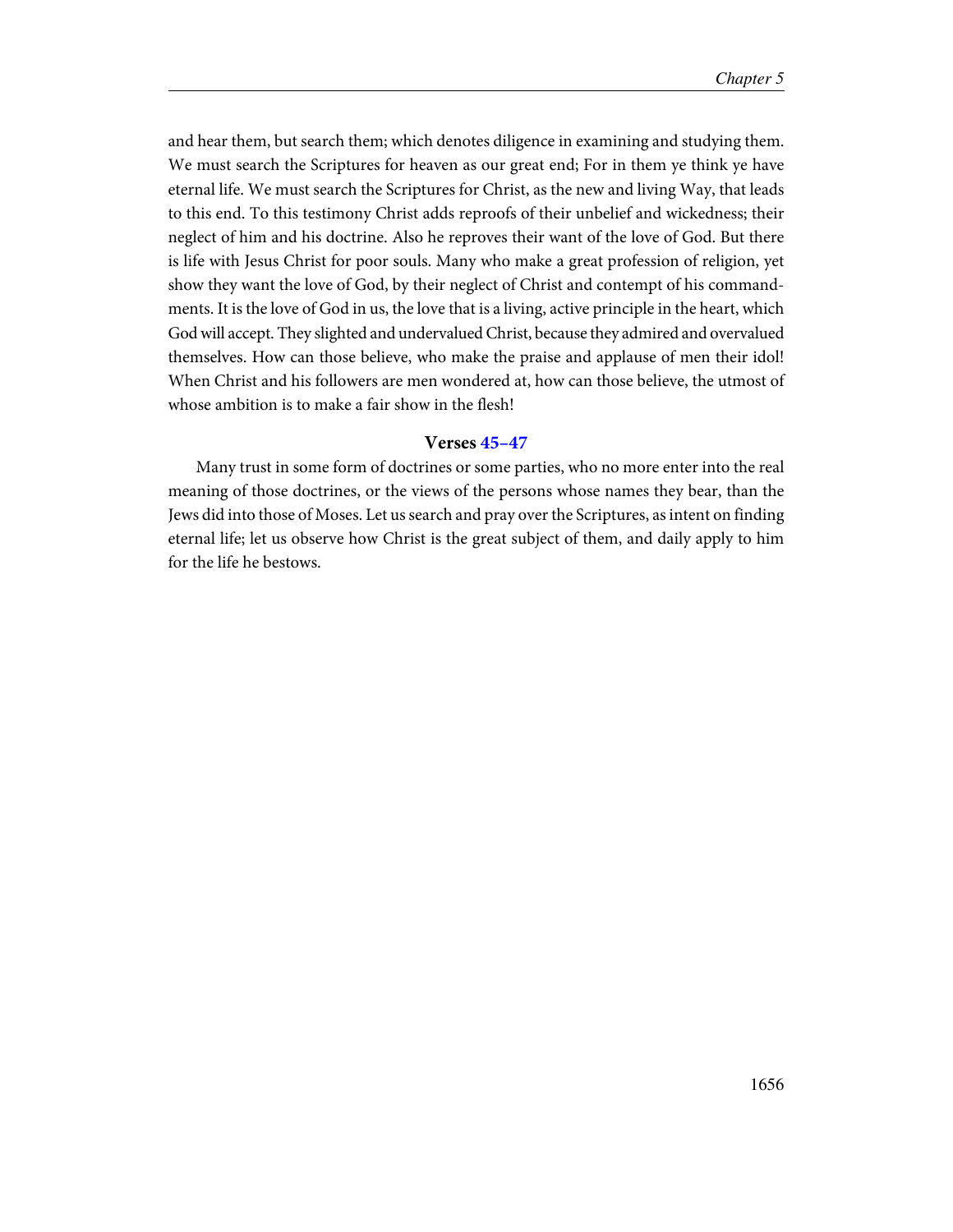#### **Chapter Outline**

| Five thousand miraculously fed.   | $(1-14)$    |
|-----------------------------------|-------------|
| Jesus walks on the sea.           | $(15-21)$   |
| He directs to spiritual food.     | $(22 - 27)$ |
| His discourse with the multitude. | $(28-65)$   |
| Many of disciples go back.        | $(66 - 71)$ |

### **Verses [1–14](http://www.ccel.org/study/Bible:John.6.1-John.6.14)**

John relates the miracle of feeding the multitude, for its reference to the following discourse. Observe the effect this miracle had upon the people. Even the common Jews expected the Messiah to come into the world, and to be a great Prophet. The Pharisees despised them as not knowing the law; but they knew most of Him who is the end of the law. Yet men may acknowledge Christ as that Prophet, and still turn a deaf ear to him.

## **Verses [15–21](http://www.ccel.org/study/Bible:John.6.15-John.6.21)**

Here were Christ's disciples in the way of duty, and Christ was praying for them; yet they were in distress. There may be perils and afflictions of this present time, where there is an interest in Christ. Clouds and darkness often surround the children of the light and of the day. They see Jesus walking on the sea. Even the approaches of comfort and deliverance often are so mistaken, as to become the occasions of fear. Nothing is more powerful to convince sinners than that word, "I am Jesus whom thou persecutest;" nothing more powerful to comfort saints than this, "I am Jesus whom thou lovest." If we have received Christ Jesus the Lord, though the night be dark, and the wind high, yet we may comfort ourselves, we shall be at the shore before long.

#### **Verses [22–27](http://www.ccel.org/study/Bible:John.6.22-John.6.27)**

Instead of answering the inquiry how he came there, Jesus blamed their asking. The utmost earnestness should be employed in seeking salvation, in the use of appointed means; yet it is to be sought only as the gift of the Son of man. Him the Father has sealed, proved to be God. He declared the Son of man to be the Son of God with power.

### **Verses [28–35](http://www.ccel.org/study/Bible:John.6.28-John.6.35)**

Constant exercise of faith in Christ, is the most important and difficult part of the obedience required from us, as sinners seeking salvation. When by his grace we are enabled to live a life of faith in the Son of God, holy tempers follow, and acceptable services may be done. God, even his Father, who gave their fathers that food from heaven to support their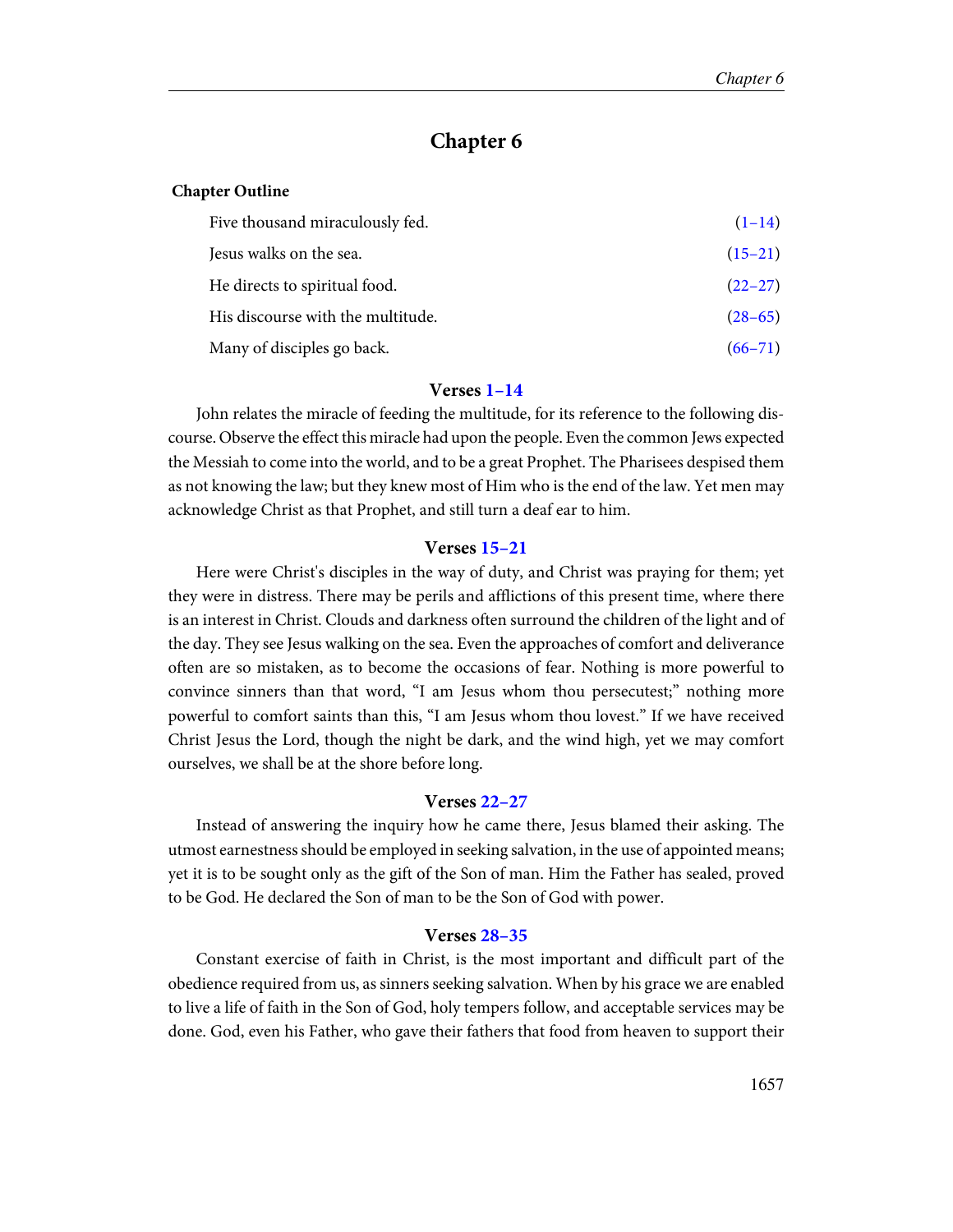natural lives, now gave them the true Bread for the salvation of their souls. Coming to Jesus, and believing on him, signify the same. Christ shows that he is the true Bread; he is to the soul what bread is to the body, nourishes and supports the spiritual life. He is the Bread of God. Bread which the Father gives, which he has made to be the food of our souls. Bread nourishes only by the powers of a living body; but Christ is himself living Bread, and nourishes by his own power. The doctrine of Christ crucified is now as strengthening and comforting to a believer as ever it was. He is the Bread which came down from heaven. It denotes the Divinity of Christ's person and his authority; also, the Divine origin of all the good which flows to us through him. May we with understanding and earnestness say, Lord, evermore give us this Bread.

# **Verses [36–46](http://www.ccel.org/study/Bible:John.6.36-John.6.46)**

The discovery of their guilt, danger, and remedy, by the teaching of the Holy Spirit, makes men willing and glad to come, and to give up every thing which hinders applying to him for salvation. The Father's will is, that not one of those who were given to the Son, should be rejected or lost by him. No one will come, till Divine grace has subdued, and in part changed his heart; therefore no one who comes will ever be cast out. The gospel finds none willing to be saved in the humbling, holy manner, made known therein; but God draws with his word and the Holy Ghost; and man's duty is to hear and learn; that is to say, to receive the grace offered, and consent to the promise. None had seen the Father but his beloved Son; and the Jews must expect to be taught by his inward power upon their minds, and by his word, and the ministers whom he sent among them.

## **Verses [47–51](http://www.ccel.org/study/Bible:John.6.47-John.6.51)**

The advantage of the manna was small, it only referred to this life; but the living Bread is so excellent, that the man who feedeth on it shall never die. This bread is Christ's human nature, which he took to present to the Father, as a sacrifice for the sins of the world; to purchase all things pertaining to life and godliness, for sinners of every nation, who repent and believe in him.

## **Verses [52–59](http://www.ccel.org/study/Bible:John.6.52-John.6.59)**

The flesh and blood of the Son of man, denote the Redeemer in the nature of man; Christ and him crucified, and the redemption wrought out by him, with all the precious benefits of redemption; pardon of sin, acceptance with God, the way to the throne of grace, the promises of the covenant, and eternal life. These are called the flesh and blood of Christ, because they are purchased by the breaking his body, and the shedding of his blood. Also, because they are meat and drink to our souls. Eating this flesh and drinking this blood mean believing in Christ. We partake of Christ and his benefits by faith. The soul that rightly knows its state and wants, finds whatever can calm the conscience, and promote true holiness,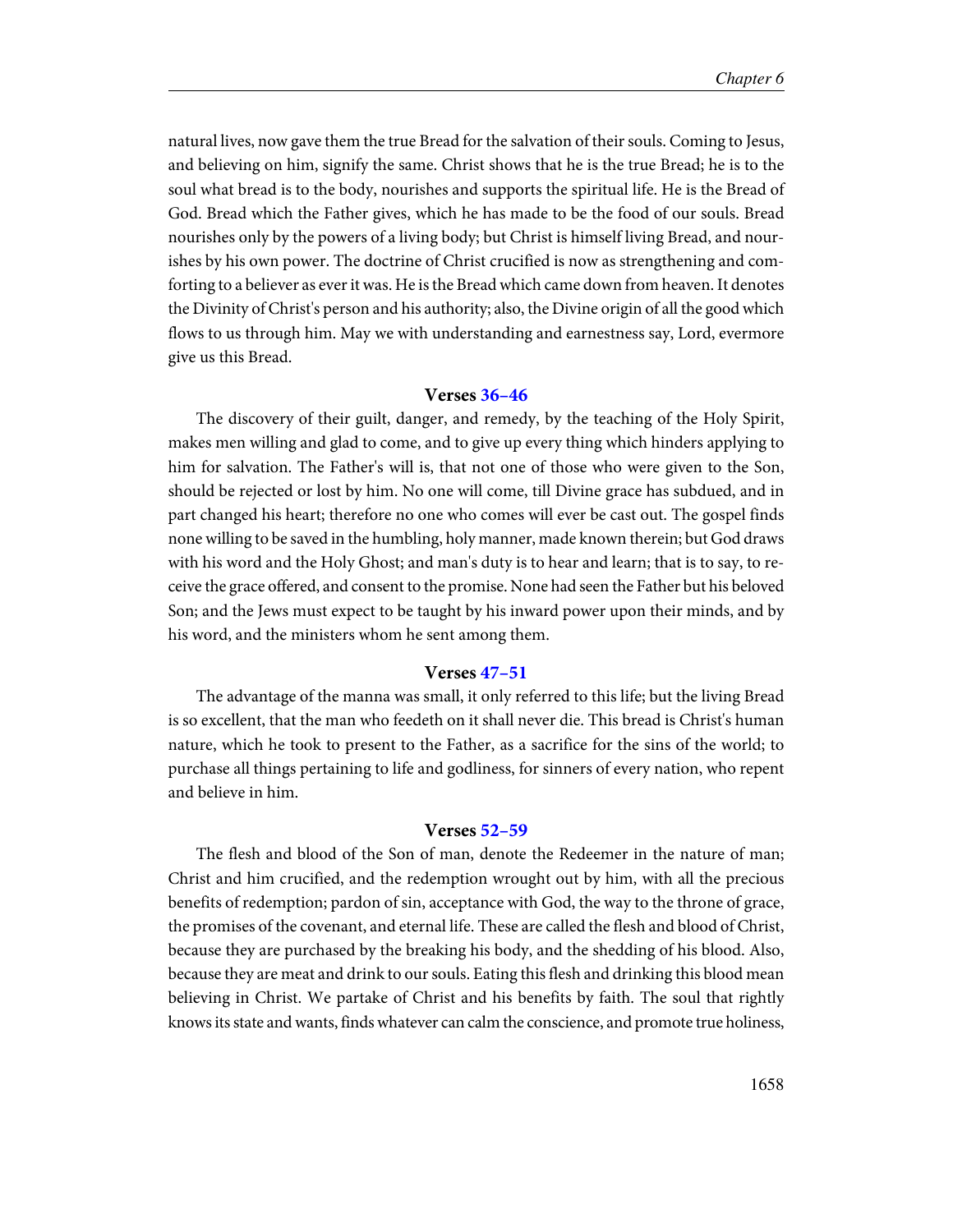in the redeemer, God manifest in the flesh. Meditating upon the cross of Christ gives life to our repentance, love, and gratitude. We live by him, as our bodies live by our food. We live by him, as the members by the head, the branches by the root: because he lives we shall live also.

# **Verses [60–65](http://www.ccel.org/study/Bible:John.6.60-John.6.65)**

The human nature of Christ had not before been in heaven, but being God and man, that wondrous Person was truly said to have come down from heaven. The Messiah's kingdom was not of this world; and they were to understand by faith, what he had said of a spiritual living upon him, and his fulness. As without the soul of man the flesh is of no value, so without the quickening Spirit of God all forms of religion are dead and worthless. He who made this provision for our souls, alone can teach us these things, and draw us unto Christ, that we may live by faith in him. Let us apply to Christ, thankful that it is declared that every one who is willing to come unto him shall be made welcome.

#### **Verses [66–71](http://www.ccel.org/study/Bible:John.6.66-John.6.71)**

When we admit into our minds hard thoughts of the words and works of Jesus, we enter into temptation, which, if the Lord in mercy prevent not, will end in drawing back. The corrupt and wicked heart of man often makes that an occasion for offence, which is matter of the greatest comfort. Our Lord had, in the foregoing discourse, promised eternal life to his followers; the disciples fastened on that plain saying, and resolved to cleave to him, when others fastened on hard sayings, and forsook him. Christ's doctrine is the word of eternal life, therefore we must live and die by it. If we forsake Christ, we forsake our own mercies. They believed that this Jesus was the Messiah promised to their fathers, the Son of the living God. When we are tempted to backslide or turn away, it is good to remember first principles, and to keep to them. And let us ever remember our Lord's searching question; Shall we go away and forsake our Redeemer? To whom can we go? He alone can give salvation by the forgiveness of sins. And this alone brings confidence, comfort, and joy, and bids fear and despondency flee away. It gains the only solid happiness in this world, and opens a way to the happiness of the next.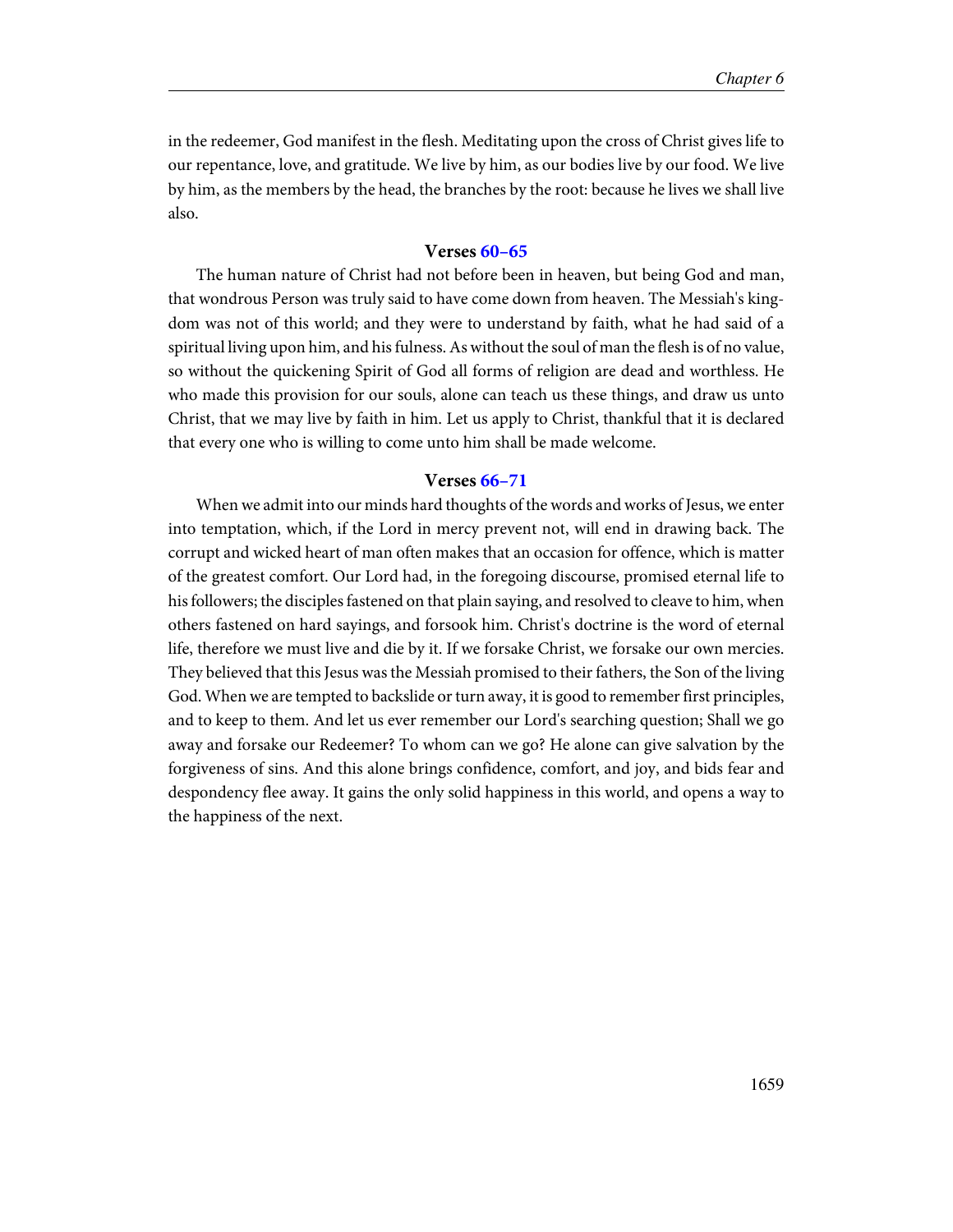### **Chapter Outline**

| Christ goes to the feast of tabernacles. | $(1-13)$    |
|------------------------------------------|-------------|
| His discourse at the feast.              | $(14-39)$   |
| The people dispute concerning Christ.    | $(40 - 53)$ |

## **Verses [1–13](http://www.ccel.org/study/Bible:John.7.1-John.7.13)**

The brethren or kinsmen of Jesus were disgusted, when they found there was no prospect of worldly advantages from him. Ungodly men sometimes undertake to counsel those employed in the work of God; but they only advise what appears likely to promote present advantages. The people differed about his doctrine and miracles, while those who favoured him, dared not openly to avow their sentiments. Those who count the preachers of the gospel to be deceivers, speak out, while many who favour them, fear to get reproach by avowing regard for them.

# **Verses [14–24](http://www.ccel.org/study/Bible:John.7.14-John.7.24)**

Every faithful minister may humbly adopt Christ's words. His doctrine is not his own finding out, but is from God's word, through the teaching of his Spirit. And amidst the disputes which disturb the world, if any man, of any nation, seeks to do the will of God, he shall know whether the doctrine is of God, or whether men speak of themselves. Only those who hate the truth shall be given up to errors which will be fatal. Surely it was as agreeable to the design of the sabbath to restore health to the afflicted, as to administer an outward rite. Jesus told them to decide on his conduct according to the spiritual import of the Divine law. We must not judge concerning any by their outward appearance, but by their worth, and by the gifts and graces of God's Spirit in them.

## **Verses [25–30](http://www.ccel.org/study/Bible:John.7.25-John.7.30)**

Christ proclaimed aloud, that they were in error in their thoughts about his origin. He was sent of God, who showed himself true to his promises. This declaration, that they knew not God, with his claim to peculiar knowledge, provoked the hearers; and they sought to take him, but God can tie men's hands, though he does not turn their hearts.

## **Verses [31–36](http://www.ccel.org/study/Bible:John.7.31-John.7.36)**

The discourses of Jesus convinced many that he was the Messiah; but they had not courage to own it. It is comfort to those who are in the world, but not of it, and therefore are hated by it and weary of it, that they shall not be in it always, that they shall not be in it long. Our days being evil, it is well they are few. The days of life and of grace do not last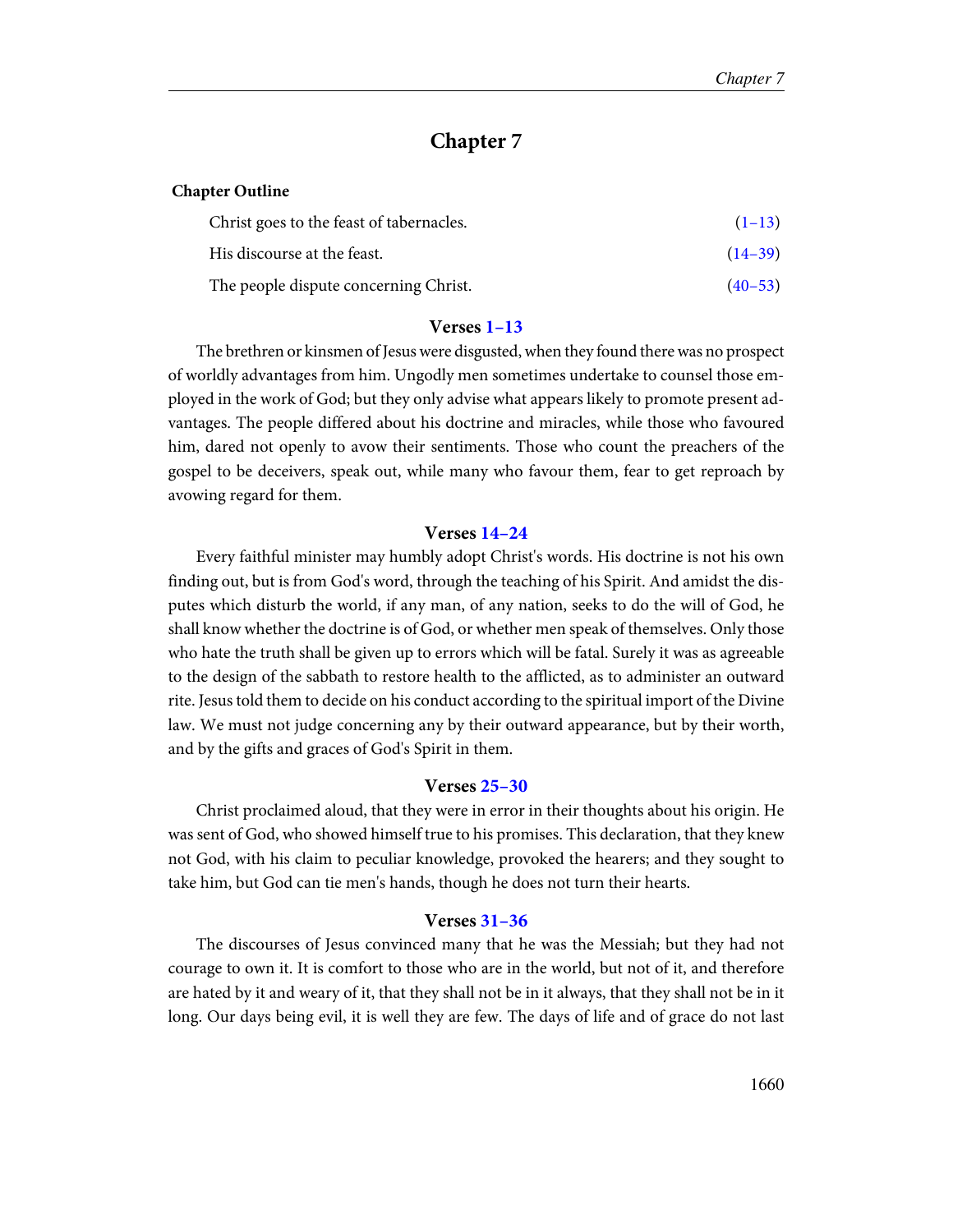long; and sinners, when in misery, will be glad of the help they now despise. Men dispute about such sayings, but the event will explain them.

## **Verses [37–39](http://www.ccel.org/study/Bible:John.7.37-John.7.39)**

On the last day of the feast of tabernacles, the Jews drew water and poured it out before the Lord. It is supposed that Christ alluded to this. If any man desires to be truly and for ever happy, let him apply to Christ, and be ruled by him. This thirst means strong desires after spiritual blessings, which nothing else can satisfy; so the sanctifying and comforting influences of the Holy Spirit, were intended by the waters which Jesus called on them to come to Him and drink. The comfort flows plentifully and constantly as a river; strong as a stream to bear down the opposition of doubts and fears. There is a fulness in Christ, of grace for grace. The Spirit dwelling and working in believers, is as a fountain of living, running water, out of which plentiful streams flow, cooling and cleansing as water. The miraculous gifts of the Holy Spirit we do not expect, but for his more common and more valuable influences we may apply. These streams have flowed from our glorified Redeemer, down to this age, and to the remote corners of the earth. May we be anxious to make them known to others.

#### **Verses [40–53](http://www.ccel.org/study/Bible:John.7.40-John.7.53)**

The malice of Christ's enemies is always against reason, and sometimes the staying of it cannot be accounted for. Never any man spake with that wisdom, and power, and grace, that convincing clearness, and that sweetness, wherewith Christ spake. Alas, that many, who are for a time restrained, and who speak highly of the word of Jesus, speedily lose their convictions, and go on in their sins! People are foolishly swayed by outward motives in matters of eternal moment, are willing even to be damned for fashion's sake. As the wisdom of God often chooses things which men despise, so the folly of men commonly despises those whom God has chosen. The Lord brings forward his weak and timid disciples, and sometimes uses them to defeat the designs of his enemies.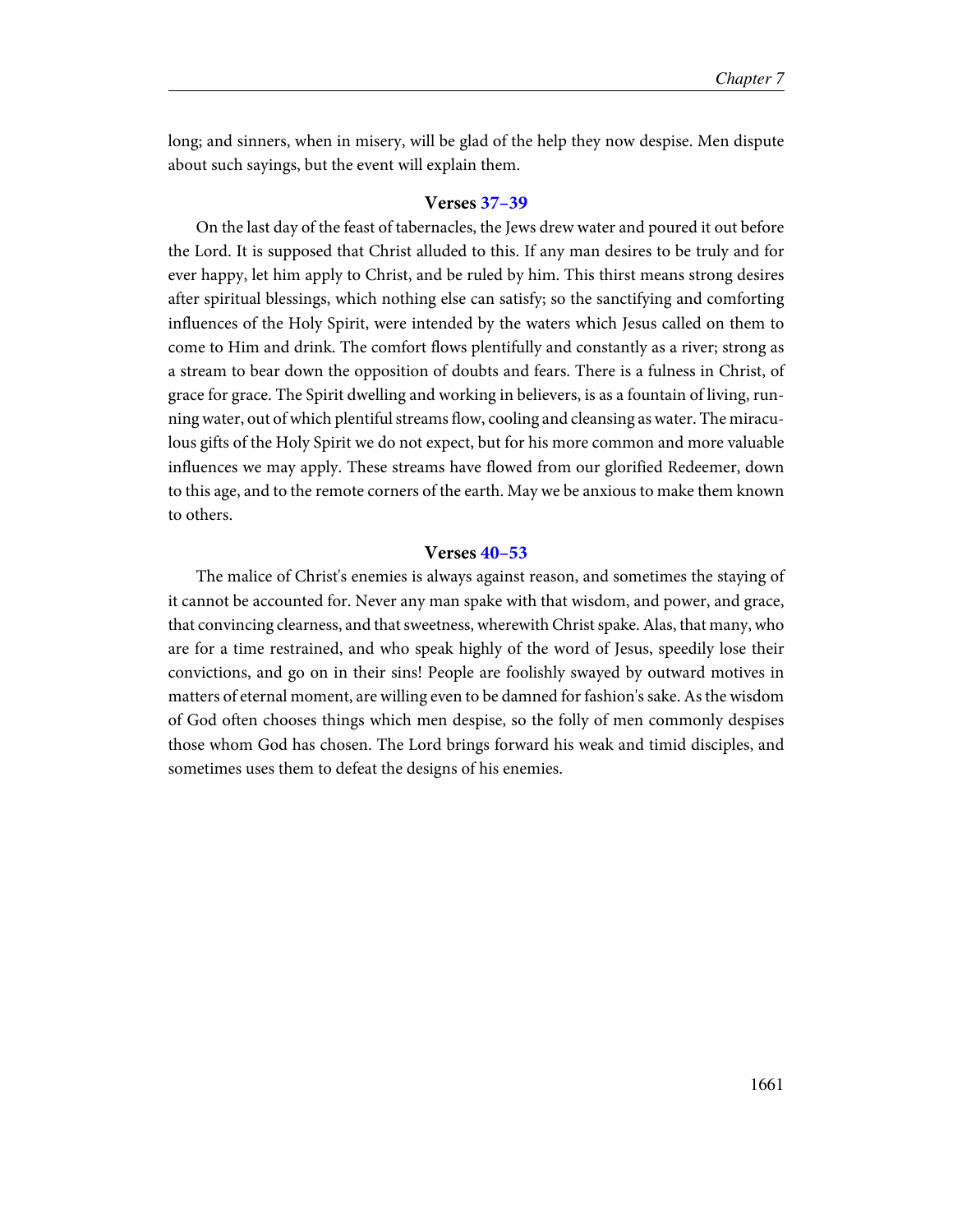#### **Chapter Outline**

| The Pharisees and the adulteress.      | $(1-11)$    |
|----------------------------------------|-------------|
| Christ's discourse with the Pharisees. | $(12 - 59)$ |

#### **Verses [1–11](http://www.ccel.org/study/Bible:John.8.1-John.8.11)**

Christ neither found fault with the law, nor excused the prisoner's guilt; nor did he countenance the pretended zeal of the Pharisees. Those are self-condemned who judge others, and yet do the same thing. All who are any way called to blame the faults of others, are especially concerned to look to themselves, and keep themselves pure. In this matter Christ attended to the great work about which he came into the world, that was, to bring sinners to repentance; not to destroy, but to save. He aimed to bring, not only the accused to repentance, by showing her his mercy, but the prosecutors also, by showing them their sins; they thought to insnare him, he sought to convince and convert them. He declined to meddle with the magistrate's office. Many crimes merit far more severe punishment than they meet with; but we should not leave our own work, to take that upon ourselves to which we are not called. When Christ sent her away, it was with this caution, Go, and sin no more. Those who help to save the life of a criminal, should help to save the soul with the same caution. Those are truly happy, whom Christ does not condemn. Christ's favour to us in the forgiveness of past sins should prevail with us, Go then, and sin no more.

#### **Verses [12–16](http://www.ccel.org/study/Bible:John.8.12-John.8.16)**

Christ is the Light of the world. God is light, and Christ is the image of the invisible God. One sun enlightens the whole world; so does one Christ, and there needs no more. What a dark dungeon would the world be without the sun! So would it be without Jesus, by whom light came into the world. Those who follow Christ shall not walk in darkness. They shall not be left without the truths which are necessary to keep them from destroying error, and the directions in the way of duty, necessary to keep them from condemning sin.

#### **Verses [17–20](http://www.ccel.org/study/Bible:John.8.17-John.8.20)**

If we knew Christ better, we should know the Father better. Those become vain in their imaginations concerning God, who will not learn of Christ. Those who know not his glory and grace, know not the Father that sent him. The time of our departure out of the world, depends upon God. Our enemies cannot hasten it any sooner, nor can our friends delay it any longer, than the time appointed of the Father. Every true believer can look up and say with pleasure, My times are in thy hand, and better there than in my own. To all God's purposes there is a time.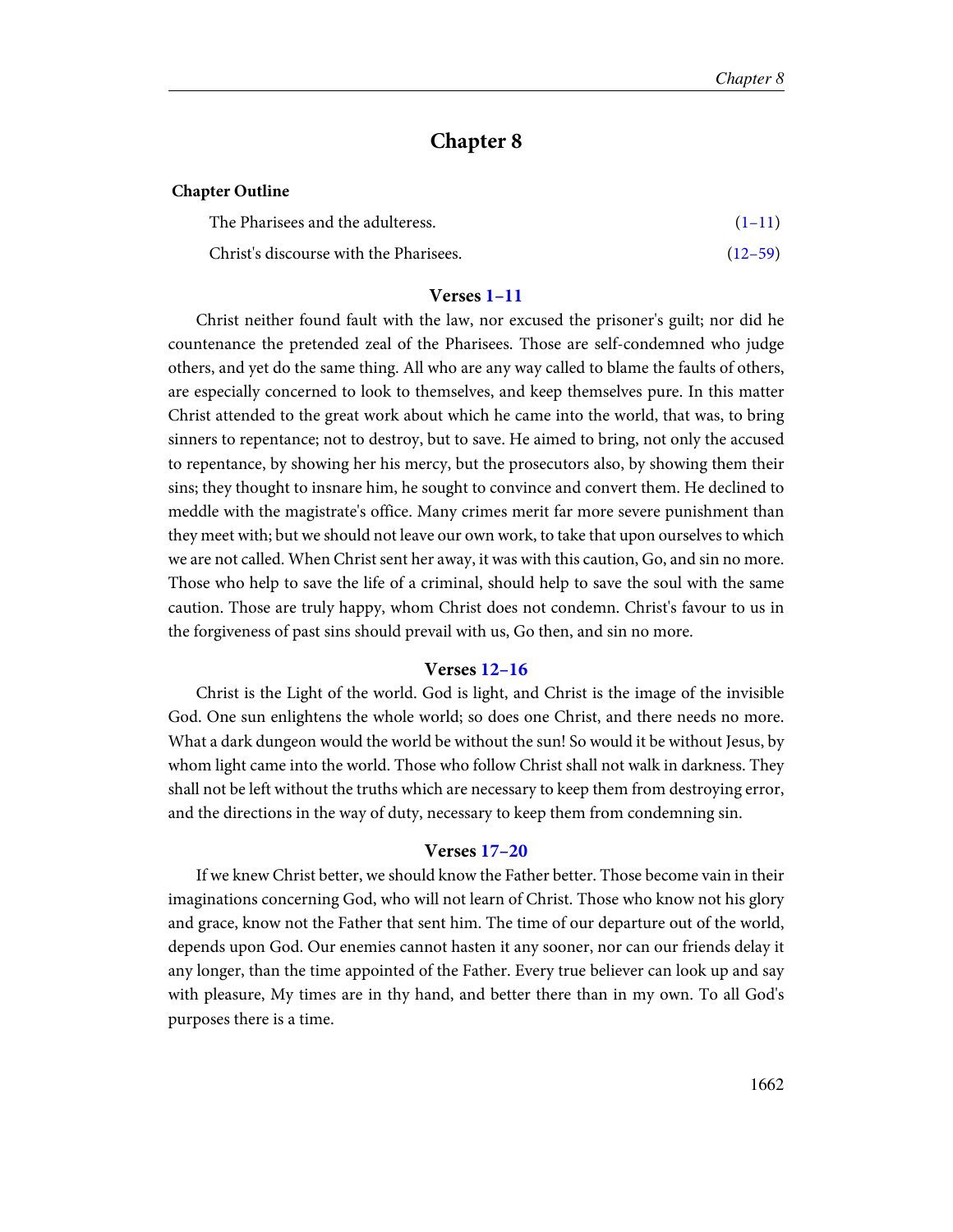# **Verses [21–29](http://www.ccel.org/study/Bible:John.8.21-John.8.29)**

Those that live in unbelief, are for ever undone, if they die in unbelief. The Jews belonged to this present evil world, but Jesus was of a heavenly and Divine nature, so that his doctrine, kingdom, and blessings, would not suit their taste. But the curse of the law is done away to all that submit to the grace of the gospel. Nothing but the doctrine of Christ's grace will be an argument powerful enough, and none but the Spirit of Christ's grace will be an agent powerful enough, to turn us from sin to God; and that Spirit is given, and that doctrine is given, to work upon those only who believe in Christ. Some say, Who is this Jesus? They allow him to have been a Prophet, an excellent Teacher, and even more than a creature; but cannot acknowledge him as over all, God blessed for evermore. Will not this suffice? Jesus here answers the question. Is this to honour him as the Father? Does this admit his being the Light of the world, and the Life of men, one with the Father? All shall know by their conversion, or in their condemnation, that he always spake and did what pleased the Father, even when he claimed the highest honours to himself.

#### **Verses [30–36](http://www.ccel.org/study/Bible:John.8.30-John.8.36)**

Such power attended our Lord's words, that many were convinced, and professed to believe in him. He encouraged them to attend his teaching, rely on his promises, and obey his commands, notwithstanding all temptations to evil. Thus doing, they would be his disciples truly; and by the teaching of his word and Spirit, they would learn where their hope and strength lay. Christ spoke of spiritual liberty; but carnal hearts feel no other grievances than those that molest the body, and distress their worldly affairs. Talk to them of their liberty and property, tell them of waste committed upon their lands, or damage done to their houses, and they understand you very well; but speak of the bondage of sin, captivity to Satan, and liberty by Christ; tell of wrong done to their precious souls, and the hazard of their eternal welfare, then you bring strange things to their ears. Jesus plainly reminded them, that the man who practised any sin, was, in fact, a slave to that sin, which was the case with most of them. Christ in the gospel offers us freedom, he has power to do this, and those whom Christ makes free are really so. But often we see persons disputing about liberty of every kind, while they are slaves to some sinful lust.

## **Verses [37–40](http://www.ccel.org/study/Bible:John.8.37-John.8.40)**

Our Lord opposed the proud and vain confidence of these Jews, showing that their descent from Abraham could not profit those of a contrary spirit to him. Where the word of God has no place, no good is to be expected; room is left there for all wickedness. A sick person who turns from his physician, and will take neither remedies nor food, is past hope of recovery. The truth both heals and nourishes the hearts of those who receive it. The truth taught by philosophers has not this power and effect, but only the truth of God. Those who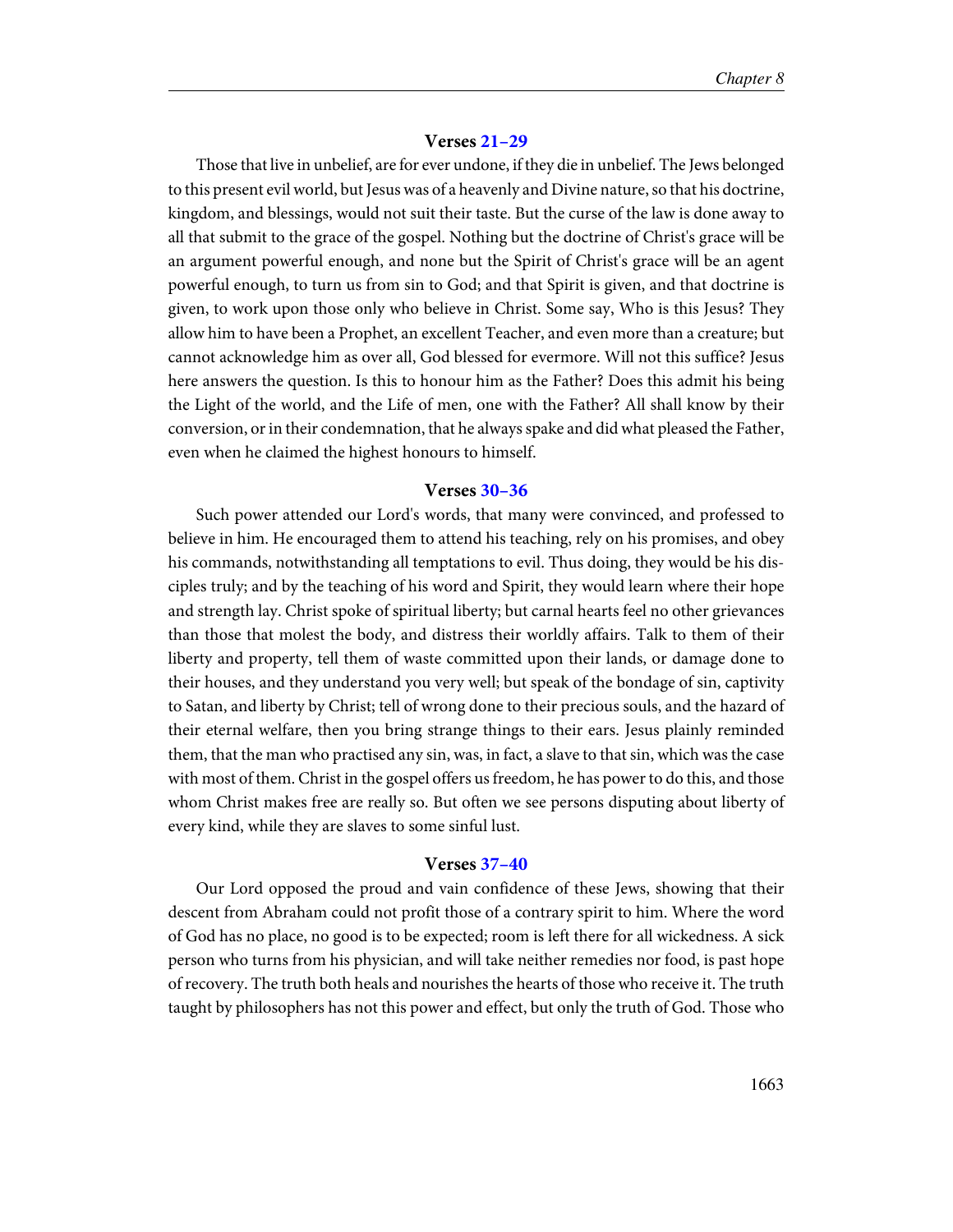claim the privileges of Abraham, must do Abraham's works; must be strangers and sojourners in this world; keep up the worship of God in their families, and always walk before God.

## **Verses [41–47](http://www.ccel.org/study/Bible:John.8.41-John.8.47)**

Satan prompts men to excesses by which they murder themselves and others, while what he puts into the mind tends to ruin men's souls. He is the great promoter of falsehood of every kind. He is a liar, all his temptations are carried on by his calling evil good, and good evil, and promising freedom in sin. He is the author of all lies; whom liars resemble and obey, with whom all liars shall have their portion for ever. The special lusts of the devil are spiritual wickedness, the lusts of the mind, and corrupt reasonings, pride and envy, wrath and malice, enmity to good, and enticing others to evil. By the truth, here understand the revealed will of God as to the salvation of men by Jesus Christ, the truth Christ was now preaching, and which the Jews opposed.

#### **Verses [48–53](http://www.ccel.org/study/Bible:John.8.48-John.8.53)**

Observe Christ's disregard of the applause of men. those who are dead to the praises of men can bear their contempt. God will seek the honour of all who do not seek their own. In these verses we have the doctrine of the everlasting happiness of believers. We have the character of a believer; he is one that keeps the sayings of the Lord Jesus. And the privilege of a believer; he shall by no means see death for ever. Though now they cannot avoid seeing death, and tasting it also, yet they shall shortly be where it will be no more forever,  $Ex\ 14:13$ .

# **Verses [54–59](http://www.ccel.org/study/Bible:John.8.54-John.8.59)**

Christ and all that are his, depend upon God for honour. Men may be able to dispute about God, yet may not know him. Such as know not God, and obey not the gospel of Christ, are put together, [2Th 1:8](http://www.ccel.org/study/Bible:2Thess.1.8). All who rightly know anything of Christ, earnestly desire to know more of him. Those who discern the dawn of the light of the Sun of Righteousness, wish to see his rising. "Before Abraham was, I AM." This speaks Abraham a creature, and our Lord the Creator; well, therefore, might he make himself greater than Abraham. I AM, is the name of God, [Ex 3:14;](http://www.ccel.org/study/Bible:Exod.3.14) it speaks his self-existence; he is the First and the Last, ever the same, [Re 1:8.](http://www.ccel.org/study/Bible:Rev.1.8) Thus he was not only before Abraham, but before all worlds, [Pr 8:23;](http://www.ccel.org/study/Bible:Prov.8.23) [Joh 1:1.](http://www.ccel.org/study/Bible:John.1.1) As Mediator, he was the appointed Messiah, long before Abraham; the Lamb slain from the foundation of the world, [Re 13:8.](http://www.ccel.org/study/Bible:Rev.13.8) The Lord Jesus was made of God Wisdom, Righteousness, Sanctification, and Redemption, to Adam, and Abel, and all that lived and died by faith in him, before Abraham. The Jews were about to stone Jesus for blasphemy, but he withdrew; by his miraculous power he passed through them unhurt. Let us stedfastly profess what we know and believe concerning God; and if heirs of Abraham's faith, we shall rejoice in looking forward to that day when the Saviour shall appear in glory, to the confusion of his enemies, and to complete the salvation of all who believe in him.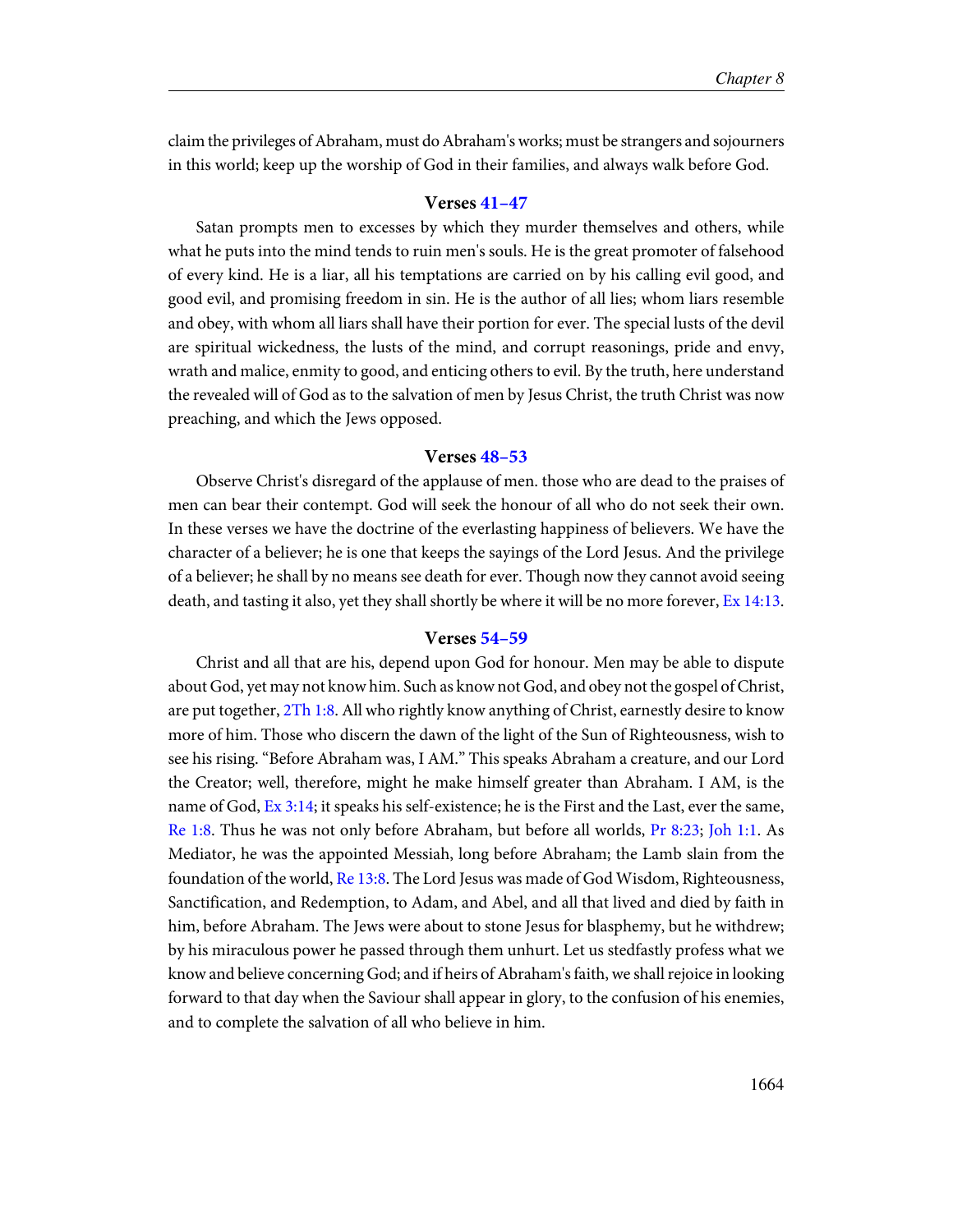## **Chapter Outline**

| Christ give sight to one born blind.                   | $(1-7)$     |
|--------------------------------------------------------|-------------|
| The account given by the blind man.                    | $(8-12)$    |
| The Pharisees question the man that<br>had been blind. | $(13-17)$   |
| They ask concerning him.                               | $(18-23)$   |
| They cast him out.                                     | $(24-34)$   |
| Christ's words to the man that had been<br>blind.      | $(35 - 38)$ |
| He reproves the Pharisees.                             | $(39-41)$   |
|                                                        |             |

# **Verses [1–7](http://www.ccel.org/study/Bible:John.9.1-John.9.7)**

Christ cured many who were blind by disease or accident; here he cured one born blind. Thus he showed his power to help in the most desperate cases, and the work of his grace upon the souls of sinners, which gives sight to those blind by nature. This poor man could not see Christ, but Christ saw him. And if we know or apprehend anything of Christ, it is because we were first known of him. Christ says of uncommon calamities, that they are not always to be looked on as special punishments of sin; sometimes they are for the glory of God, and to manifest his works. Our life is our day, in which it concerns us to do the work of the day. We must be busy, and not waste day-time; it will be time to rest when our day is done, for it is but a day. The approach of death should quicken us to improve all our opportunities of doing and getting good. What good we have an opportunity to do, we should do quickly. And he that will never do a good work till there is nothing to be objected against, will leave many a good work for ever undone,  $Ec 11:4$ . Christ magnified his power, in making a blind man to see, doing that which one would think more likely to make a seeing man blind. Human reason cannot judge of the Lord's methods; he uses means and instruments that men despise. Those that would be healed by Christ must be ruled by him. He came back from the pool wondering and wondered at; he came seeing. This represents the benefits in attending on ordinances of Christ's appointment; souls go weak, and come away strengthened; go doubting, and come away satisfied; go mourning, and come away rejoicing; go blind, and come away seeing.

## **Verses [8–12](http://www.ccel.org/study/Bible:John.9.8-John.9.12)**

Those whose eyes are opened, and whose hearts are cleansed by grace, being known to be the same person, but widely different in character, live as monuments to the Redeemer's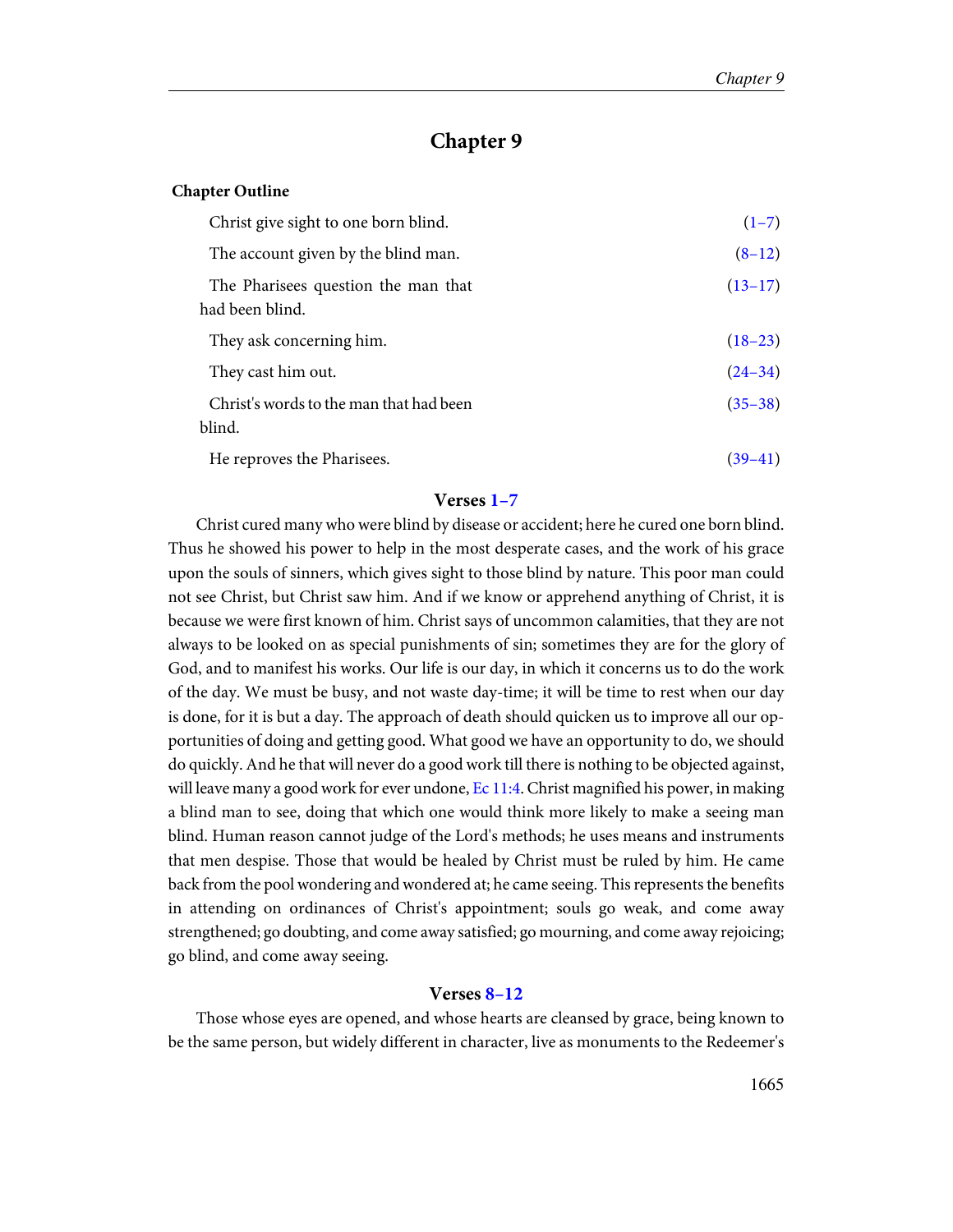glory, and recommend his grace to all who desire the same precious salvation. It is good to observe the way and method of God's works, and they will appear the more wonderful. Apply this spiritually. In the work of grace wrought upon the soul we see the change, but we see not the hand that makes it: the way of the Spirit is like that of the wind, which thou hearest the sound of, but canst not tell whence it comes, nor whither it goes.

#### **Verses [13–17](http://www.ccel.org/study/Bible:John.9.13-John.9.17)**

Christ not only worked miracles on the sabbath, but in such a manner as would give offence to the Jews, for he would not seem to yield to the scribes and Pharisees. Their zeal for mere rites consumed the substantial matters of religion; therefore Christ would not give place to them. Also, works of necessity and mercy are allowed, and the sabbath rest is to be kept, in order to the sabbath work. How many blind eyes have been opened by the preaching of the gospel on the Lord's day! how many impotent souls cured on that day! Much unrighteous and uncharitable judging comes from men's adding their own fancies to God's appointments. How perfect in wisdom and holiness was our Redeemer, when his enemies could find nothing against him, but the oft-refuted charge of breaking the sabbath! May we be enabled, by well-doing, to silence the ignorance of foolish men.

#### **Verses [18–23](http://www.ccel.org/study/Bible:John.9.18-John.9.23)**

The Pharisees vainly hoped to disprove this notable miracle. They expected a Messiah, but could not bear to think that this Jesus should be he, because his precepts were all contrary to their traditions, and because they expected a Messiah in outward pomp and splendour. The fear of man brings a snare, [Pr 29:25](http://www.ccel.org/study/Bible:Prov.29.25), and often makes people deny and disown Christ and his truths and ways, and act against their consciences. The unlearned and poor, who are simple-hearted, readily draw proper inferences from the evidences of the light of the gospel; but those whose desires are another way, though ever learning, never come to the knowledge of the truth.

## **Verses [24–34](http://www.ccel.org/study/Bible:John.9.24-John.9.34)**

As Christ's mercies are most valued by those who have felt the want of them, that have been blind, and now see; so the most powerful and lasting affections to Christ, arise from actual knowledge of him. In the work of grace in the soul, though we cannot tell when, and how, and by what steps the blessed change was wrought, yet we may take the comfort, if we can say, through grace, Whereas I was blind, now I see. I did live a worldly, sensual life, but, thanks be to God, it is now otherwise with me, [Eph 5:8](http://www.ccel.org/study/Bible:Eph.5.8). The unbelief of those who enjoy the means of knowledge and conviction, is indeed marvellous. All who have felt the power and grace of the Lord Jesus, wonder at the wilfulness of others who reject him. He argues strongly against them, not only that Jesus was not a sinner, but that he was of God. We may each of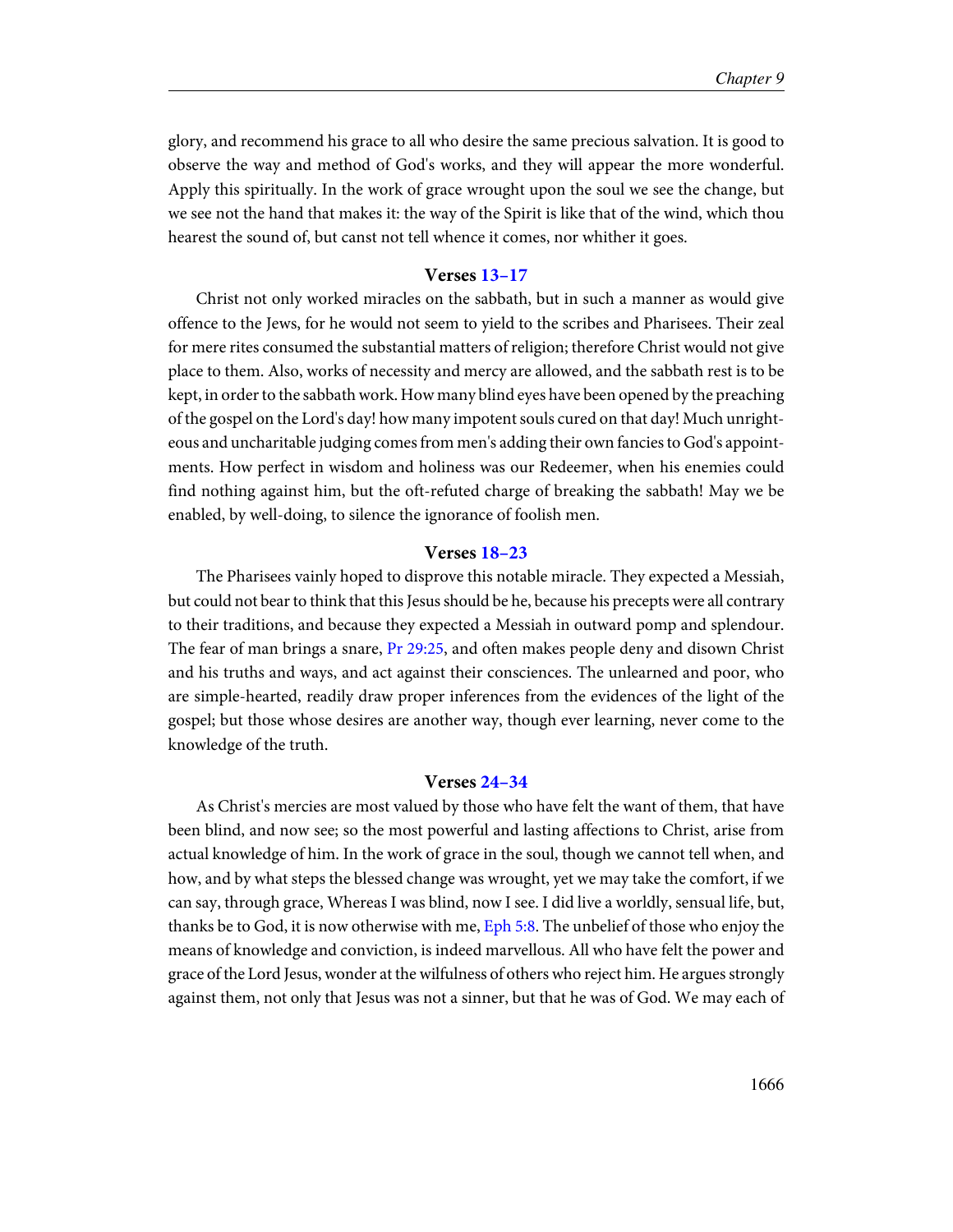us know by this, whether we are of God or not. What do we? What do we for God? What do we for our souls? What do we more than others?

# **Verses [35–38](http://www.ccel.org/study/Bible:John.9.35-John.9.38)**

Christ owns those who own him and his truth and ways. There is particular notice taken of such a suffer in the cause of Christ, and for the testimony of a good conscience. Our Lord Jesus graciously reveals himself to the man. Now he was made sensible what an unspeakable mercy it was, to be cured of his blindness, that he might see the Son of God. None but God is to be worshipped; so that in worshipping Jesus, he owned him to be God. All who believe in him, will worship him.

# **Verses [39–41](http://www.ccel.org/study/Bible:John.9.39-John.9.41)**

Christ came into the world to give sight to those who were spiritually blind. Also, that those who see might be made blind; that those who have a high conceit of their own wisdom, might be sealed up in ignorance. The preaching of the cross was thought to be folly by such as by carnal wisdom knew not God. Nothing fortifies men's corrupt hearts against the convictions of the word, more than the high opinion which others have of them; as if all that gained applause with men, must obtain acceptance with God. Christ silenced them. But the sin of the self-conceited and self-confident remains; they reject the gospel of grace, therefore the guilt of their sin remains unpardoned, and the power of their sin remains unbroken.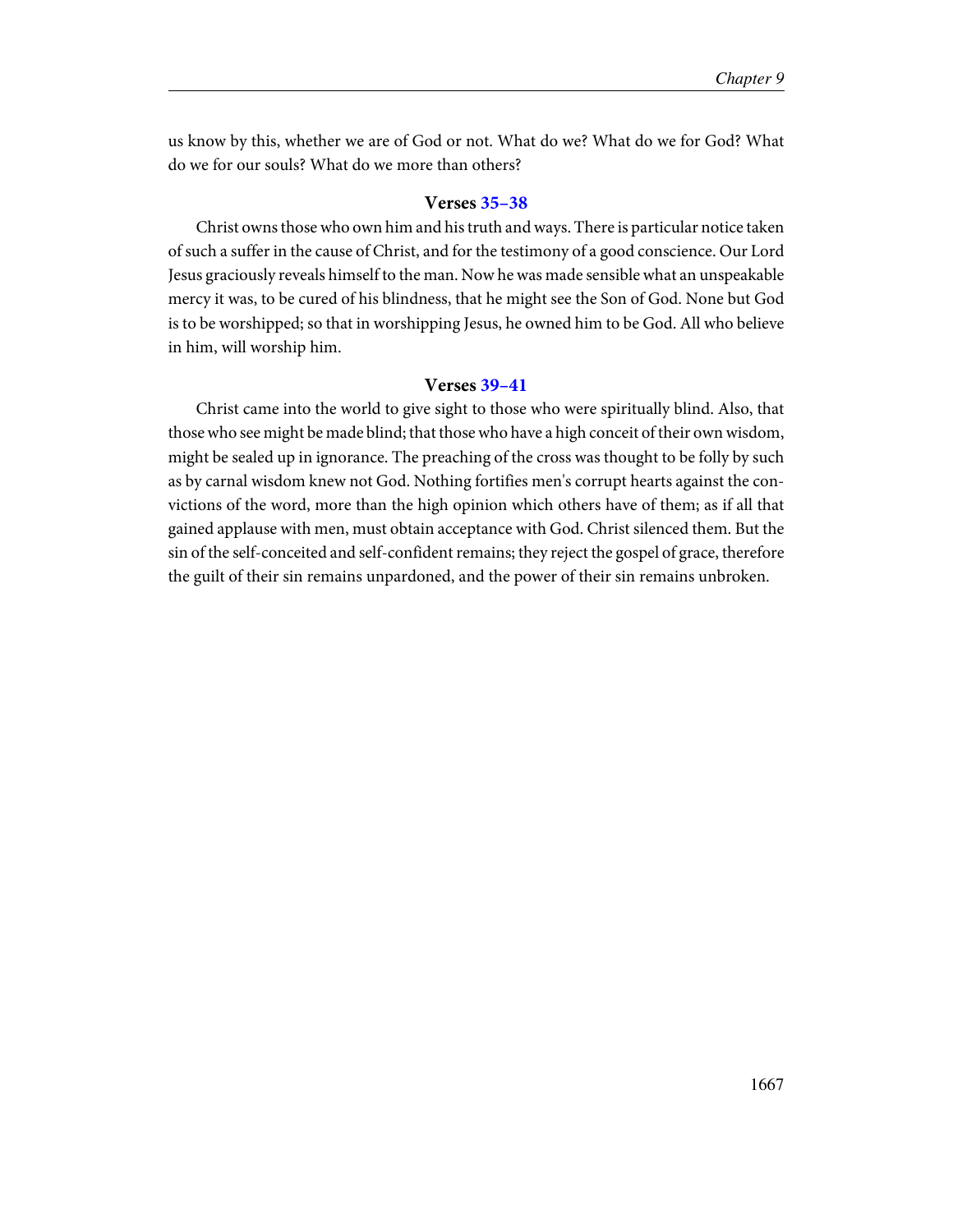#### **Chapter Outline**

| The parable of the good shepherd.         | $(1-5)$     |
|-------------------------------------------|-------------|
| Christ the Door.                          | $(6-9)$     |
| Christ the good Shepherd.                 | $(10-18)$   |
| The Jews' opinion concerning Jesus.       | $(19-21)$   |
| His discourse at the feast of dedication. | $(22 - 30)$ |
| The Jews attempt to stone Jesus.          | $(31-38)$   |
| He departs from Jerusalem.                | $(39 - 42)$ |

## **Verses [1–5](http://www.ccel.org/study/Bible:John.10.1-John.10.5)**

Here is a parable or similitude, taken from the customs of the East, in the management of sheep. Men, as creatures depending on their Creator, are called the sheep of his pasture. The church of God in the world is as a sheep-fold, exposed to deceivers and persecutors. The great Shepherd of the sheep knows all that are his, guards them by his providence, guides them by his Spirit and word, and goes before them, as the Eastern shepherds went before their sheep, to set them in the way of his steps. Ministers must serve the sheep in their spiritual concerns. The Spirit of Christ will set before them an open door. The sheep of Christ will observe their Shepherd, and be cautious and shy of strangers, who would draw them from faith in him to fancies about him.

#### **Verses [6–9](http://www.ccel.org/study/Bible:John.10.6-John.10.9)**

Many who hear the word of Christ, do not understand it, because they will not. But we shall find one scripture expounding another, and the blessed Spirit making known the blessed Jesus. Christ is the Door. And what greater security has the church of God than that the Lord Jesus is between it and all its enemies? He is a door open for passage and communication. Here are plain directions how to come into the fold; we must come in by Jesus Christ as the Door. By faith in him as the great Mediator between God and man. Also, we have precious promises to those that observe this direction. Christ has all that care of his church, and every believer, which a good shepherd has of his flock; and he expects the church, and every believer, to wait on him, and to keep in his pasture.

# **Verses [10–18](http://www.ccel.org/study/Bible:John.10.10-John.10.18)**

Christ is a good Shepherd; many who were not thieves, yet were careless in their duty, and by their neglect the flock was much hurt. Bad principles are the root of bad practices. The Lord Jesus knows whom he has chosen, and is sure of them; they also know whom they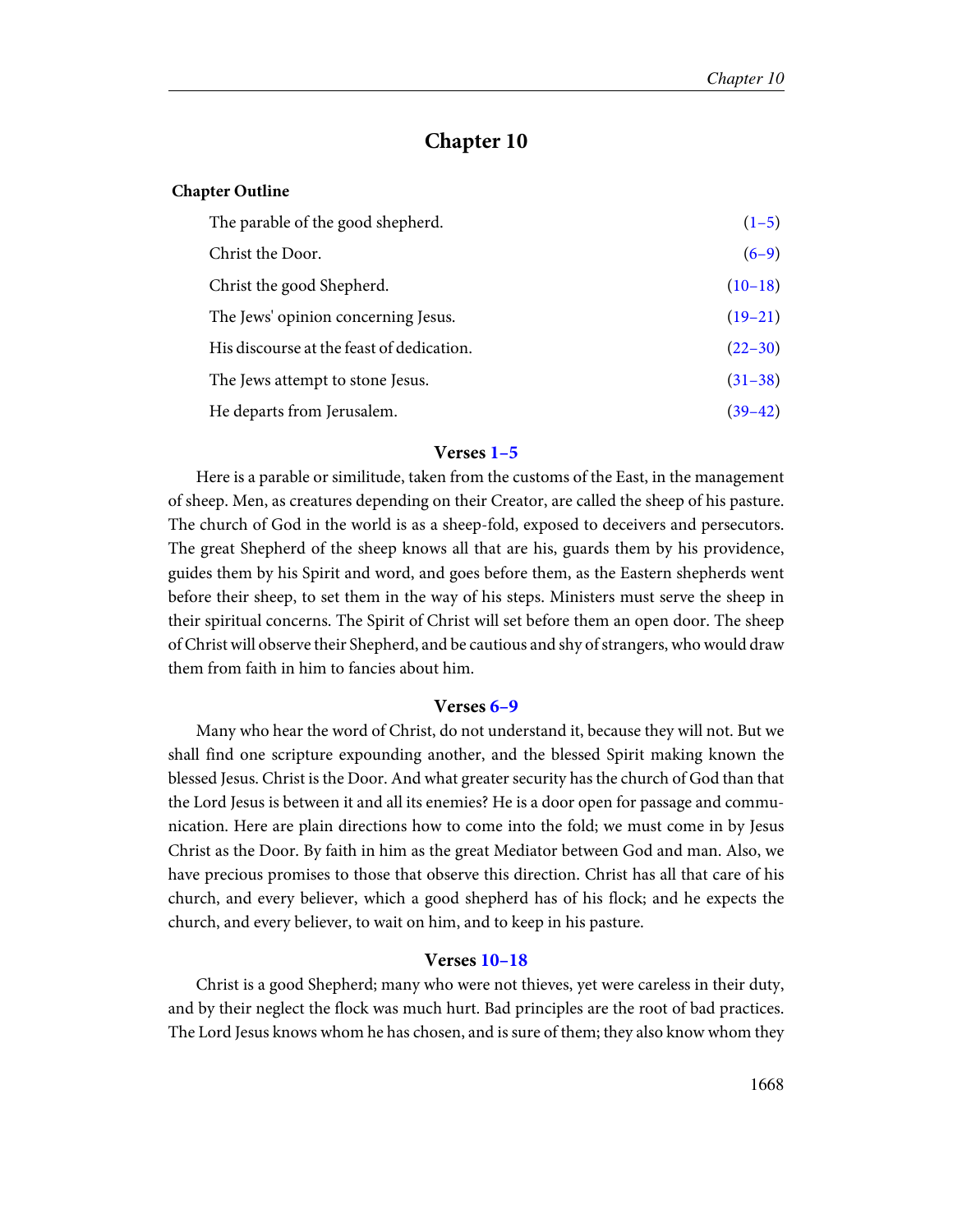have trusted, and are sure of Him. See here the grace of Christ; since none could demand his life of him, he laid it down of himself for our redemption. He offered himself to be the Saviour; Lo, I come. And the necessity of our case calling for it, he offered himself for the Sacrifice. He was both the offerer and the offering, so that his laying down his life was his offering up himself. From hence it is plain, that he died in the place and stead of men; to obtain their being set free from the punishment of sin, to obtain the pardon of their sin; and that his death should obtain that pardon. Our Lord laid not his life down for his doctrine, but for his sheep.

# **Verses [19–21](http://www.ccel.org/study/Bible:John.10.19-John.10.21)**

Satan ruins many, by putting them out of conceit with the word and ordinances. Men would not be laughed out of their necessary food, yet suffer themselves thus to be laughed out of what is far more necessary. If our zeal and earnestness in the cause of Christ, especially in the blessed work of bringing his sheep into his fold, bring upon us evil names, let us not heed it, but remember our Master was thus reproached before us.

## **Verses [22–30](http://www.ccel.org/study/Bible:John.10.22-John.10.30)**

All who have any thing to say to Christ, may find him in the temple. Christ would make us to believe; we make ourselves doubt. The Jews understood his meaning, but could not form his words into a full charge against him. He described the gracious disposition and happy state of his sheep; they heard and believed his word, followed him as his faithful disciples, and none of them should perish; for the Son and the Father were one. Thus he was able to defend his sheep against all their enemies, which proves that he claimed Divine power and perfection equally with the Father.

## **Verses [31–38](http://www.ccel.org/study/Bible:John.10.31-John.10.38)**

Christ's works of power and mercy proclaim him to be over all, God blessed for evermore, that all may know and believe He is in the Father, and the Father in Him. Whom the Father sends, he sanctifies. The holy God will reward, and therefore will employ, none but such as he makes holy. The Father was in the Son, so that by Divine power he wrought his miracles; the Son was so in the Father, that he knew the whole of His mind. This we cannot by searching find out to perfection, but we may know and believe these declarations of Christ.

## **Verses [39–42](http://www.ccel.org/study/Bible:John.10.39-John.10.42)**

No weapon formed against our Lord Jesus shall prosper. He escaped, not because he was afraid to suffer, but because his hour was not come. And He who knew how to deliver himself, knows how to deliver the godly our of their temptations, and to make a way for them to escape. Persecutors may drive Christ and his gospel our of their own city or country, but they cannot drive him or it out of the world. When we know Christ by faith in our hearts, we find all that the Scripture saith of him is true.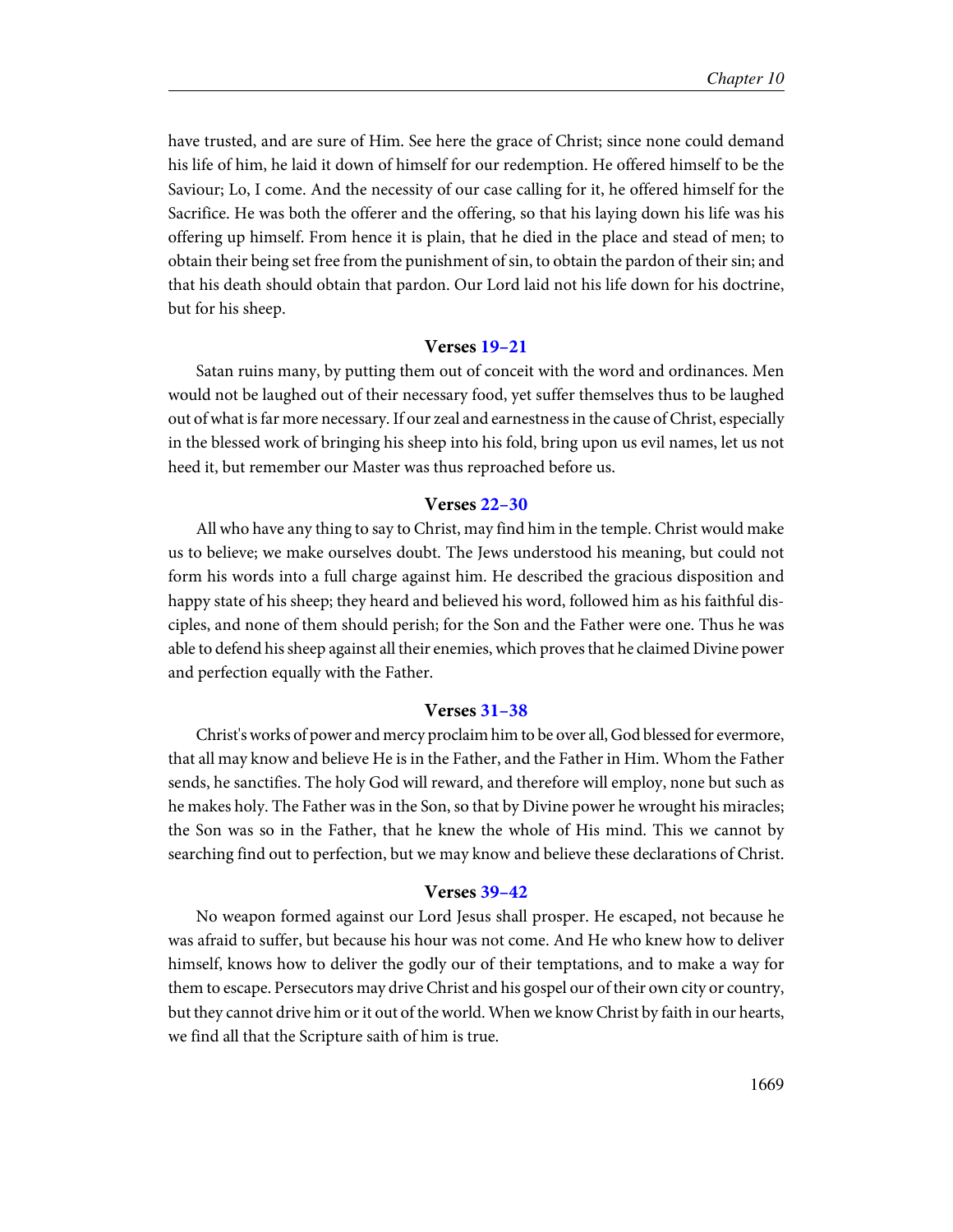#### **Chapter Outline**

| The sickness of Lazarus.             | $(1-6)$     |
|--------------------------------------|-------------|
| Christ returns to Judea.             | $(7-10)$    |
| The death of Lazarus.                | $(11-16)$   |
| Christ arrives at Bethany.           | $(17-32)$   |
| He raises Lazarus.                   | $(33-46)$   |
| The Pharisees consult against Jesus. | $(47-53)$   |
| The Jews seek for him.               | $(54 - 57)$ |

# **Verses [1–6](http://www.ccel.org/study/Bible:John.11.1-John.11.6)**

It is no new thing for those whom Christ loves, to be sick; bodily distempers correct the corruption, and try the graces of God's people. He came not to preserve his people from these afflictions, but to save them from their sins, and from the wrath to come; however, it behoves us to apply to Him in behalf of our friends and relatives when sick and afflicted. Let this reconcile us to the darkest dealings of Providence, that they are all for the glory of God: sickness, loss, disappointment, are so; and if God be glorified, we ought to be satisfied. Jesus loved Martha, and her sister, and Lazarus. The families are greatly favoured in which love and peace abound; but those are most happy whom Jesus loves, and by whom he is beloved. Alas, that this should seldom be the case with every person, even in small families. God has gracious intentions, even when he seems to delay. When the work of deliverance, temporal or spiritual, public or personal, is delayed, it does but stay for the right time.

### **Verses [7–10](http://www.ccel.org/study/Bible:John.11.7-John.11.10)**

Christ never brings his people into any danger but he goes with them in it. We are apt to think ourselves zealous for the Lord, when really we are only zealous for our wealth, credit, ease, and safety; we have therefore need to try our principles. But our day shall be lengthened out, till our work is done, and our testimony finished. A man has comfort and satisfaction while in the way of his duty, as set forth by the word of God, and determined by the providence of God. Christ, wherever he went, walked in the day; and so shall we, if we follow his steps. If a man walks in the way of his heart, and according to the course of this world, if he consults his own carnal reasonings more than the will and glory of God, he falls into temptations and snares. He stumbles, because there is no light in him; for light in us is to our moral actions, that which light about us to our natural actions.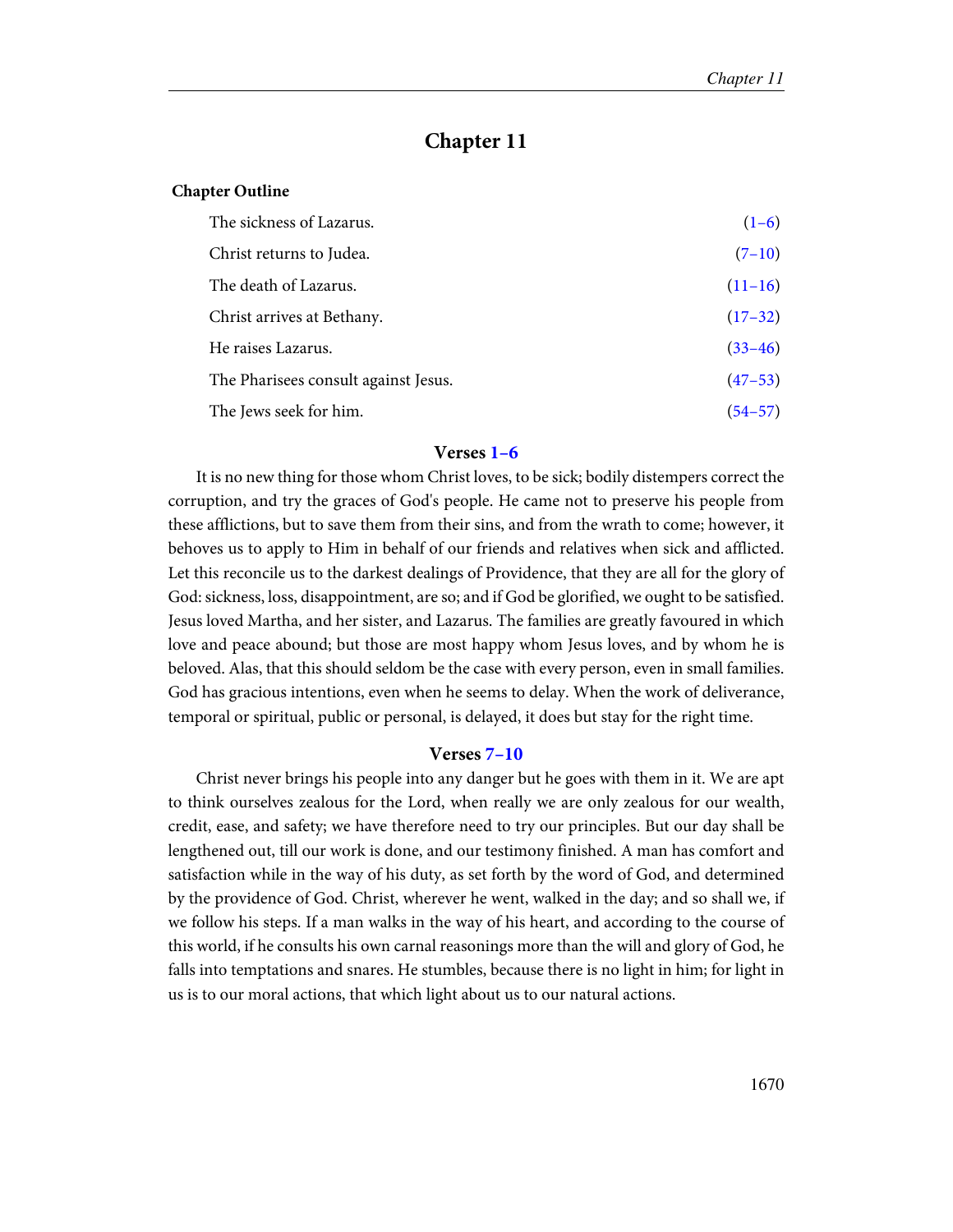# **Verses [11–16](http://www.ccel.org/study/Bible:John.11.11-John.11.16)**

Since we are sure to rise again at the last, why should not the believing hope of that resurrection to eternal life, make it as easy for us to put off the body and die, as it is to put off our clothes and go to sleep? A true Christian, when he dies, does but sleep; he rests from the labours of the past day. Nay, herein death is better than sleep, that sleep is only a short rest, but death is the end of earthly cares and toils. The disciples thought that it was now needless for Christ to go to Lazarus, and expose himself and them. Thus we often hope that the good work we are called to do, will be done by some other hand, if there be peril in the doing of it. But when Christ raised Lazarus from the dead, many were brought to believe on him; and there was much done to make perfect the faith of those that believed. Let us go to him; death cannot separate from the love of Christ, nor put us out of the reach of his call. Like Thomas, in difficult times Christians should encourage one another. The dying of the Lord Jesus should make us willing to die whenever God calls us.

## **Verses [17–32](http://www.ccel.org/study/Bible:John.11.17-John.11.32)**

Here was a house where the fear of God was, and on which his blessing rested; yet it was made a house of mourning. Grace will keep sorrow from the heart, but not from the house. When God, by his grace and providence, is coming towards us in ways of mercy and comfort, we should, like Martha, go forth by faith, hope, and prayer, to meet him. When Martha went to meet Jesus, Mary sat still in the house; this temper formerly had been an advantage to her, when it put her at Christ's feet to hear his word; but in the day of affliction, the same temper disposed her to melancholy. It is our wisdom to watch against the temptations, and to make use of the advantages of our natural tempers. When we know not what in particular to ask or expect, let us refer ourselves to God; let him do as seemeth him good. To enlarge Martha's expectations, our Lord declared himself to be the Resurrection and the Life. In every sense he is the Resurrection; the source, the substance, the first-fruits, the cause of it. The redeemed soul lives after death in happiness; and after the resurrection, both body and soul are kept from all evil for ever. When we have read or heard the word of Christ, about the great things of the other world, we should put it to ourselves, Do we believe this truth? The crosses and comforts of this present time would not make such a deep impression upon us as they do, if we believed the things of eternity as we ought. When Christ our Master comes, he calls for us. He comes in his word and ordinances, and calls us to them, calls us by them, calls us to himself. Those who, in a day of peace, set themselves at Christ's feet to be taught by him, may with comfort, in a day of trouble, cast themselves at his feet, to find favour with him.

# **Verses [33–46](http://www.ccel.org/study/Bible:John.11.33-John.11.46)**

Christ's tender sympathy with these afflicted friends, appeared by the troubles of his spirit. In all the afflictions of believers he is afflicted. His concern for them was shown by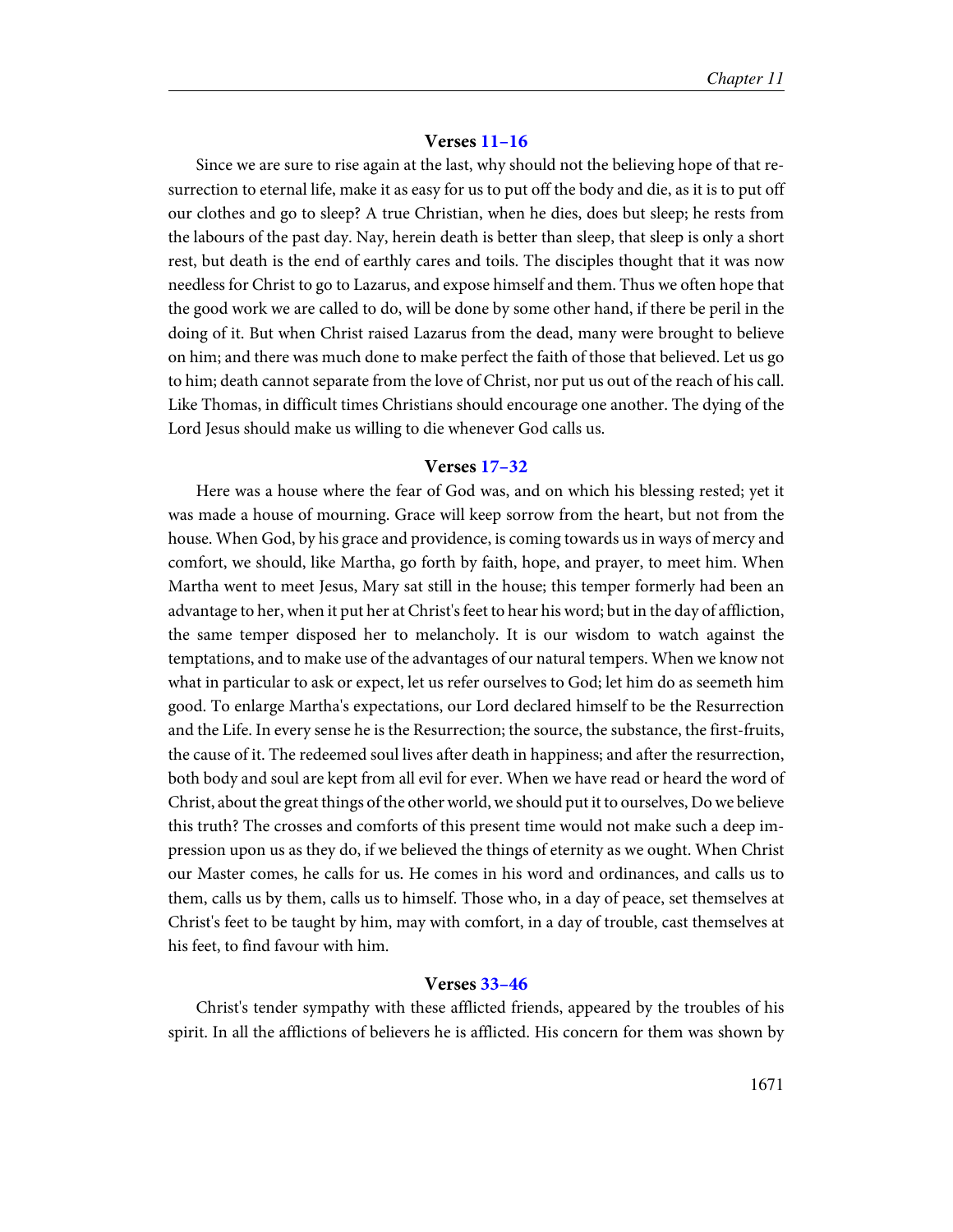his kind inquiry after the remains of his deceased friend. Being found in fashion as a man, he acts in the way and manner of the sons of men. It was shown by his tears. He was a man of sorrows, and acquainted with grief. Tears of compassion resemble those of Christ. But Christ never approved that sensibility of which many are proud, while they weep at mere tales of distress, but are hardened to real woe. He sets us an example to withdraw from scenes of giddy mirth, that we may comfort the afflicted. And we have not a High Priest who cannot be touched with a feeling of our infirmities. It is a good step toward raising a soul to spiritual life, when the stone is taken away, when prejudices are removed, and got over, and way is made for the word to enter the heart. If we take Christ's word, and rely on his power and faithfulness, we shall see the glory of God, and be happy in the sight. Our Lord Jesus has taught us, by his own example, to call God Father, in prayer, and to draw nigh to him as children to a father, with humble reverence, yet with holy boldness. He openly made this address to God, with uplifted eyes and loud voice, that they might be convinced the Father had sent him as his beloved Son into the world. He could have raised Lazarus by the silent exertion of his power and will, and the unseen working of the Spirit of life; but he did it by a loud call. This was a figure of the gospel call, by which dead souls are brought out of the grave of sin: and of the sound of the archangel's trumpet at the last day, with which all that sleep in the dust shall be awakened, and summoned before the great tribunal. The grave of sin and this world, is no place for those whom Christ has quickened; they must come forth. Lazarus was thoroughly revived, and returned not only to life, but to health. The sinner cannot quicken his own soul, but he is to use the means of grace; the believer cannot sanctify himself, but he is to lay aside every weight and hinderance. We cannot convert our relatives and friends, but we should instruct, warn, and invite them.

## **Verses [47–53](http://www.ccel.org/study/Bible:John.11.47-John.11.53)**

There can hardly be a more clear discovery of the madness that is in man's heart, and of its desperate enmity against God, than what is here recorded. Words of prophecy in the mouth, are not clear evidence of a principle of grace in the heart. The calamity we seek to escape by sin, we take the most effectual course to bring upon our own heads; as those do who think by opposing Christ's kingdom, to advance their own worldly interest. The fear of the wicked shall come upon them. The conversion of souls is the gathering of them to Christ as their ruler and refuge; and he died to effect this. By dying he purchased them to himself, and the gift of the Holy Ghost for them: his love in dying for believers should unite them closely together.

# **Verses [54–57](http://www.ccel.org/study/Bible:John.11.54-John.11.57)**

Before our gospel passover we must renew our repentance. Thus by a voluntary purification, and by religious exercises, many, more devout than their neighbours, spent some time before the passover at Jerusalem. When we expect to meet God, we must solemnly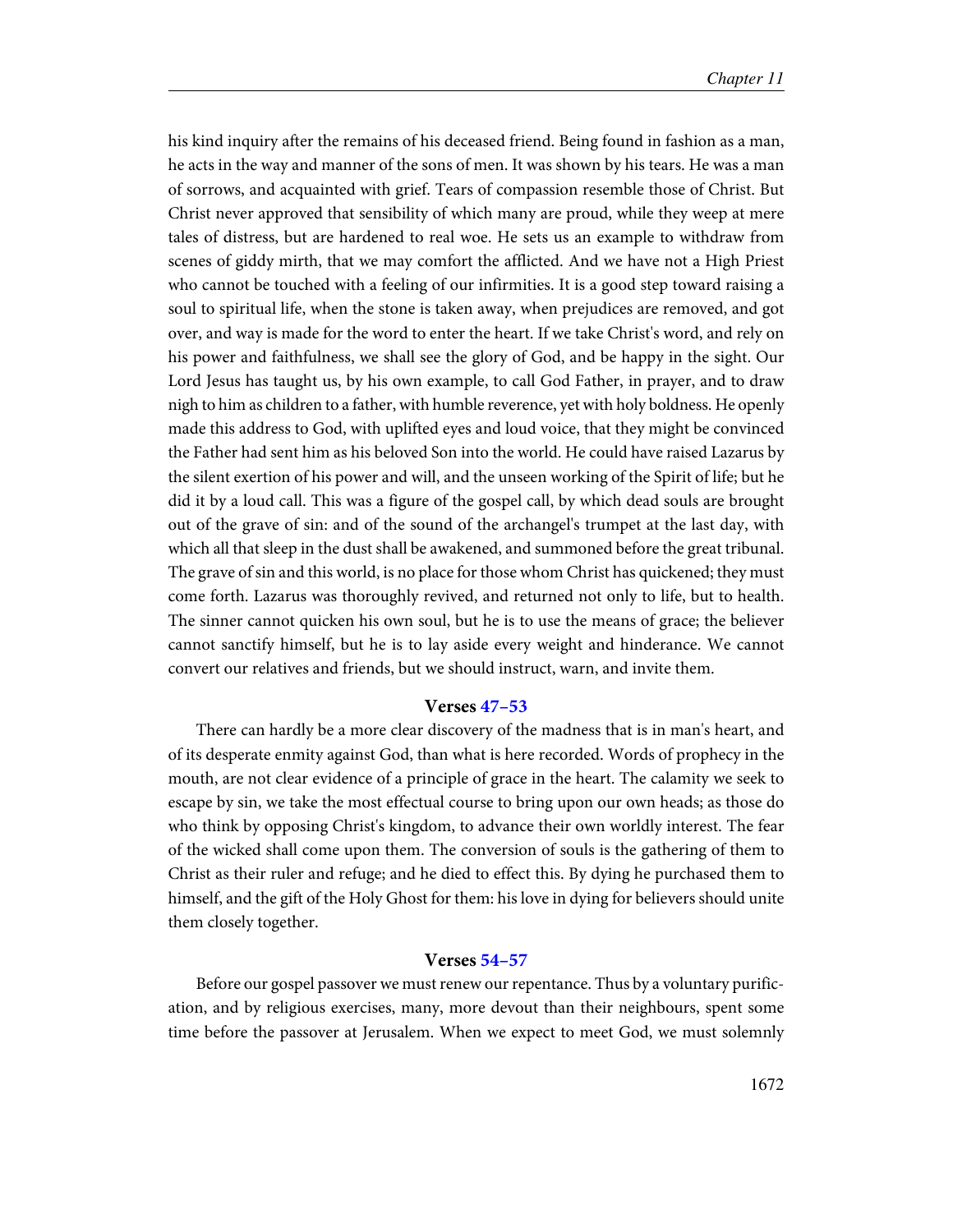prepare. No devices of man can alter the purposes of God: and while hypocrites amuse themselves with forms and disputes, and worldly men pursue their own plans, Jesus still orders all things for his own glory and the salvation of his people.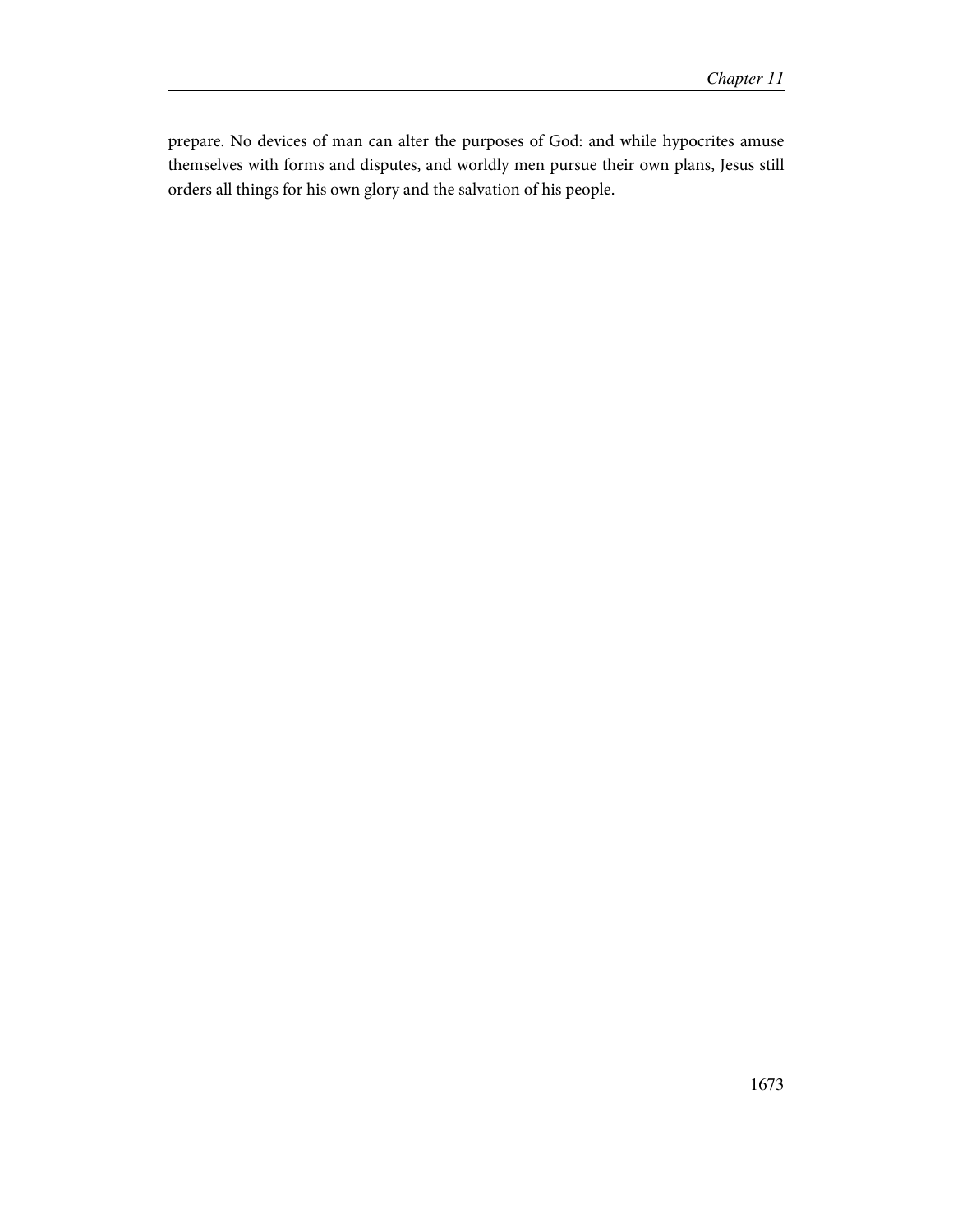## **Chapter Outline**

| Christ anointed by Mary.                          | $(1-11)$    |
|---------------------------------------------------|-------------|
| He enters Jerusalem.                              | $(12-19)$   |
| Greeks apply to see Jesus.                        | $(20-26)$   |
| A voice from heaven bears testimony<br>to Christ. | $(27-33)$   |
| His discourse with the people.                    | $(34 - 36)$ |
| Unbelief of the Jews.                             | $(37-43)$   |
| Christ's address to them.                         | $(44 - 50)$ |

# **Verses [1–11](http://www.ccel.org/study/Bible:John.12.1-John.12.11)**

Christ had formerly blamed Martha for being troubled with much serving. But she did not leave off serving, as some, who when found fault with for going too far in one way, peevishly run too far another way; she still served, but within hearing of Christ's gracious words. Mary gave a token of love to Christ, who had given real tokens of his love to her and her family. God's Anointed should be our Anointed. Has God poured on him the oil of gladness above his fellows, let us pour on him the ointment of our best affections. In Judas a foul sin is gilded over with a plausible pretence. We must not think that those do no acceptable service, who do it not in our way. The reigning love of money is heart-theft. The grace of Christ puts kind comments on pious words and actions, makes the best of what is amiss, and the most of what is good. Opportunities are to be improved; and those first and most vigorously, which are likely to be the shortest. To consult to hinder the further effect of the miracle, by putting Lazarus to death, is such wickedness, malice, and folly, as cannot be explained, except by the desperate enmity of the human heart against God. They resolved that the man should die whom the Lord had raised to life. The success of the gospel often makes wicked men so angry, that they speak and act as if they hoped to obtain a victory over the Almighty himself.

# **Verses [12–19](http://www.ccel.org/study/Bible:John.12.12-John.12.19)**

Christ's riding in triumph to Jerusalem is recorded by all the evangelists. Many excellent things, both in the word and providence of God, disciples do not understand at their first acquaintance with the things of God. The right understanding of spiritual nature of Christ's kingdom, prevents our misapplying the Scriptures which speak of it.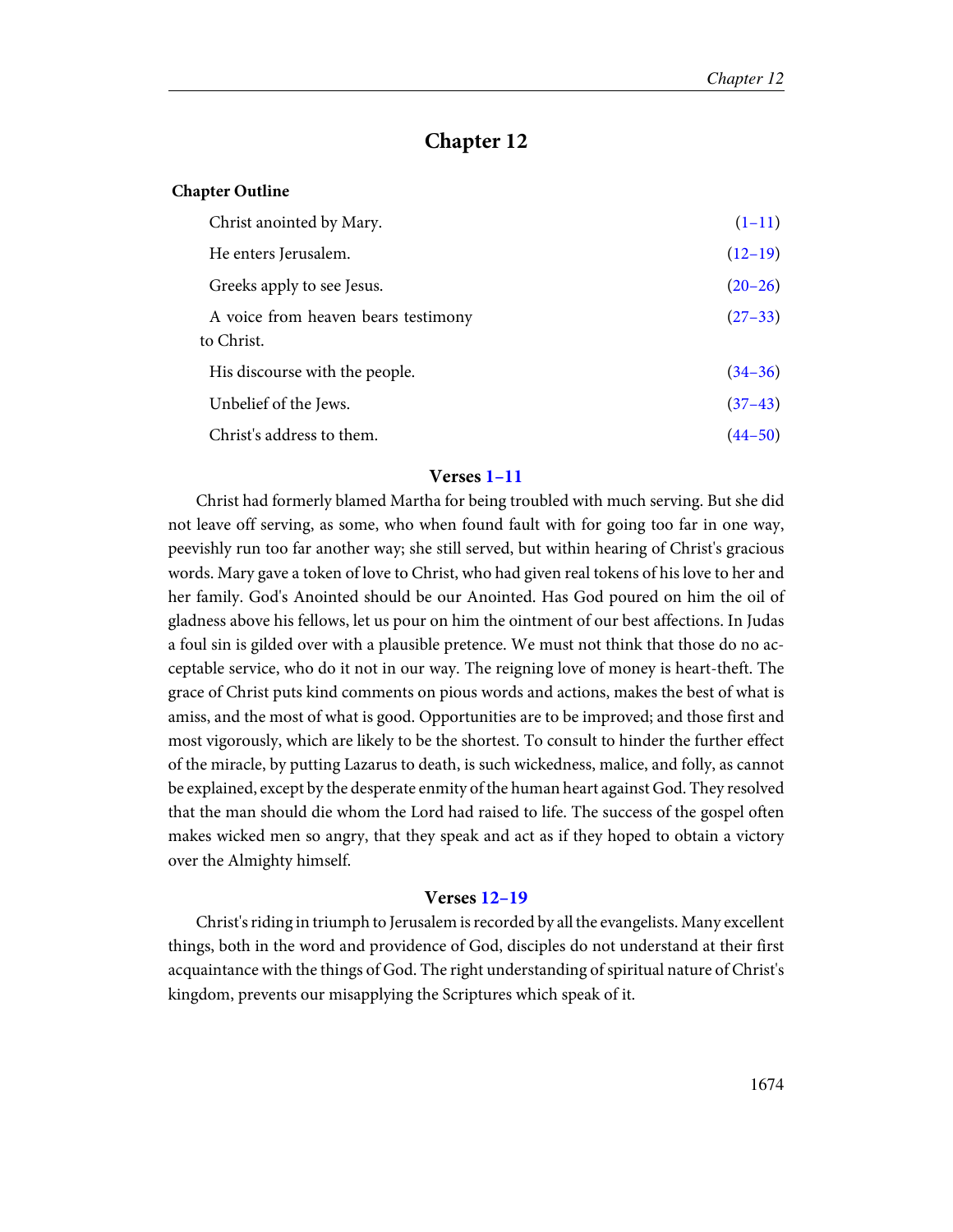## **Verses [20–26](http://www.ccel.org/study/Bible:John.12.20-John.12.26)**

In attendance upon holy ordinances, particularly the gospel passover, the great desire of our souls should be to see Jesus; to see him as ours, to keep up communion with him, and derive grace from him. The calling of the Gentiles magnified the Redeemer. A corn of wheat yields no increase unless it is cast into the ground. Thus Christ might have possessed his heavenly glory alone, without becoming man. Or, after he had taken man's nature, he might have entered heaven alone, by his own perfect righteousness, without suffering or death; but then no sinner of the human race could have been saved. The salvation of souls hitherto, and henceforward to the end of time, is owing to the dying of this Corn of wheat. Let us search whether Christ be in us the hope of glory; let us beg him to make us indifferent to the trifling concerns of this life, that we may serve the Lord Jesus with a willing mind, and follow his holy example.

## **Verses [27–33](http://www.ccel.org/study/Bible:John.12.27-John.12.33)**

The sin of our souls was the troubled of Christ's soul, when he undertook to redeem and save us, and to make his soul an offering for our sin. Christ was willing to suffer, yet prayed to be saved from suffering. Prayer against trouble may well agree with patience under it, and submission to the will of God in it. Our Lord Jesus undertook to satisfy God's injured honour, and he did it by humbling himself. The voice of the Father from heaven, which had declared him to be his beloved Son, at his baptism, and when he was transfigured, was heard proclaiming that He had both glorified his name, and would glorify it. Christ, reconciling the world to God by the merit of his death, broke the power of death, and cast out Satan as a destroyer. Christ, bringing the world to God by the doctrine of his cross, broke the power of sin, and cast out Satan as a deceiver. The soul that was at a distance from Christ, is brought to love him and trust him. Jesus was now going to heaven, and he would draw men's hearts to him thither. There is power in the death of Christ to draw souls to him. We have heard from the gospel that which exalts free grace, and we have heard also that which enjoins duty; we must from the heart embrace both, and not separate them.

#### **Verses [34–36](http://www.ccel.org/study/Bible:John.12.34-John.12.36)**

The people drew false notions from the Scriptures, because they overlooked the prophecies that spoke of Christ's sufferings and death. Our Lord warned them that the light would not long continue with them, and exhorted them to walk in it, before the darkness overtook them. Those who would walk in the light must believe in it, and follow Christ's directions. But those who have not faith, cannot behold what is set forth in Jesus, lifted up on the cross, and must be strangers to its influence as made known by the Holy Spirit; they find a thousand objections to excuse their unbelief.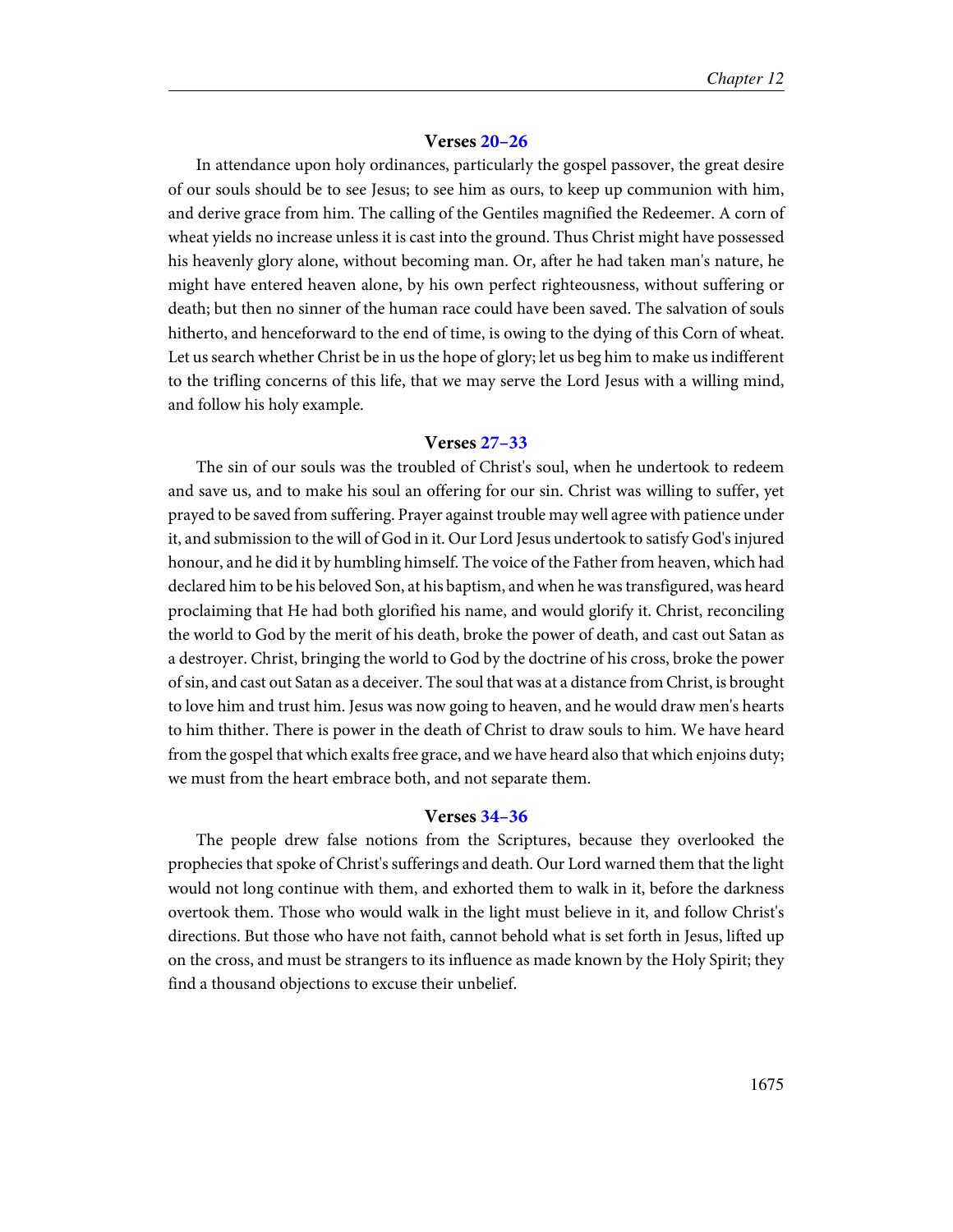# **Verses [37–43](http://www.ccel.org/study/Bible:John.12.37-John.12.43)**

Observe the method of conversion implied here. Sinners are brought to see the reality of Divine things, and to have some knowledge of them. To be converted, and truly turned from sin to Christ, as their Happiness and Portion. God will heal them, will justify and sanctify them; will pardon their sins, which are as bleeding wounds, and mortify their corruptions, which are as lurking diseases. See the power of the world in smothering convictions, from regard to the applause or censure of men. Love of the praise of men, as a by-end in that which is good, will make a man a hypocrite when religion is in fashion, and credit is to be got by it; and love of the praise of men, as a base principle in that which is evil, will make a man an apostate, when religion is in disgrace, and credit is to be lost for it.

## **Verses [44–50](http://www.ccel.org/study/Bible:John.12.44-John.12.50)**

Our Lord publicly proclaimed, that every one who believed on him, as his true disciple, did not believe on him only, but on the Father who sent him. Beholding in Jesus the glory of the Father, we learn to obey, love, and trust in him. By daily looking to Him, who came a Light into the world, we are more and more freed from the darkness of ignorance, error, sin, and misery; we learn that the command of God our Saviour is everlasting life. But the same word will seal the condemnation of all who despise it, or neglect it.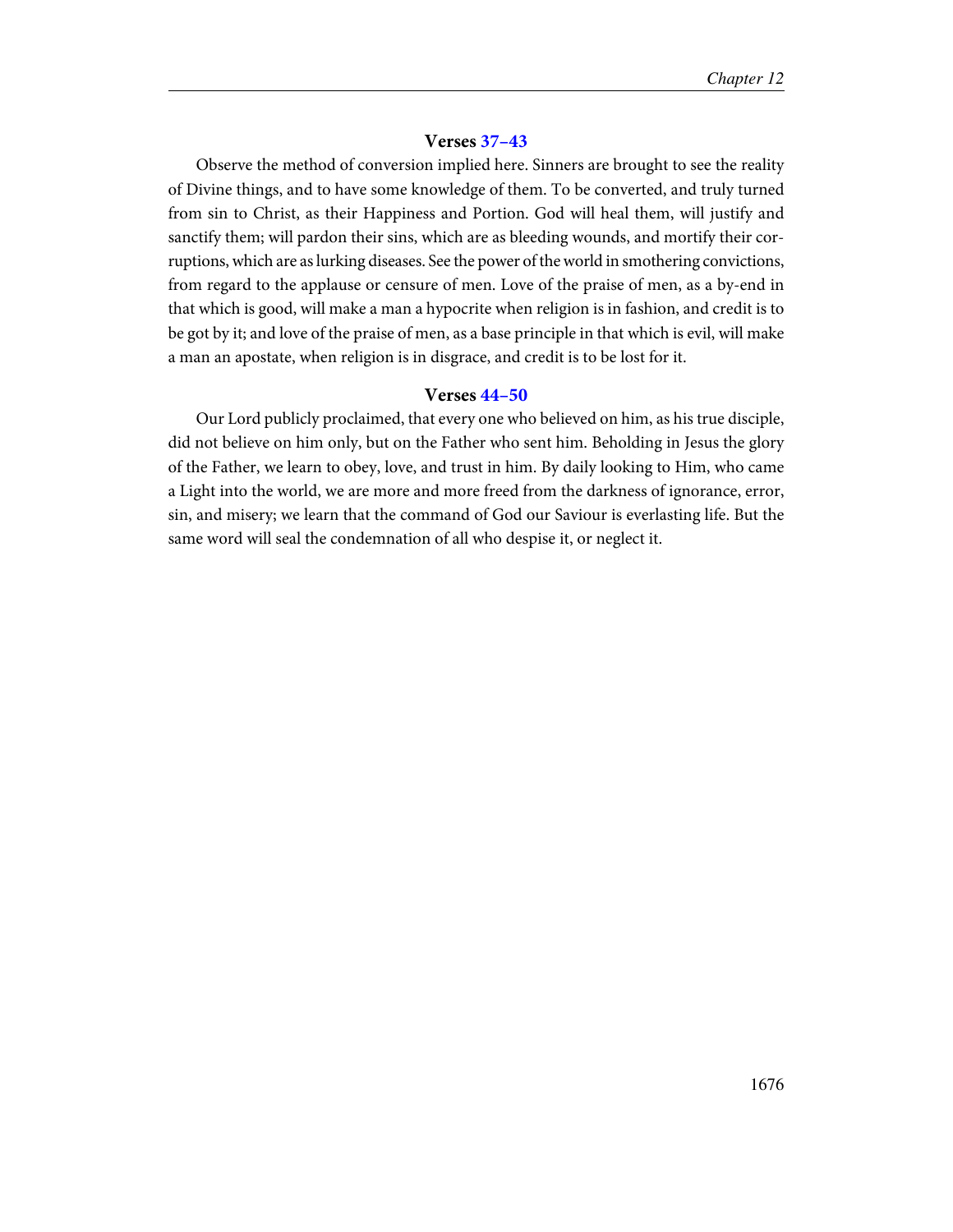#### **Chapter Outline**

| Christ washes the disciples' feet.    | $(1-17)$    |
|---------------------------------------|-------------|
| The treachery of Judas foretold.      | $(18-30)$   |
| Christ commands the disciples to love | $(31 - 38)$ |
| one another.                          |             |

# **Verses [1–17](http://www.ccel.org/study/Bible:John.13.1-John.13.17)**

Our Lord Jesus has a people in the world that are his own; he has purchased them, and paid dear for them, and he has set them apart for himself; they devote themselves to him as a peculiar people. Those whom Christ loves, he loves to the end. Nothing can separate a true believer from the love of Christ. We know not when our hour will come, therefore what we have to do in constant preparation for it, ought never to be undone. What way of access the devil has to men's hearts we cannot tell. But some sins are so exceedingly sinful, and there is so little temptation to them from the world and the flesh, that it is plain they are directly from Satan. Jesus washed his disciples' feet, that he might teach us to think nothing below us, wherein we may promote God's glory, and the good of our brethren. We must address ourselves to duty, and must lay aside every thing that would hinder us in what we have to do. Christ washed his disciples' feet, that he might signify to them the value of spiritual washing, and the cleansing of the soul from the pollutions of sin. Our Lord Jesus does many things of which even his own disciples do not for the present know the meaning, but they shall know afterward. We see in the end what was the kindness from events which seemed most cross. And it is not humility, but unbelief, to put away the offers of the gospel, as if too rich to be made to us, or too good news to be true. All those, and those only, who are spiritually washed by Christ, have a part in Christ. All whom Christ owns and saves, he justifies and sanctifies. Peter more than submits; he begs to be washed by Christ. How earnest he is for the purifying grace of the Lord Jesus, and the full effect of it, even upon his hands and head! Those who truly desire to be sanctified, desire to be sanctified throughout, to have the whole man, with all its parts and powers, made pure. The true believer is thus washed when he receives Christ for his salvation. See then what ought to be the daily care of those who through grace are in a justified state, and that is, to wash their feet; to cleanse themselves from daily guilt, and to watch against everything defiling. This should make us the more cautious. From yesterday's pardon, we should be strengthened against this day's temptation. And when hypocrites are discovered, it should be no surprise or cause of stumbling to us. Observe the lesson Christ here taught. Duties are mutual; we must both accept help from our brethren, and afford help to our brethren. When we see our Master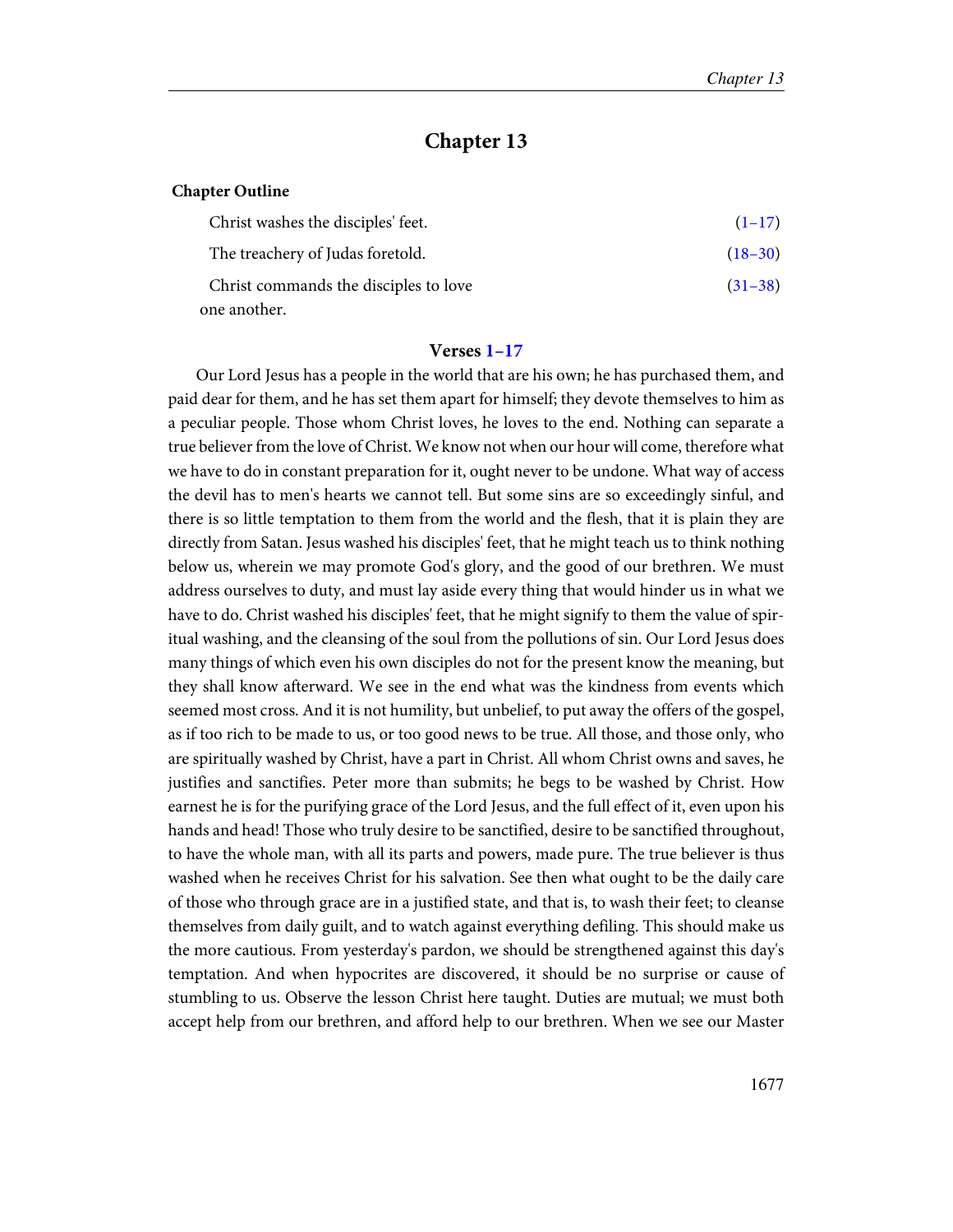serving, we cannot but see how ill it becomes us to domineer. And the same love which led Christ to ransom and reconcile his disciples when enemies, still influences him.

## **Verses [18–30](http://www.ccel.org/study/Bible:John.13.18-John.13.30)**

Our Lord had often spoken of his own sufferings and death, without such trouble of spirit as he now discovered when he spake of Judas. The sins of Christians are the grief of Christ. We are not to confine our attention to Judas. The prophecy of his treachery may apply to all who partake of God's mercies, and meet them with ingratitude. See the infidel, who only looks at the Scriptures with a desire to do away their authority and destroy their influence; the hypocrite, who professes to believe the Scriptures, but will not govern himself by them; and the apostate, who turns aside from Christ for a thing of naught. Thus mankind, supported by God's providence, after eating bread with Him, lift up the heel against Him! Judas went out as one weary of Jesus and his apostles. Those whose deeds are evil, love darkness rather than light.

# **Verses [31–35](http://www.ccel.org/study/Bible:John.13.31-John.13.35)**

Christ had been glorified in many miracles he wrought, yet he speaks of his being glorified now in his sufferings, as if that were more than all his other glories in his humbled state. Satisfaction was thereby made for the wrong done to God by the sin of man. We cannot now follow our Lord to his heavenly happiness, but if we truly believe in him, we shall follow him hereafter; meanwhile we must wait his time, and do his work. Before Christ left the disciples, he would give them a new commandment. They were to love each other for Christ's sake, and according to his example, seeking what might benefit others, and promoting the cause of the gospel, as one body, animated by one soul. But this commandment still appears new to many professors. Men in general notice any of Christ's words rather than these. By this it appears, that if the followers of Christ do not show love one to another, they give cause to suspect their sincerity.

#### **Verses [36–38](http://www.ccel.org/study/Bible:John.13.36-John.13.38)**

What Christ had said concerning brotherly love, Peter overlooked, but spoke of that about which Christ kept them ignorant. It is common to be more eager to know about secret things, which belong to God only, than about things revealed, which belong to us and our children; to be more desirous to have our curiosity gratified, than our consciences directed; to know what is done in heaven, than what we may do to get thither. How soon discourse as to what is plain and edifying is dropped, while a doubtful dispute runs on into endless strife of words! We are apt to take it amiss to be told we cannot do this and the other, whereas, without Christ we can do nothing. Christ knows us better than we know ourselves, and has many ways of discovering those to themselves, whom he loves, and he will hide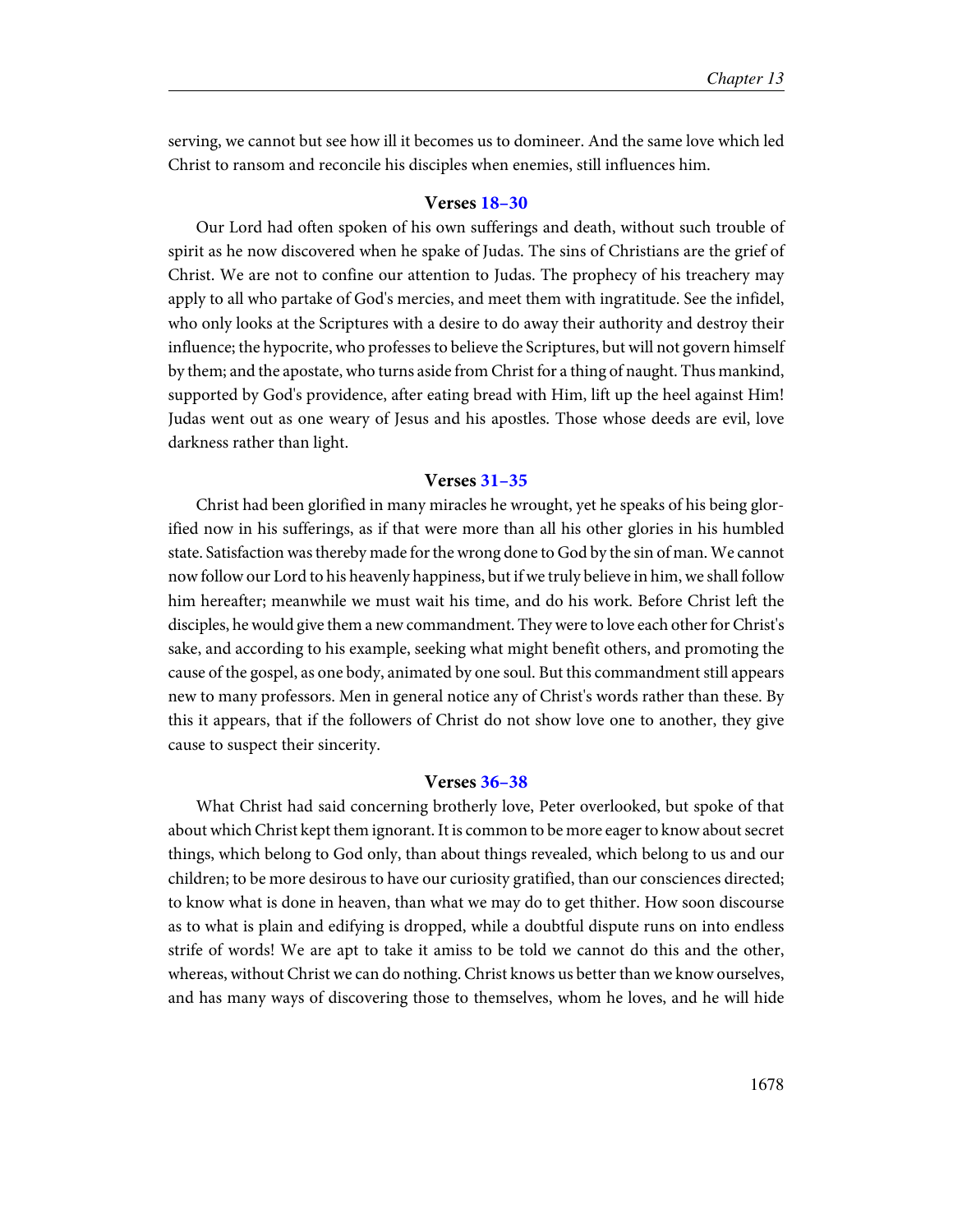pride from them. May we endeavour to keep the unity of the Spirit in the bond of peace, to love one another with a pure heart fervently, and to walk humbly with our God.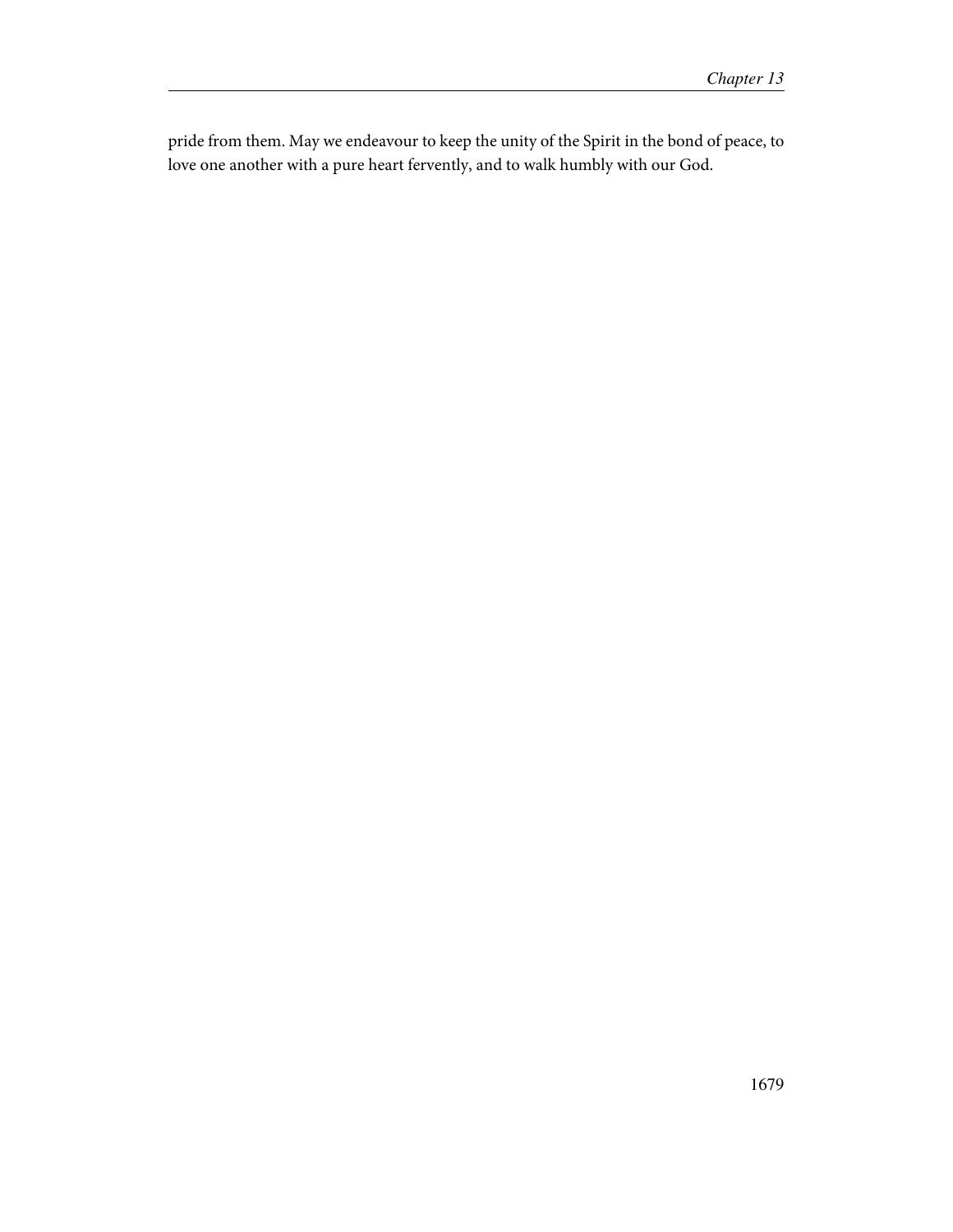#### **Chapter Outline**

| Christ comforts his disciples.           | $(1-11)$  |
|------------------------------------------|-----------|
| He further comforts his disciples.       | $(12-17)$ |
| He still further comforts his disciples. | $(18-31)$ |

### **Verses [1–11](http://www.ccel.org/study/Bible:John.14.1-John.14.11)**

Here are three words, upon any of which stress may be laid. Upon the word troubled. Be not cast down and disquieted. The word heart. Let your heart be kept with full trust in God. The word your. However others are overwhelmed with the sorrows of this present time, be not you so. Christ's disciples, more than others, should keep their minds quiet, when everything else is unquiet. Here is the remedy against this trouble of mind, "Believe." By believing in Christ as the Mediator between God and man, we gain comfort. The happiness of heaven is spoken of as in a father's house. There are many mansions, for there are many sons to be brought to glory. Mansions are lasting dwellings. Christ will be the Finisher of that of which he is the Author or Beginner; if he have prepared the place for us, he will prepare us for it. Christ is the sinner's Way to the Father and to heaven, in his person as God manifest in the flesh, in his atoning sacrifice, and as our Advocate. He is the Truth, as fulfilling all the prophecies of a Saviour; believing which, sinners come by him the Way. He is the Life, by whose life-giving Spirit the dead in sin are quickened. Nor can any man draw nigh God as a Father, who is not quickened by Him as the Life, and taught by Him as the Truth, to come by Him as the Way. By Christ, as the Way, our prayers go to God, and his blessings come to us; this is the Way that leads to rest, the good old Way. He is the Resurrection and the Life. All that saw Christ by faith, saw the Father in Him. In the light of Christ's doctrine, they saw God as the Father of lights; and in Christ's miracles, they saw God as the God of power. The holiness of God shone in the spotless purity of Christ's life. We are to believe the revelation of God to man in Christ; for the works of the Redeemer show forth his own glory, and God in him.

## **Verses [12–17](http://www.ccel.org/study/Bible:John.14.12-John.14.17)**

Whatever we ask in Christ's name, that shall be for our good, and suitable to our state, he shall give it to us. To ask in Christ's name, is to plead his merit and intercession, and to depend upon that plea. The gift of the Spirit is a fruit of Christ's mediation, bought by his merit, and received by his intercession. The word used here, signifies an advocate, counsellor, monitor, and comforter. He would abide with the disciples to the end of time; his gifts and graces would encourage their hearts. The expressions used here and elsewhere, plainly denote a person, and the office itself includes all the Divine perfections. The gift of the Holy Ghost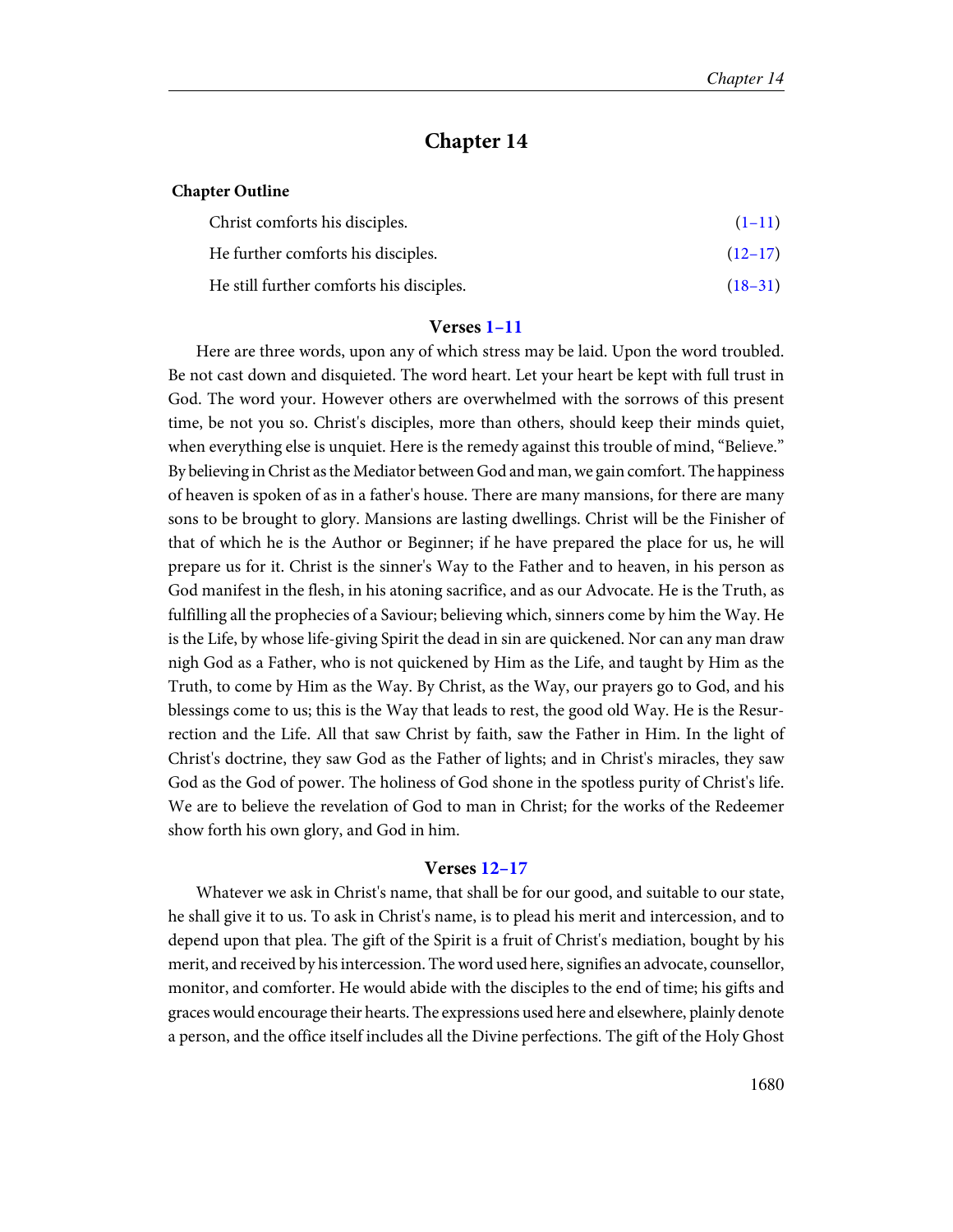is bestowed upon the disciples of Christ, and not on the world. This is the favour God bears to his chosen. As the source of holiness and happiness, the Holy Spirit will abide with every believer for ever.

### **Verses [18–24](http://www.ccel.org/study/Bible:John.14.18-John.14.24)**

Christ promises that he would continue his care of his disciples. I will not leave you orphans, or fatherless, for though I leave you, yet I leave you this comfort, I will come to you. I will come speedily to you at my resurrection. I will come daily to you in my Spirit; in the tokens of his love, and visits of his grace. I will come certainly at the end of time. Those only that see Christ with an eye of faith, shall see him for ever: the world sees him no more till his second coming; but his disciples have communion with him in his absence. These mysteries will be fully known in heaven. It is a further act of grace, that they should know it, and have the comfort of it. Having Christ's commands, we must keep them. And having them in our heads, we must keep them in our hearts and lives. The surest evidence of our love to Christ is, obedience to the laws of Christ. There are spiritual tokens of Christ and his love given to all believers. Where sincere love to Christ is in the heart, there will be obedience. Love will be a commanding, constraining principle; and where love is, duty follows from a principle of gratitude. God will not only love obedient believers, but he will take pleasure in loving them, will rest in love to them. He will be with them as his home. These privileges are confined to those whose faith worketh by love, and whose love to Jesus leads them to keep his commandments. Such are partakers of the Holy Spirit's new-creating grace.

#### **Verses [25–27](http://www.ccel.org/study/Bible:John.14.25-John.14.27)**

Would we know these things for our good, we must pray for, and depend on the teaching of the Holy Ghost; thus the words of Jesus will be brought to our remembrance, and many difficulties be cleared up which are not plain to others. To all the saints, the Spirit of grace is given to be a remembrancer, and to him, by faith and prayer, we should commit the keeping of what we hear and know. Peace is put for all good, and Christ has left us all that is really and truly good, all the promised good; peace of mind from our justification before God. This Christ calls his peace, for he is himself our Peace. The peace of God widely differs from that of Pharisees or hypocrites, as is shown by its humbling and holy effects.

#### **Verses [28–31](http://www.ccel.org/study/Bible:John.14.28-John.14.31)**

Christ raises the expectations of his disciples to something beyond what they thought was their greatest happiness. His time was now short, he therefore spake largely to them. When we come to be sick, and to die, we may not be capable of talking much to those about us; such good counsel as we have to give, let us give while in health. Observe the prospect Christ had of an approaching conflict, not only with men, but with the powers of darkness. Satan has something in us to perplex us with, for we have all sinned; but when he would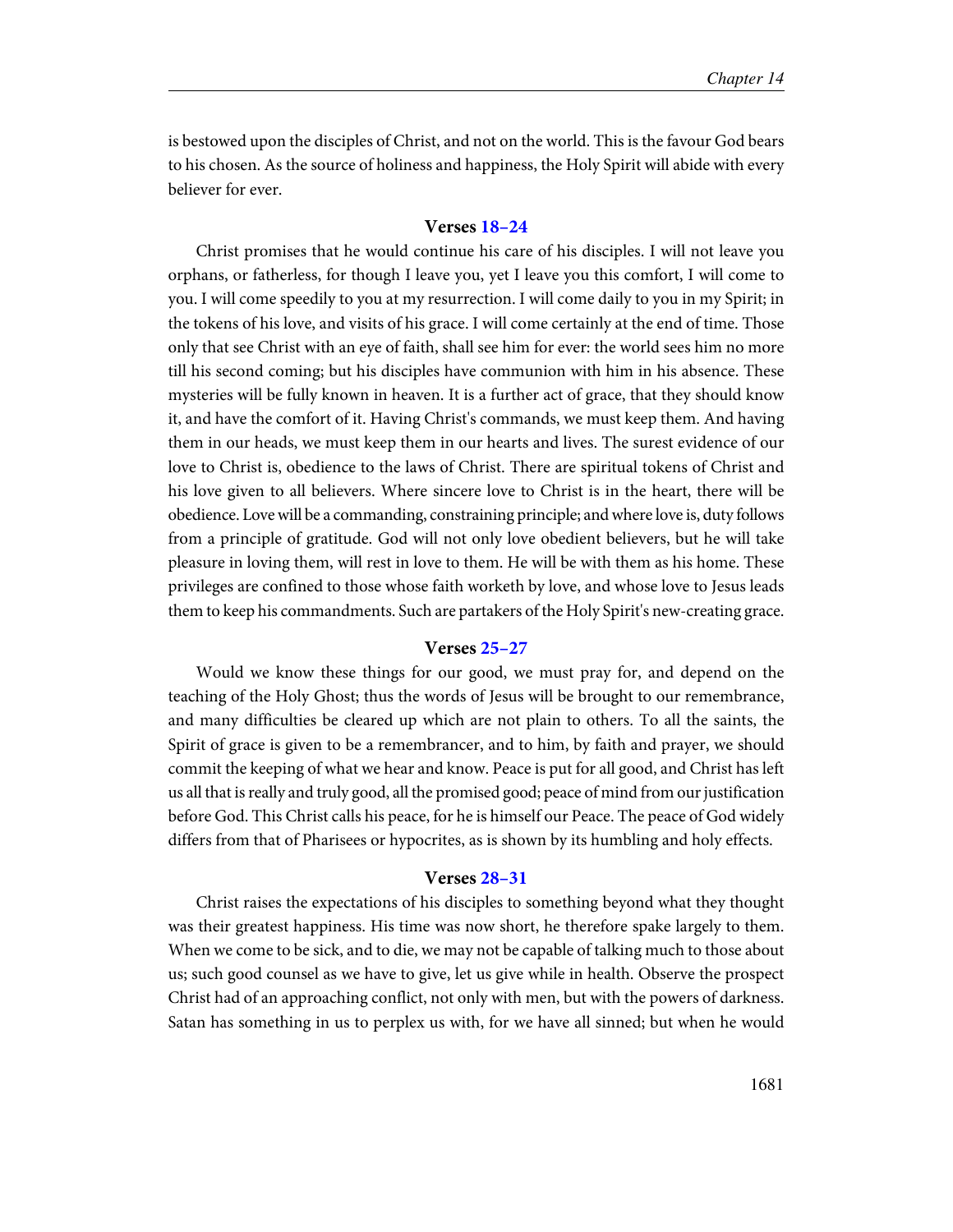disturb Christ, he found nothing sinful to help him. The best evidence of our love to the Father is, our doing as he has commanded us. Let us rejoice in the Saviour's victories over Satan the prince of this world. Let us copy the example of his love and obedience.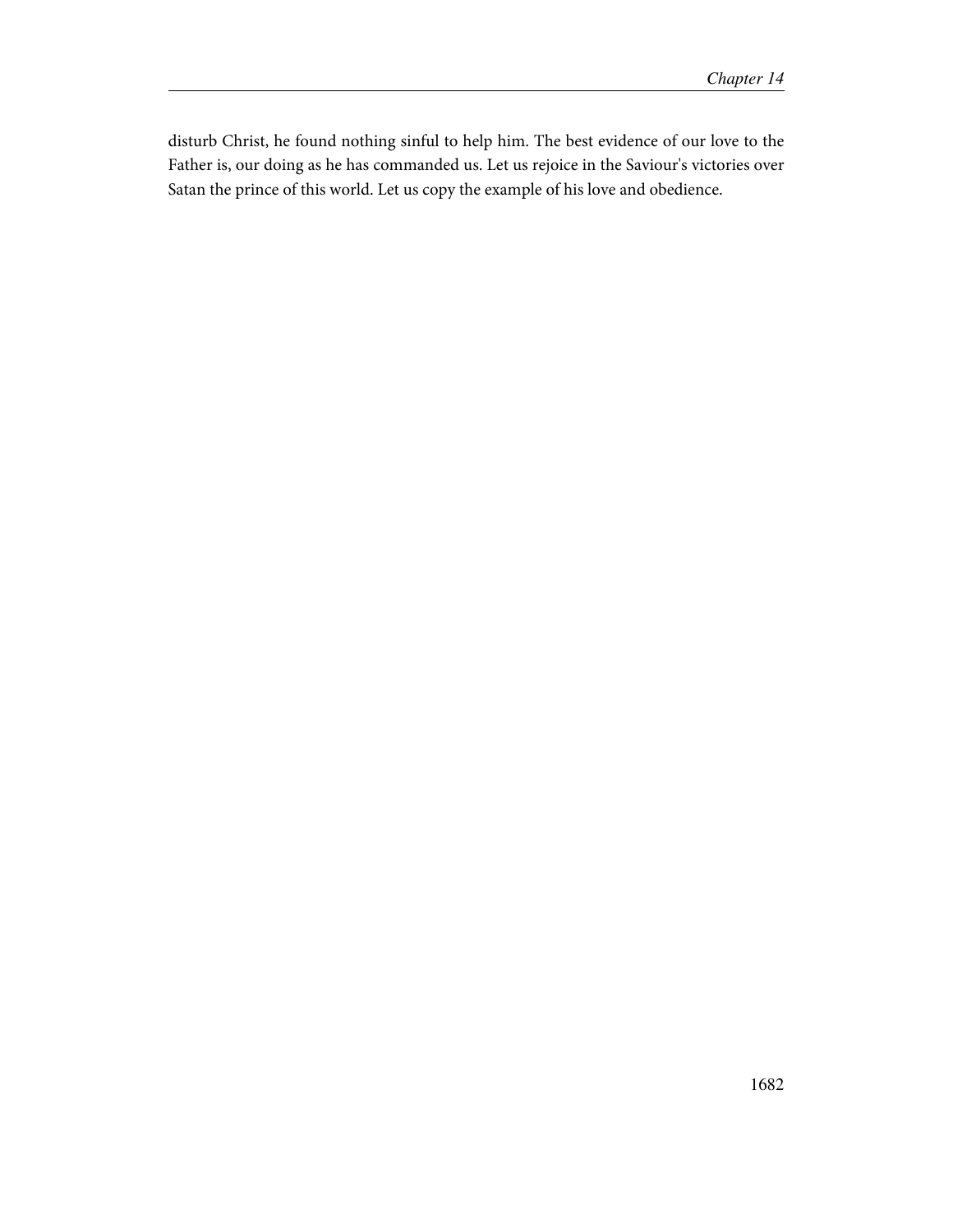#### **Chapter Outline**

| Christ the true Vine.      | $(1-8)$   |
|----------------------------|-----------|
| His love to his disciples. | $(9-17)$  |
| foretold.                  | $(18-25)$ |
| The Comforter promised.    | (26, 27)  |

# **Verses [1–8](http://www.ccel.org/study/Bible:John.15.1-John.15.8)**

Jesus Christ is the Vine, the true Vine. The union of the human and Divine natures, and the fulness of the Spirit that is in him, resemble the root of the vine made fruitful by the moisture from a rich soil. Believers are branches of this Vine. The root is unseen, and our life is hid with Christ; the root bears the tree, diffuses sap to it, and in Christ are all supports and supplies. The branches of the vine are many, yet, meeting in the root, are all but one vine; thus all true Christians, though in place and opinion distant from each other, meet in Christ. Believers, like the branches of the vine, are weak, and unable to stand but as they are borne up. The Father is the Husbandman. Never was any husbandman so wise, so watchful, about his vineyard, as God is about his church, which therefore must prosper. We must be fruitful. From a vine we look for grapes, and from a Christian we look for a Christian temper, disposition, and life. We must honour God, and do good; this is bearing fruit. The unfruitful are taken away. And even fruitful branches need pruning; for the best have notions, passions, and humours, that require to be taken away, which Christ has promised to forward the sanctification of believers, they will be thankful, for them. The word of Christ is spoken to all believers; and there is a cleansing virtue in that word, as it works grace, and works out corruption. And the more fruit we bring forth, the more we abound in what is good, the more our Lord is glorified. In order to fruitfulness, we must abide in Christ, must have union with him by faith. It is the great concern of all Christ's disciples, constantly to keep up dependence upon Christ, and communion with him. True Christians find by experience, that any interruption in the exercise of their faith, causes holy affections to decline, their corruptions to revive, and their comforts to droop. Those who abide not in Christ, though they may flourish for awhile in outward profession, yet come to nothing. The fire is the fittest place for withered branches; they are good for nothing else. Let us seek to live more simply on the fulness of Christ, and to grow more fruitful in every good word and work, so may our joy in Him and in his salvation be full.

## **Verses [9–17](http://www.ccel.org/study/Bible:John.15.9-John.15.17)**

Those whom God loves as a Father, may despise the hatred of all the world. As the Father loved Christ, who was most worthy, so he loved his disciples, who were unworthy.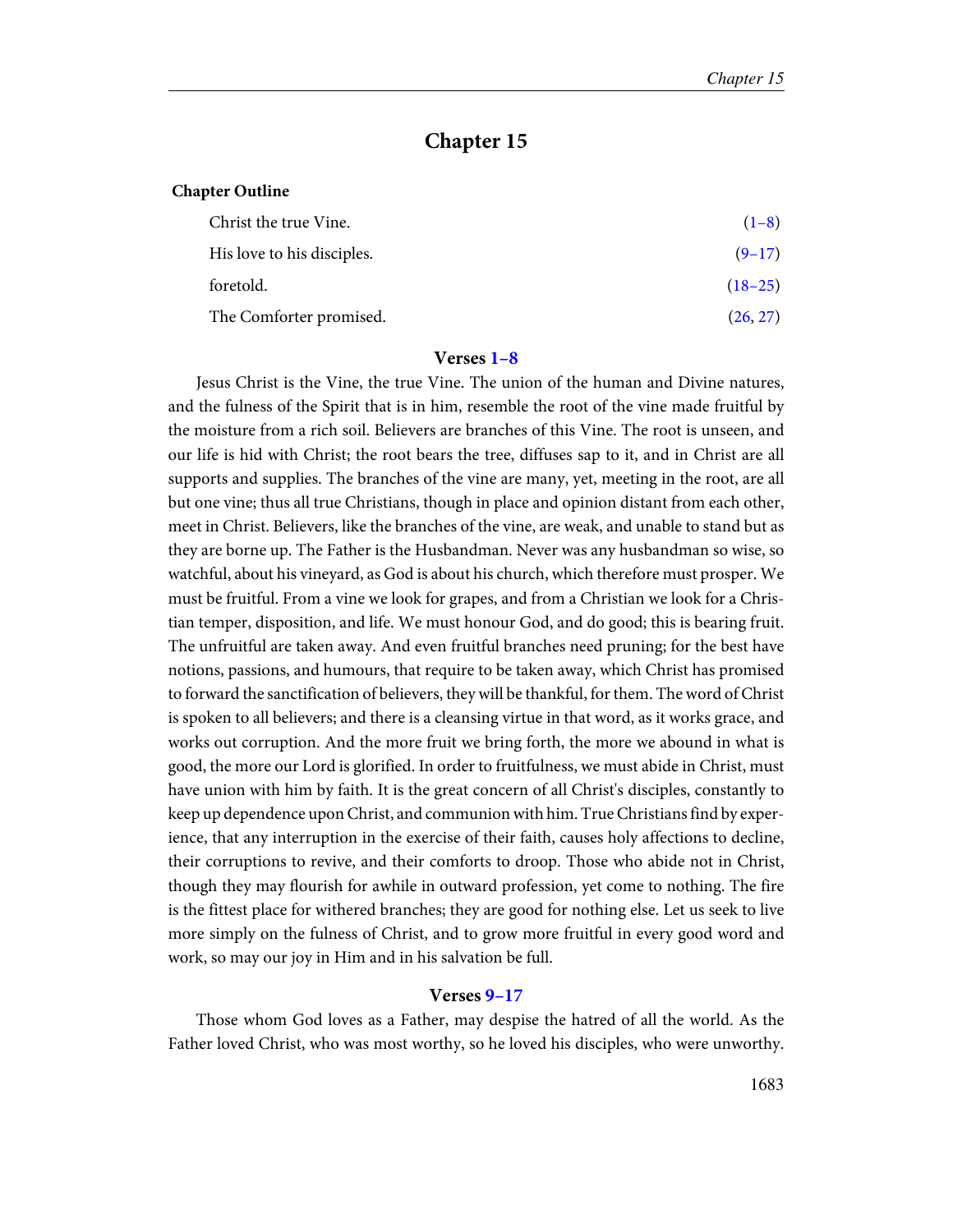All that love the Saviour should continue in their love to him, and take all occasions to show it. The joy of the hypocrite is but for a moment, but the joy of those who abide in Christ's love is a continual feast. They are to show their love to him by keeping his commandments. If the same power that first shed abroad the love of Christ's in our hearts, did not keep us in that love, we should not long abide in it. Christ's love to us should direct us to love each other. He speaks as about to give many things in charge, yet names this only; it includes many duties.

### **Verses [18–25](http://www.ccel.org/study/Bible:John.15.18-John.15.25)**

How little do many persons think, that in opposing the doctrine of Christ as our Prophet, Priest, and King, they prove themselves ignorant of the one living and true God, whom they profess to worship! The name into which Christ's disciples were baptized, is that which they will live and die by. It is a comfort to the greatest sufferers, if they suffer for Christ's name's sake. The world's ignorance is the true cause of its hatred to the disciples of Jesus. The clearer and fuller the discoveries of the grace and truth of Christ, the greater is our sin if we do not love him and believe in him.

### **Verses [26](http://www.ccel.org/study/Bible:John.15.26), [27](http://www.ccel.org/study/Bible:John.15.27)**

The blessed Spirit will maintain the cause of Christ in the world, notwithstanding the opposition it meets with. Believers taught and encouraged by his influences, would bear testimony to Christ and his salvation.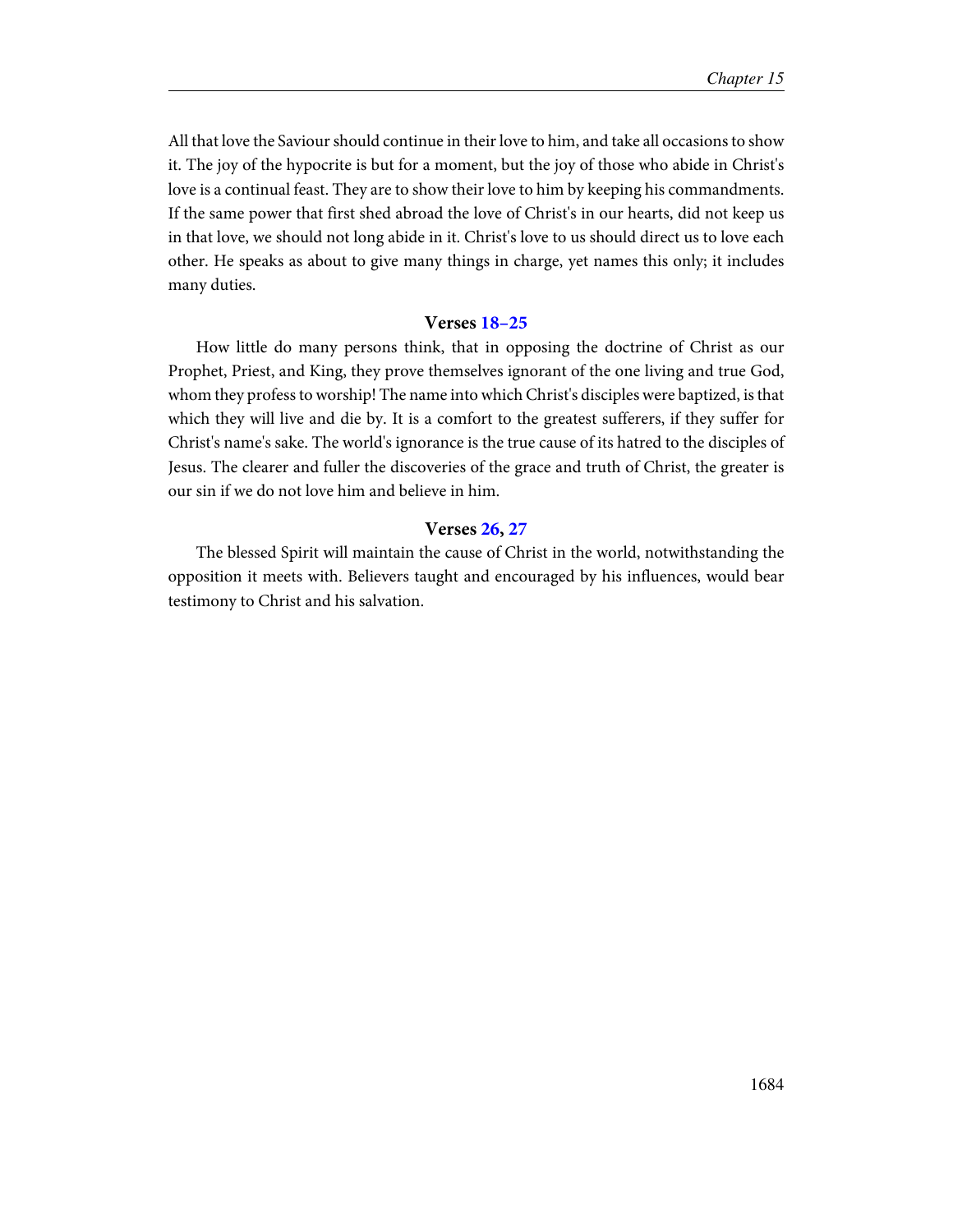#### **Chapter Outline**

| Persecution foretold.                              | $(1-6)$   |
|----------------------------------------------------|-----------|
| The promise of the Holy Spirit, and his<br>office. | $(7-15)$  |
| Christ's departure and return.                     | $(16-22)$ |
| Encouragement to prayer.                           | $(23-27)$ |
| Christ's discoveries of himself.                   | $(28-33)$ |

# **Verses [1–6](http://www.ccel.org/study/Bible:John.16.1-John.16.6)**

Our Lord Jesus, by giving his disciples notice of trouble, designed that the terror might not be a surprise to them. It is possible for those who are real enemies to God's service, to pretend zeal for it. This does not lessen the sin of the persecutors; villanies will never be changed by putting the name of God to them. As Jesus in his sufferings, so his followers in theirs, should look to the fulfilling of Scripture. He did not tell them sooner, because he was with them to teach, guide, and comfort them; they needed not then this promise of the Holy Spirit's presence. It will silence us to ask, Whence troubles come? It will satisfy us to ask, Whither go they? for we know they work for good. It is the common fault and folly of melancholy Christians to look only on the dark side of the cloud, and to turn a deaf ear to the voice of joy and gladness. That which filled the disciples' hearts with sorrow, was too great affection for this present life. Nothing more hinders our joy in God, than the love of the world, and the sorrow of the world which comes from it.

### **Verses [7–15](http://www.ccel.org/study/Bible:John.16.7-John.16.15)**

Christ's departure was necessary to the Comforter's coming. Sending the Spirit was to be the fruit of Christ's death, which was his going away. His bodily presence could be only in one place at one time, but his Spirit is every where, in all places, at all times, wherever two or three are gathered together in his name. See here the office of the Spirit, first to reprove, or to convince. Convincing work is the Spirit's work; he can do it effectually, and none but he. It is the method the Holy Spirit takes, first to convince, and then to comfort. The Spirit shall convince the world, of sin; not merely tell them of it. The Spirit convinces of the fact of sin; of the fault of sin; of the folly of sin; of the filth of sin, that by it we are become hateful to God; of the fountain of sin, the corrupt nature; and lastly, of the fruit of sin, that the end thereof is death. The Holy Spirit proves that all the world is guilty before God. He convinces the world of righteousness; that Jesus of Nazareth was Christ the righteous. Also, of Christ's righteousness, imparted to us for justification and salvation. He will show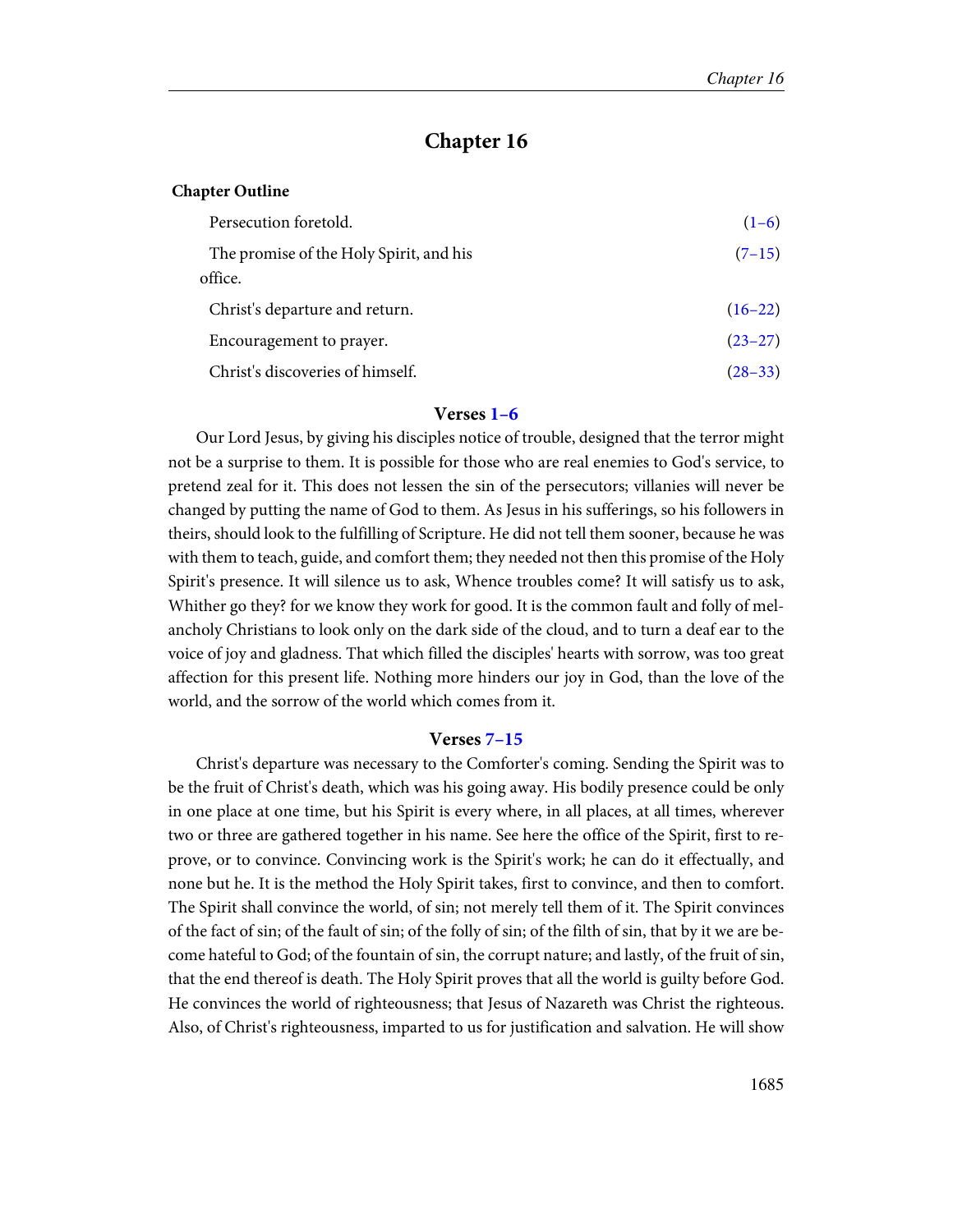them where it is to be had, and how they may be accepted as righteous in God's sight. Christ's ascension proves the ransom was accepted, and the righteousness finished, through which believers were to be justified. Of judgment, because the prince of this world is judged. All will be well, when his power is broken, who made all the mischief. As Satan is subdued by Christ, this gives us confidence, for no other power can stand before him. And of the day of judgment. The coming of the Spirit would be of unspeakable advantage to the disciples. The Holy Spirit is our Guide, not only to show us the way, but to go with us by continued aids and influences. To be led into a truth is more than barely to know it; it is not only to have the notion of it in our heads, but the relish, and savour, and power of it in our hearts. He shall teach all truth, and keep back nothing profitable, for he will show things to come. All the gifts and graces of the Spirit, all the preaching, and all the writing of the apostles, under the influence of the Spirit, all the tongues, and miracles, were to glorify Christ. It behoves every one to ask, whether the Holy Spirit has begun a good work in his heart? Without clear discovery of our guilt and danger, we never shall understand the value of Christ's salvation; but when brought to know ourselves aright, we begin to see the value of the Redeemer. We should have fuller views of the Redeemer, and more lively affections to him, if we more prayed for, and depended on the Holy Spirit.

## **Verses [16–22](http://www.ccel.org/study/Bible:John.16.16-John.16.22)**

It is good to consider how near our seasons of grace are to an end, that we may be quickened to improve them. But the sorrows of the disciples would soon be turned into joy; as those of a mother, at the sight of her infant. The Holy Spirit would be their Comforter, and neither men nor devils, neither sufferings in life nor in death, would ever deprive them of their joy. Believers have joy or sorrow, according to their sight of Christ, and the tokens of his presence. Sorrow is coming on the ungodly, which nothing can lessen; the believer is an heir to joy which no one can take away. Where now is the joy of the murderers of our Lord, and the sorrow of his friends?

# **Verses [23–27](http://www.ccel.org/study/Bible:John.16.23-John.16.27)**

Asking of the Father shows a sense of spiritual wants, and a desire of spiritual blessings, with conviction that they are to be had from God only. Asking in Christ's name, is acknowledging our unworthiness to receive any favours from God, and shows full dependence upon Christ as the Lord our Righteousness. Our Lord had hitherto spoken in short and weighty sentences, or in parables, the import of which the disciples did not fully understand, but after his resurrection he intended plainly to teach them such things as related to the Father and the way to him, through his intercession. And the frequency with which our Lord enforces offering up petitions in his name, shows that the great end of the mediation of Christ is to impress us with a deep sense of our sinfulness, and of the merit and power of his death, whereby we have access to God. And let us ever remember, that to address the Father in the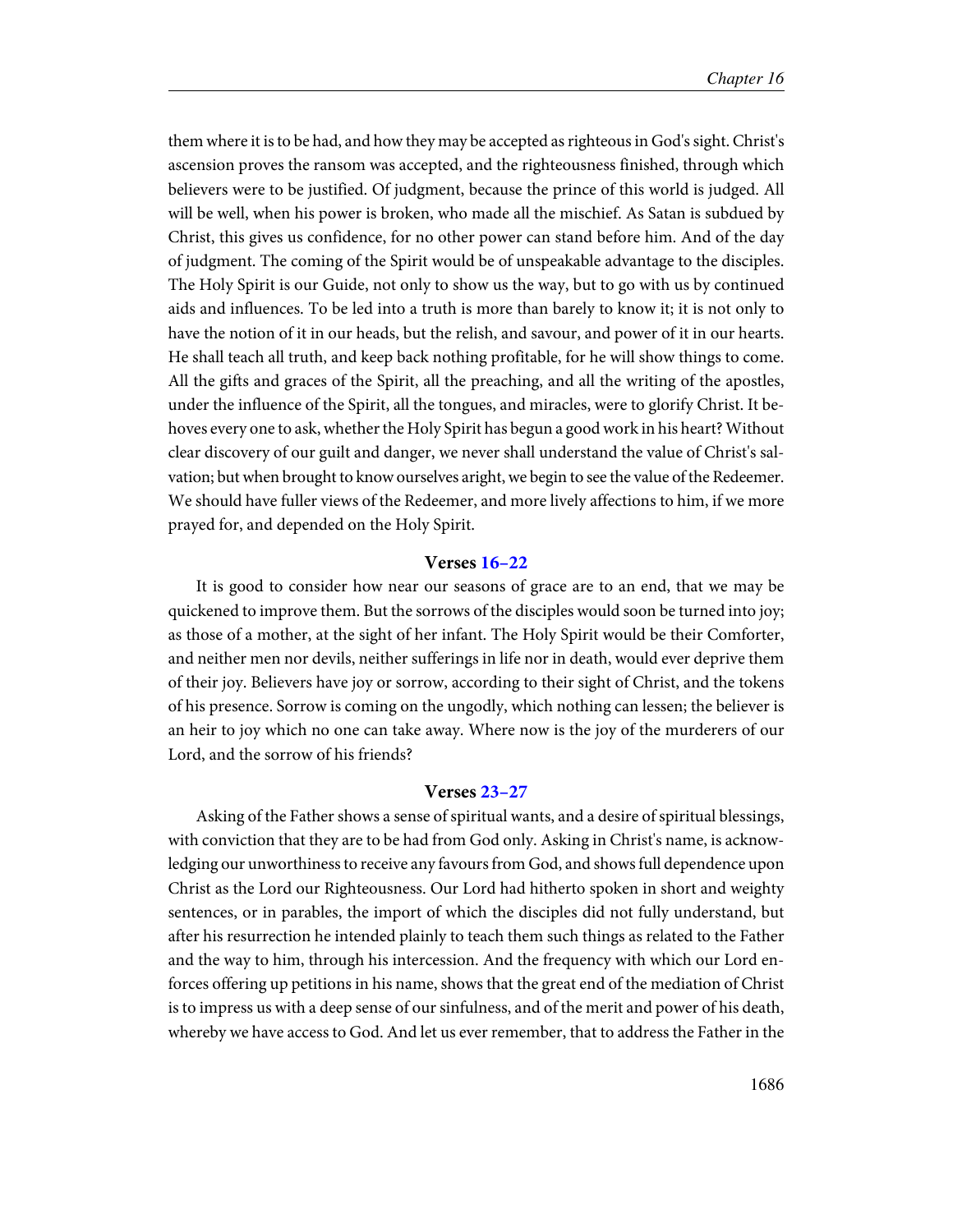name of Christ, or to address the Son as God dwelling in human nature, and reconciling the world to himself, are the same, as the Father and Son are one.

# **Verses [28–33](http://www.ccel.org/study/Bible:John.16.28-John.16.33)**

Here is a plain declaration of Christ's coming from the Father, and his return to him. The Redeemer, in his entrance, was God manifest in the flesh, and in his departure was received up into glory. By this saying the disciples improved in knowledge. Also in faith; "Now are we sure." Alas! they knew not their own weakness. The Divine nature did not desert the human nature, but supported it, and put comfort and value into Christ's sufferings. And while we have God's favourable presence, we are happy, and ought to be easy, though all the world forsake us. Peace in Christ is the only true peace, in him alone believers have it. Through him we have peace with God, and so in him we have peace in our own minds. We ought to be encouraged, because Christ has overcome the world before us. But while we think we stand, let us take heed lest we fall. We know not how we should act if brought into temptation; let us watch and pray without ceasing, that we may not be left to ourselves.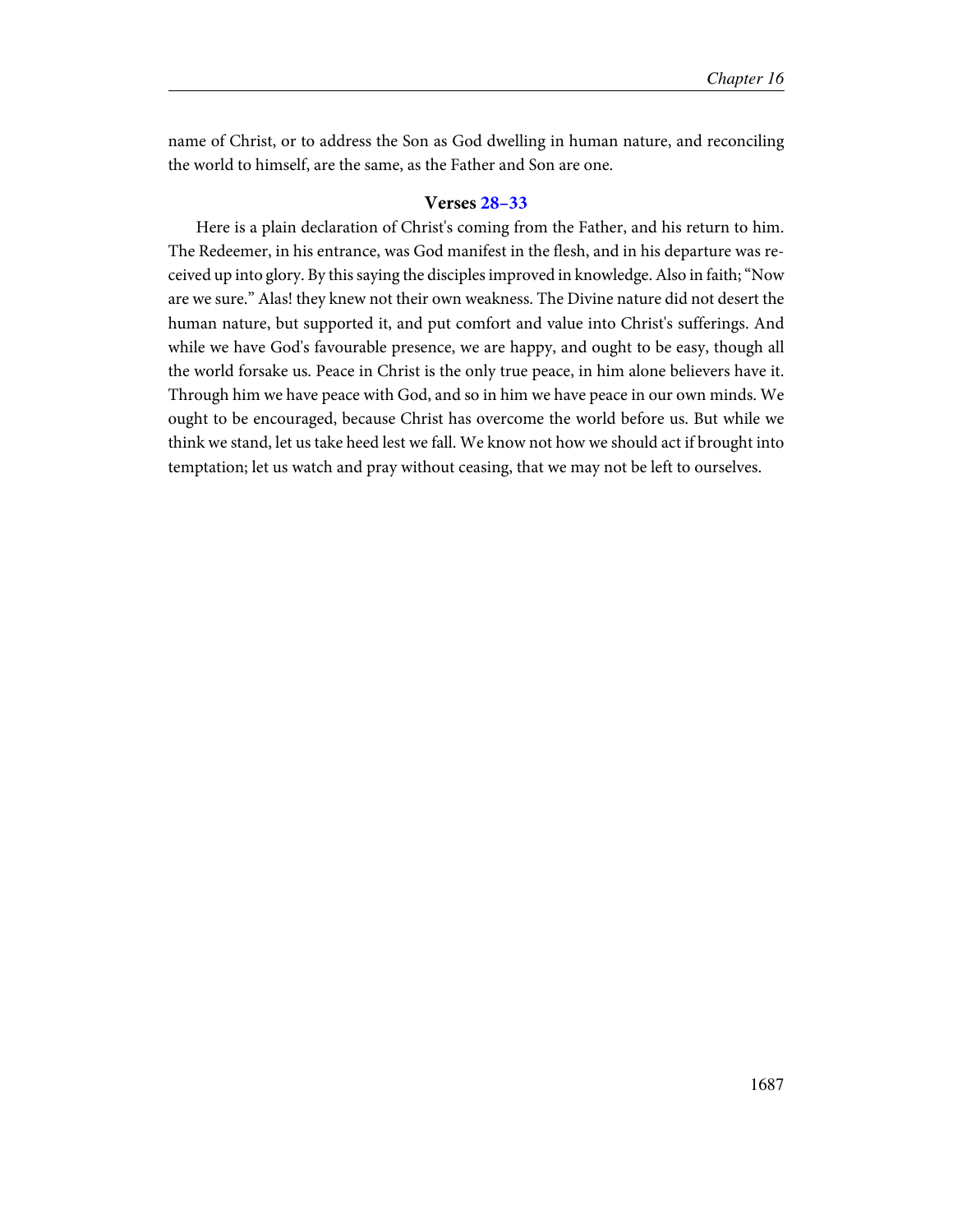#### **Chapter Outline**

| Christ's prayer for himself.  | $(1-5)$   |
|-------------------------------|-----------|
| His prayer for his disciples. | $(6-10)$  |
| His prayer.                   | $(11-26)$ |

### **Verses [1–5](http://www.ccel.org/study/Bible:John.17.1-John.17.5)**

Our Lord prayed as a man, and as the Mediator of his people; yet he spoke with majesty and authority, as one with and equal to the Father. Eternal life could not be given to believers, unless Christ, their Surety, both glorified the Father, and was glorified of him. This is the sinner's way to eternal life, and when this knowledge shall be made perfect, holiness and happiness will be fully enjoyed. The holiness and happiness of the redeemed, are especially that glory of Christ, and of his Father, which was the joy set before him, for which he endured the cross and despised the shame; this glory was the end of the sorrow of his soul, and in obtaining it he was fully satisfied. Thus we are taught that our glorifying God is needed as an evidence of our interest in Christ, through whom eternal life is God's free gift.

## **Verses [6–10](http://www.ccel.org/study/Bible:John.17.6-John.17.10)**

Christ prays for those that are his. Thou gavest them me, as sheep to the shepherd, to be kept; as a patient to the physician, to be cured; as children to a tutor, to be taught: thus he will deliver up his charge. It is a great satisfaction to us, in our reliance upon Christ, that he, all he is and has, and all he said and did, all he is doing and will do, are of God. Christ offered this prayer for his people alone as believers; not for the world at large. Yet no one who desires to come to the Father, and is conscious that he is unworthy to come in his own name, need be discouraged by the Saviour's declaration, for he is both able and willing to save to the uttermost, all that come unto God by him. Earnest convictions and desires, are hopeful tokens of a work already wrought in a man; they begin to evidence that he has been chosen unto salvation, through sanctification of the Spirit and belief of the truth. They are thine; wilt thou not provide for thine own? Wilt thou not secure them? Observe the foundation on which this plea is grounded, All mine are thine, and thine are mine. This speaks the Father and Son to be one. All mine are thine. The Son owns none for his, that are not devoted to the service of the Father.

## **Verses [11–16](http://www.ccel.org/study/Bible:John.17.11-John.17.16)**

Christ does not pray that they might be rich and great in the world, but that they might be kept from sin, strengthened for their duty, and brought safe to heaven. The prosperity of the soul is the best prosperity. He pleaded with his holy Father, that he would keep them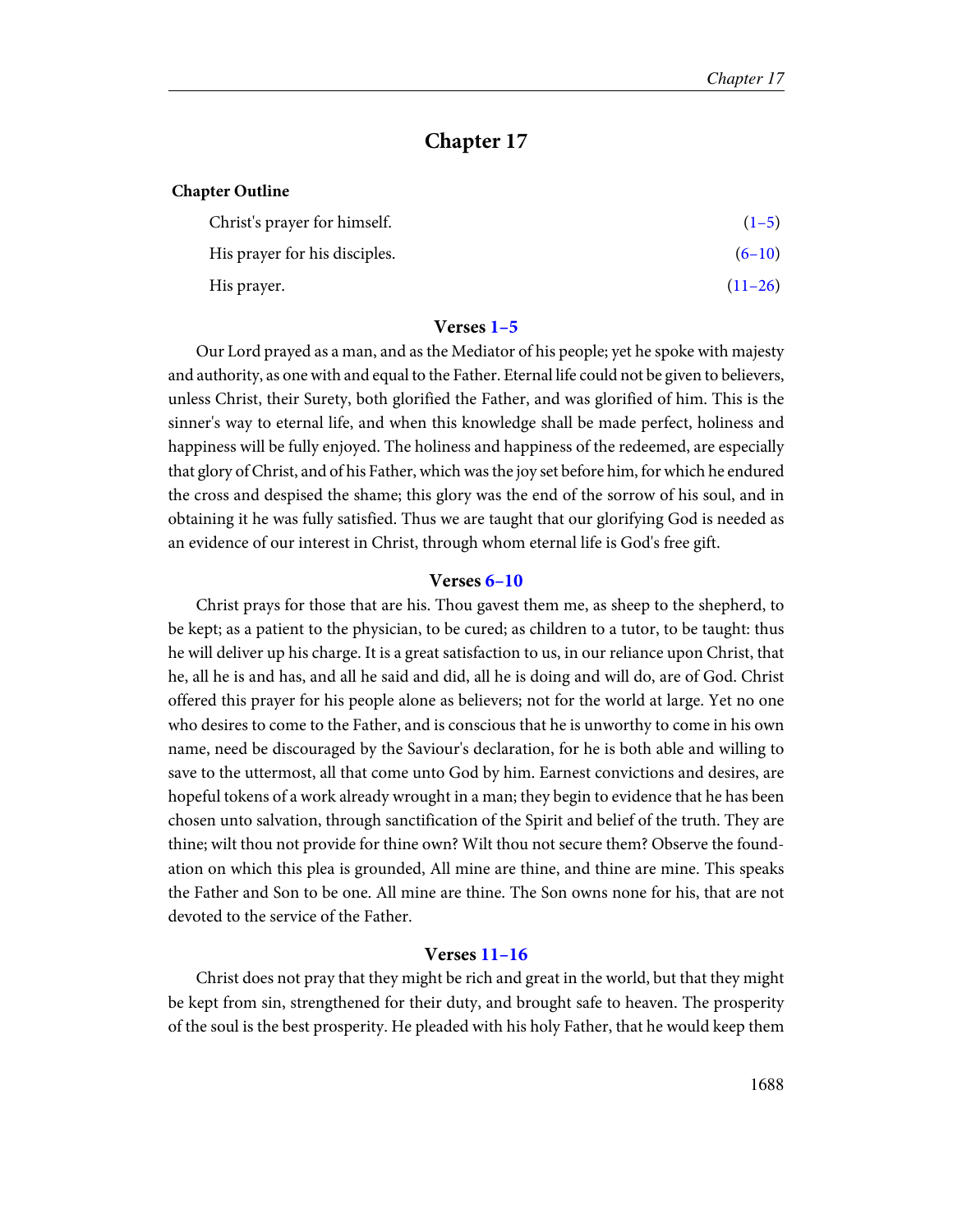by his power and for his glory, that they might be united in affection and labours, even according to the union of the Father and the Son. He did not pray that his disciples should be removed out of the world, that they might escape the rage of men, for they had a great work to do for the glory of God, and the benefit of mankind. But he prayed that the Father would keep them from the evil, from being corrupted by the world, the remains of sin in their hearts, and from the power and craft of Satan. So that they might pass through the world as through an enemy's country, as he had done. They are not left here to pursue the same objects as the men around them, but to glorify God, and to serve their generation. The Spirit of God in true Christians is opposed to the spirit of the world.

# **Verses [17–19](http://www.ccel.org/study/Bible:John.17.17-John.17.19)**

Christ next prayed for the disciples, that they might not only be kept from evil, but made good. It is the prayer of Jesus for all that are his, that they may be made holy. Even disciples must pray for sanctifying grace. The means of giving this grace is, "through thy truth, thy word is truth." Sanctify them, set them apart for thyself and thy service. Own them in the office; let thy hand go with them. Jesus entirely devoted himself to his undertaking, and all the parts of it, especially the offering up himself without spot unto God, by the eternal Spirit. The real holiness of all true Christians is the fruit of Christ's death, by which the gift of the Holy Ghost was purchased; he gave himself for his church, to sanctify it. If our views have not this effect on us, they are not Divine truth, or we do not receive them by a living and a working faith, but as mere notions.

#### **Verses [20–23](http://www.ccel.org/study/Bible:John.17.20-John.17.23)**

Our Lord especially prayed, that all believers might be as one body under one head, animated by one soul, by their union with Christ and the Father in him, through the Holy Spirit dwelling in them. The more they dispute about lesser things, the more they throw doubts upon Christianity. Let us endeavour to keep the unity of the Spirit in the bond of peace, praying that all believers may be more and more united in one mind and one judgment. Thus shall we convince the world of the truth and excellence of our religion, and find more sweet communion with God and his saints.

#### **Verses [24–26](http://www.ccel.org/study/Bible:John.17.24-John.17.26)**

Christ, as one with the Father, claimed on behalf of all that had been given to him, and should in due time believe on him, that they should be brought to heaven; and that there the whole company of the redeemed might behold his glory as their beloved Friend and Brother, and therein find happiness. He had declared and would further declare the name or character of God, by his doctrine and his Spirit, that, being one with him, the love of the Father to him might abide with them also. Thus, being joined to Him by one Spirit, they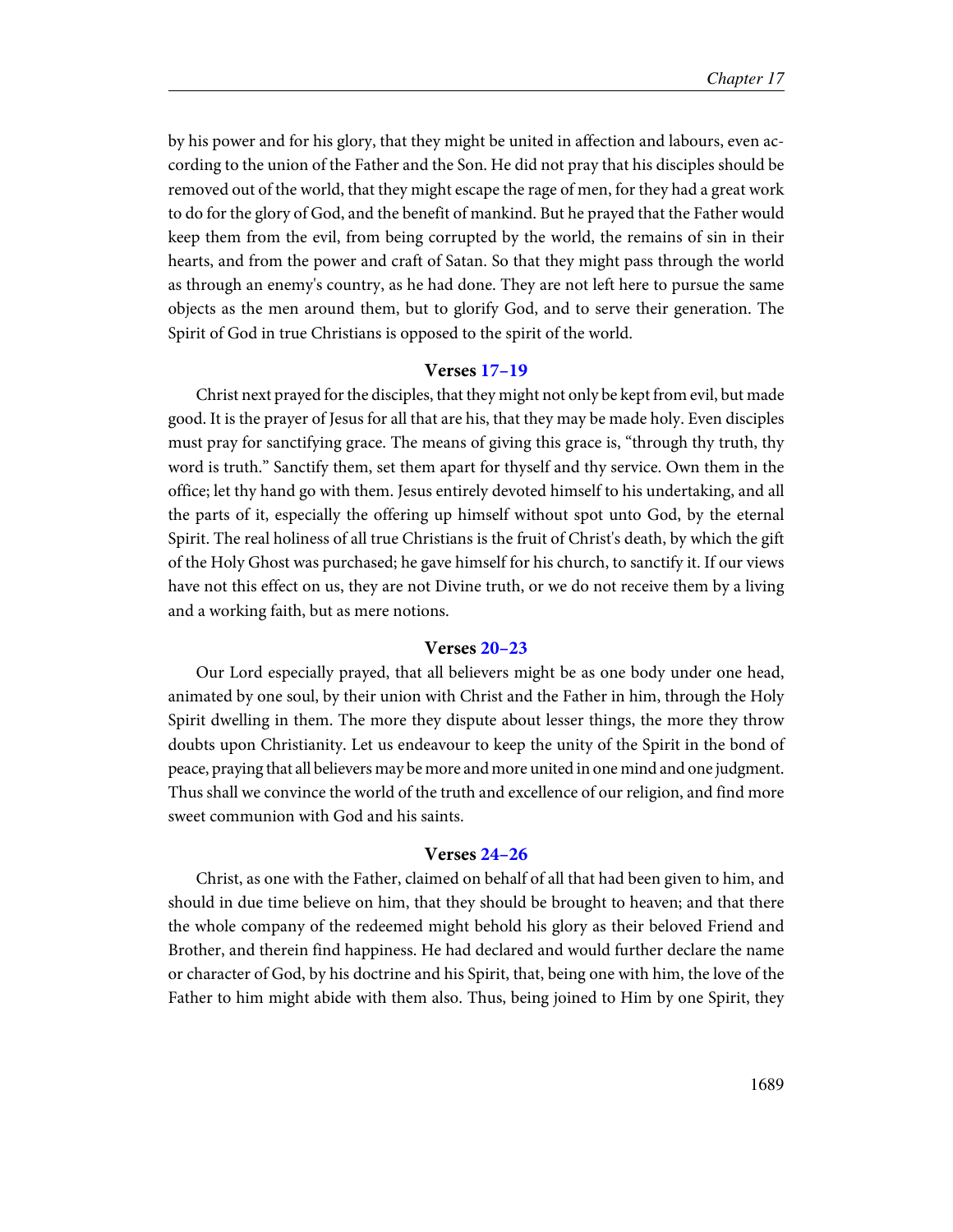might be filled with all the fulness of God, and enjoy a blessedness of which we can form no right idea in our present state.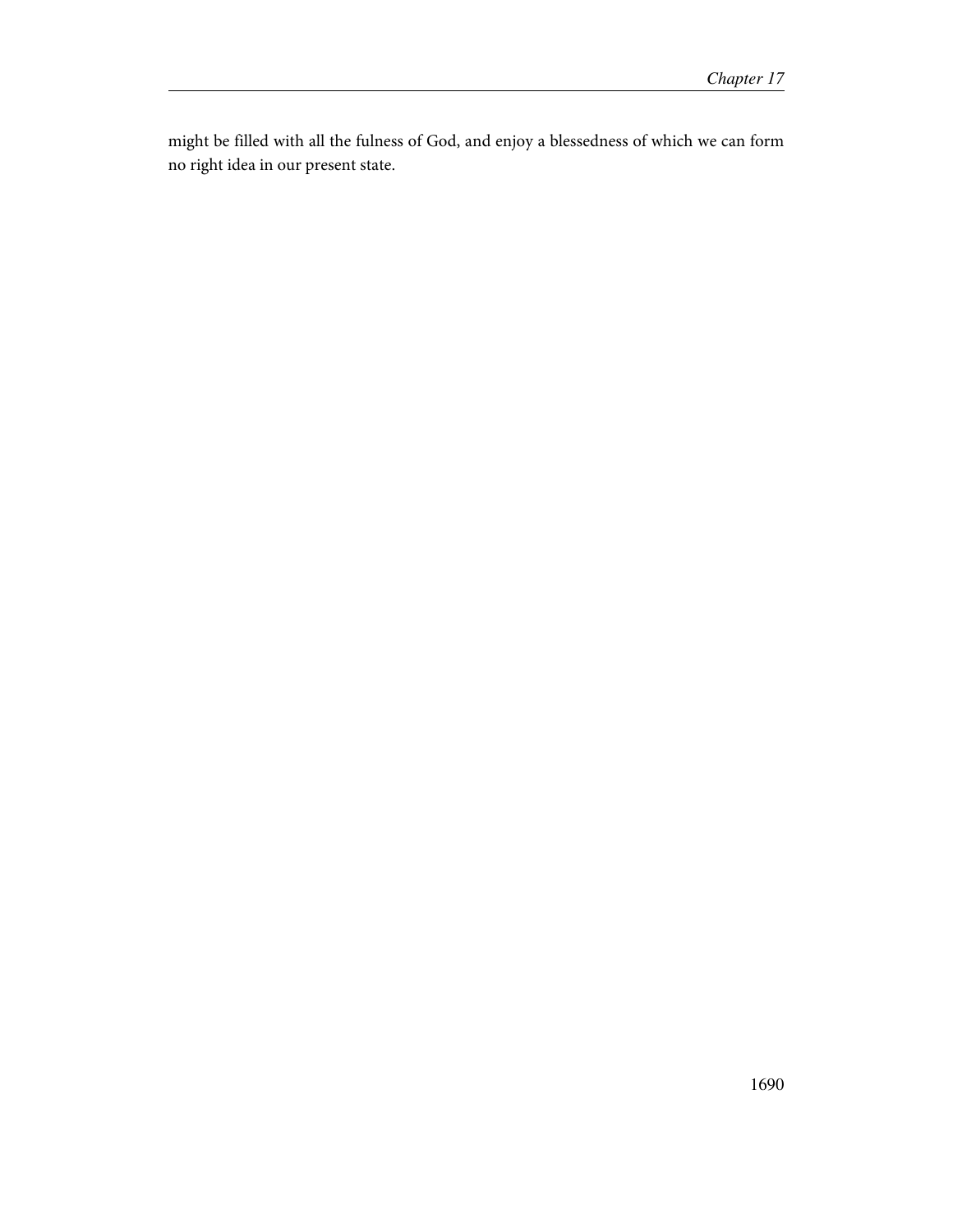#### **Chapter Outline**

| Christ taken in the garden.       | $(1-12)$  |
|-----------------------------------|-----------|
| Christ before Annas and Caiaphas. | $(13-27)$ |
| Christ before Pilate.             | $(28-40)$ |

#### **Verses [1–12](http://www.ccel.org/study/Bible:John.18.1-John.18.12)**

Sin began in the garden of Eden, there the curse was pronounced, there the Redeemer was promised; and in a garden that promised Seed entered into conflict with the old serpent. Christ was buried also in a garden. Let us, when we walk in our gardens, take occasion from thence to mediate on Christ's sufferings in a garden. Our Lord Jesus, knowing all things that should come upon him, went forth and asked, Whom seek ye? When the people would have forced him to a crown, he withdrew, ch. [6:15,](http://www.ccel.org/study/Bible:John.6.15) but when they came to force him to a cross, he offered himself; for he came into this world to suffer, and went to the other world to reign. He showed plainly what he could have done; when he struck them down he could have struck them dead, but he would not do so. It must have been the effect of Divine power, that the officers and soldiers let the disciples go away quietly, after the resistance which had been offered. Christ set us an example of meekness in sufferings, and a pattern of submission to God's will in every thing that concerns us. It is but a cup, a small matter. It is a cup that is given us; sufferings are gifts. It is given us by a Father, who has a father's authority, and does us no wrong; a father's affection, and means us no hurt. From the example of our Saviour we should learn how to receive our lighter afflictions, and to ask ourselves whether we ought to oppose our Father's will, or to distrust his love. We were bound with the cords of our iniquities, with the yoke of our transgressions. Christ, being made a sin-offering for us, to free us from those bonds, himself submitted to be bound for us. To his bonds we owe our liberty; thus the Son makes us free.

#### **Verses [13–27](http://www.ccel.org/study/Bible:John.18.13-John.18.27)**

Simon Peter denied his Master. The particulars have been noticed in the remarks on the other Gospels. The beginning of sin is as the letting forth of water. The sin of lying is a fruitful sin; one lie needs another to support it, and that another. If a call to expose ourselves to danger be clear, we may hope God will enable us to honour him; if it be not, we may fear that God will leave us to shame ourselves. They said nothing concerning the miracles of Jesus, by which he had done so much good, and which proved his doctrine. Thus the enemies of Christ, whilst they quarrel with his truth, wilfully shut their eyes against it. He appeals to those who heard him. The doctrine of Christ may safely appeal to all that know it, and those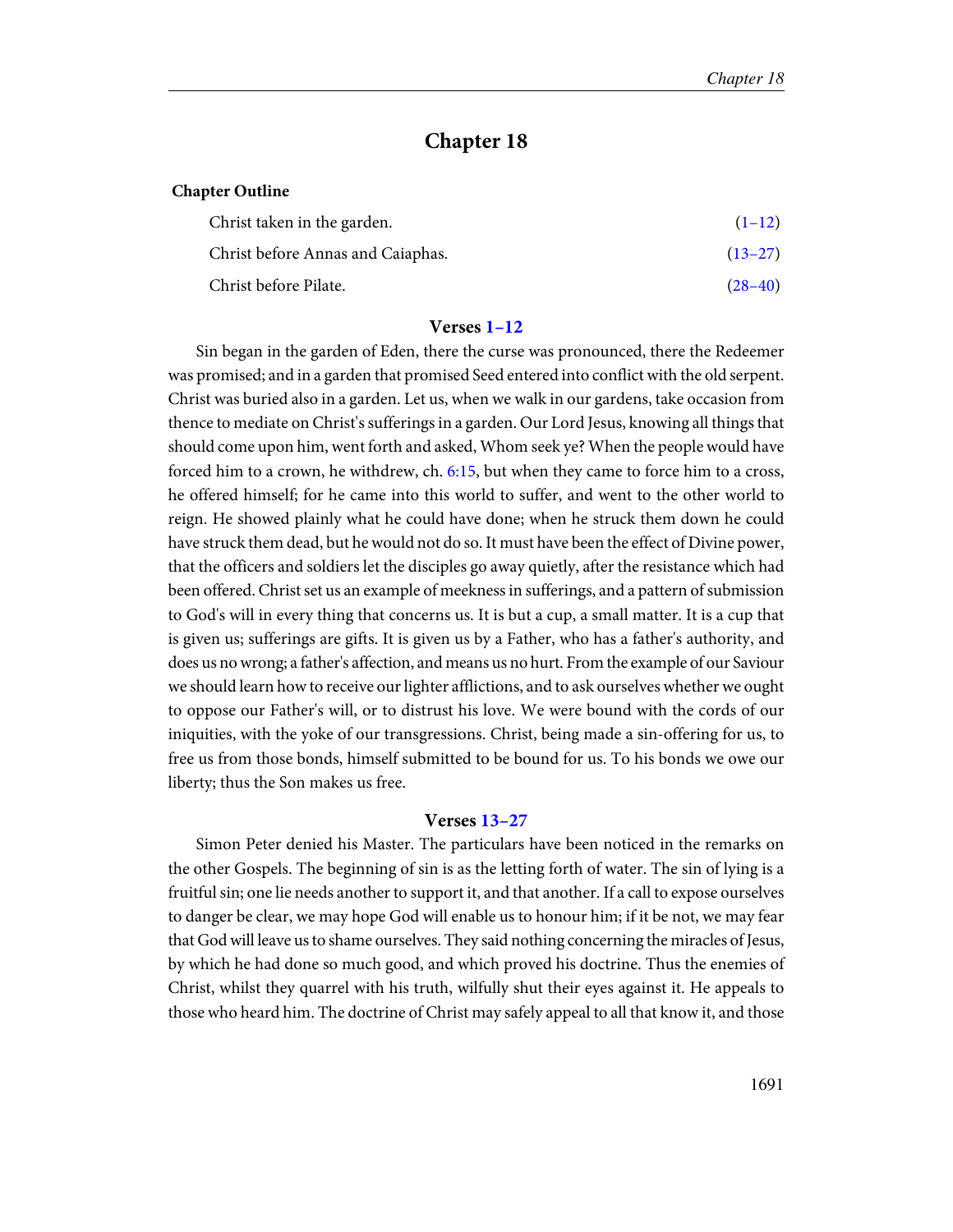who judge in truth bear witness to it. Our resentment of injuries must never be passionate. He reasoned with the man that did him the injury, and so may we.

## **Verses [28–32](http://www.ccel.org/study/Bible:John.18.28-John.18.32)**

It was unjust to put one to death who had done so much good, therefore the Jews were willing to save themselves from reproach. Many fear the scandal of an ill thing, more than the sin of it. Christ had said he should be delivered to the Gentiles, and they should put him to death; hereby that saying was fulfilled. He had said that he should be crucified, lifted up. If the Jews had judged him by their law, he had been stoned; crucifying never was used among the Jews. It is determined concerning us, though not discovered to us, what death we shall die: this should free us from disquiet about that matter. Lord, what, when, and how, thou hast appointed.

# **Verses [33–40](http://www.ccel.org/study/Bible:John.18.33-John.18.40)**

Art thou the King of the Jews? that King of the Jews who has been so long expected? Messiah the Prince; art thou he? Dost thou call thyself so, and wouldest thou be thought so? Christ answered this question with another; not for evasion, but that Pilate might consider what he did. He never took upon him any earthly power, never were any traitorous principles or practices laid to him. Christ gave an account of the nature of his kingdom. Its nature is not worldly; it is a kingdom within men, set up in their hearts and consciences; its riches spiritual, its power spiritual, and it glory within. Its supports are not worldly; its weapons are spiritual; it needed not, nor used, force to maintain and advance it, nor opposed any kingdom but that of sin and Satan. Its object and design are not worldly. When Christ said, I am the Truth, he said, in effect, I am a King. He conquers by the convincing evidence of truth; he rules by the commanding power of truth. The subjects of this kingdom are those that are of the truth. Pilate put a good question, he said, What is truth? When we search the Scriptures, and attend the ministry of the word, it must be with this inquiry, What is truth? and with this prayer, Lead me in thy truth; into all truth. But many put this question, who have not patience to preserve in their search after truth; or not humility enough to receive it. By this solemn declaration of Christ's innocence, it appears, that though the Lord Jesus was treated as the worst of evil-doers, he never deserved such treatment. But it unfolds the design of his death; that he died as a Sacrifice for our sins. Pilate was willing to please all sides; and was governed more by worldly wisdom than by the rules of justice. Sin is a robber, yet is foolishly chosen by many rather than Christ, who would truly enrich us. Let us endeavour to make our accusers ashamed as Christ did; and let us beware of crucifying Christ afresh.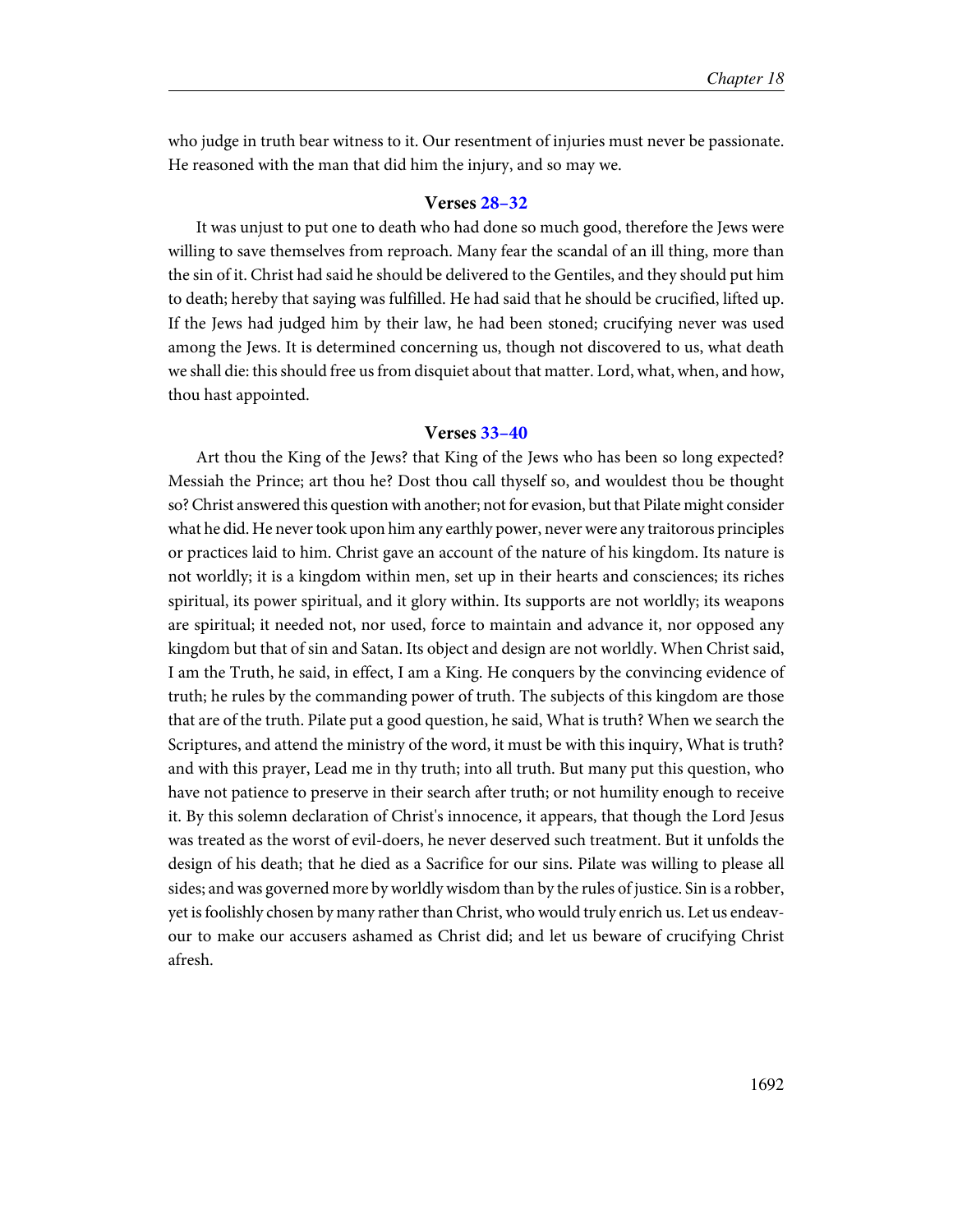#### **Chapter Outline**

| Christ condemned and crucified. | $(1-18)$    |
|---------------------------------|-------------|
| Christ on the cross.            | $(19-30)$   |
| His side pierced.               | $(31 - 37)$ |
| The burial of Jesus.            | $(38-42)$   |

# **Verses [1–18](http://www.ccel.org/study/Bible:John.19.1-John.19.18)**

Little did Pilate think with what holy regard these sufferings of Christ would, in afterages, be thought upon and spoken of by the best and greatest of men. Our Lord Jesus came forth, willing to be exposed to their scorn. It is good for every one with faith, to behold Christ Jesus in his sufferings. Behold him, and love him; be still looking unto Jesus. Did their hatred sharpen their endeavours against him? and shall not our love for him quicken our endeavours for him and his kingdom? Pilate seems to have thought that Jesus might be some person above the common order. Even natural conscience makes men afraid of being found fighting against God. As our Lord suffered for the sins both of Jews and Gentiles, it was a special part of the counsel of Divine Wisdom, that the Jews should first purpose his death, and the Gentiles carry that purpose into effect. Had not Christ been thus rejected of men, we had been for ever rejected of God. Now was the Son of man delivered into the hands of wicked and unreasonable men. He was led forth for us, that we might escape. He was nailed to the cross, as a Sacrifice bound to the altar. The Scripture was fulfilled; he did not die at the altar among the sacrifices, but among criminals sacrificed to public justice. And now let us pause, and with faith look upon Jesus. Was ever sorrow like unto his sorrow? See him bleeding, see him dying, see him and love him! love him, and live to him!

#### **Verses [19–30](http://www.ccel.org/study/Bible:John.19.19-John.19.30)**

Here are some remarkable circumstances of Jesus' death, more fully related than before. Pilate would not gratify the chief priests by allowing the writing to be altered; which was doubtless owing to a secret power of God upon his heart, that this statement of our Lord's character and authority might continue. Many things done by the Roman soldiers were fulfilments of the prophecies of the Old Testament. All things therein written shall be fulfilled. Christ tenderly provided for his mother at his death. Sometimes, when God removes one comfort from us, he raises up another for us, where we looked not for it. Christ's example teaches all men to honour their parents in life and death; to provide for their wants, and to promote their comfort by every means in their power. Especially observe the dying word wherewith Jesus breathed out his soul. It is finished; that is, the counsels of the Father concerning his sufferings were now fulfilled. It is finished; all the types and prophecies of the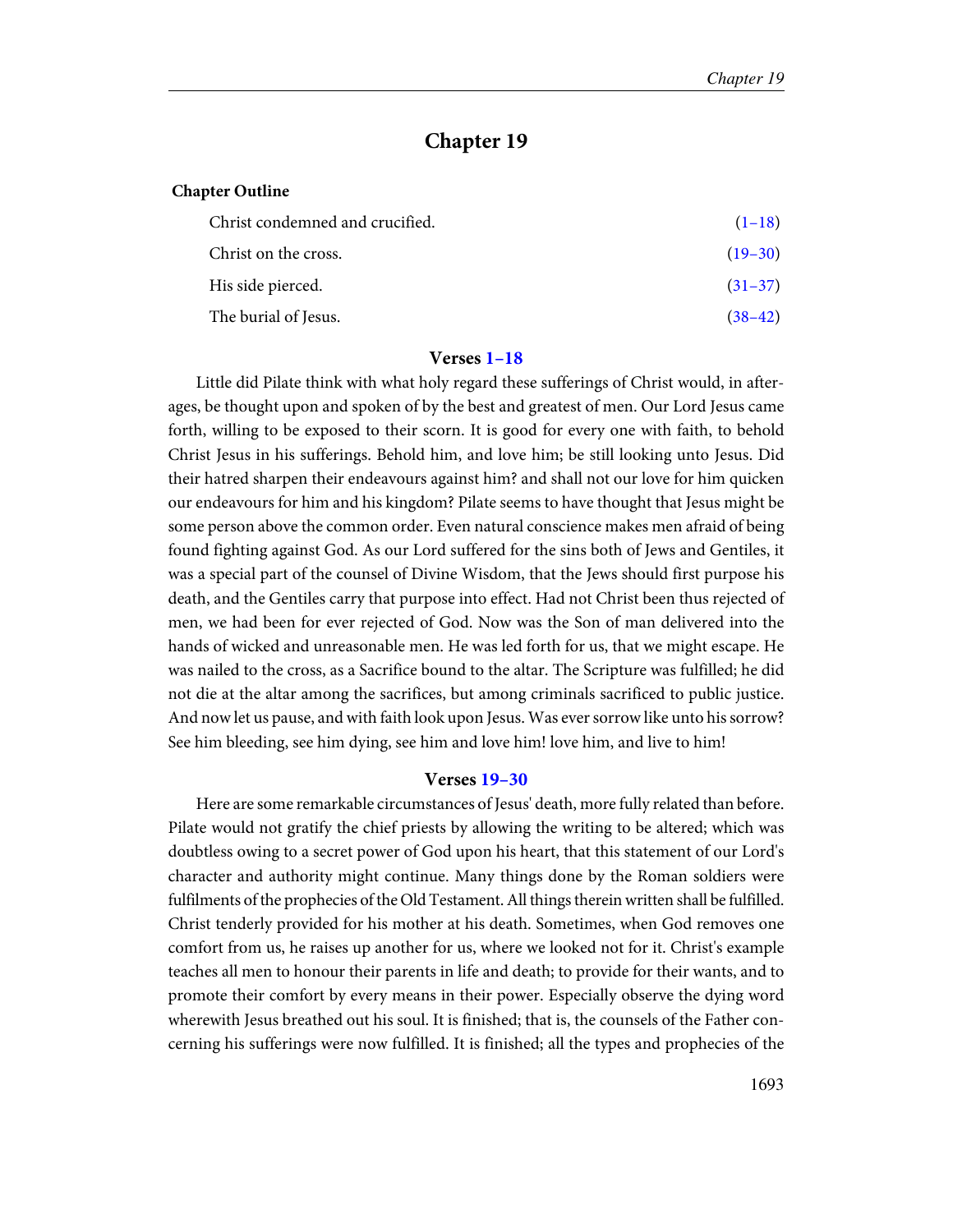Old Testament, which pointed at the sufferings of the Messiah, were accomplished. It is finished; the ceremonial law is abolished; the substance is now come, and all the shadows are done away. It is finished; an end is made of transgression by bringing in an everlasting righteousness. His sufferings were now finished, both those of his soul, and those of his body. It is finished; the work of man's redemption and salvation is now completed. His life was not taken from him by force, but freely given up.

## **Verses [31–37](http://www.ccel.org/study/Bible:John.19.31-John.19.37)**

A trial was made whether Jesus was dead. He died in less time than persons crucified commonly did. It showed that he had laid down his life of himself. The spear broke up the very fountains of life; no human body could survive such a wound. But its being so solemnly attested, shows there was something peculiar in it. The blood and water that flowed out, signified those two great benefits which all believers partake of through Christ, justification and sanctification; blood for atonement, water for purification. They both flow from the pierced side of our Redeemer. To Christ crucified we owe merit for our justification, and Spirit and grace for our sanctification. Let this silence the fears of weak Christians, and encourage their hopes; there came both water and blood out of Jesus' pierced side, both to justify and sanctify them. The Scripture was fulfilled, in Pilate's not allowing his legs to be broken, [Ps 34:20.](http://www.ccel.org/study/Bible:Ps.34.20) There was a type of this in the paschal lamb,  $Ex$  12:46. May we ever look to Him, whom, by our sins, we have ignorantly and heedlessly pierced, nay, sometimes against convictions and mercies; and who shed from his wounded side both water and blood, that we might be justified and sanctified in his name.

#### **Verses [38–42](http://www.ccel.org/study/Bible:John.19.38-John.19.42)**

Joseph of Arimathea was a disciple of Christ in secret. Disciples should openly own themselves; yet some, who in lesser trials have been fearful, in greater have been courageous. When God has work to do, he can find out such as are proper to do it. The embalming was done by Nicodemus, a secret friend to Christ, though not his constant follower. That grace which at first is like a bruised reed, may afterward resemble a strong cedar. Hereby these two rich men showed the value they had for Christ's person and doctrine, and that it was not lessened by the reproach of the cross. We must do our duty as the present day and opportunity are, and leave it to God to fulfil his promises in his own way and his own time. The grave of Jesus was appointed with the wicked, as was the case of those who suffered as criminals; but he was with the rich in his death, as prophesied, [Isa 53:9](http://www.ccel.org/study/Bible:Isa.53.9); these two circumstances it was very unlikely should ever be united in the same person. He was buried in a new sepulchre; therefore it could not be said that it was not he, but some other that rose. We also are here taught not to be particular as to the place of our burial. He was buried in the sepulchre next at hand. Here is the Sun of Righteousness set for a while, to rise again in greater glory, and then to set no more.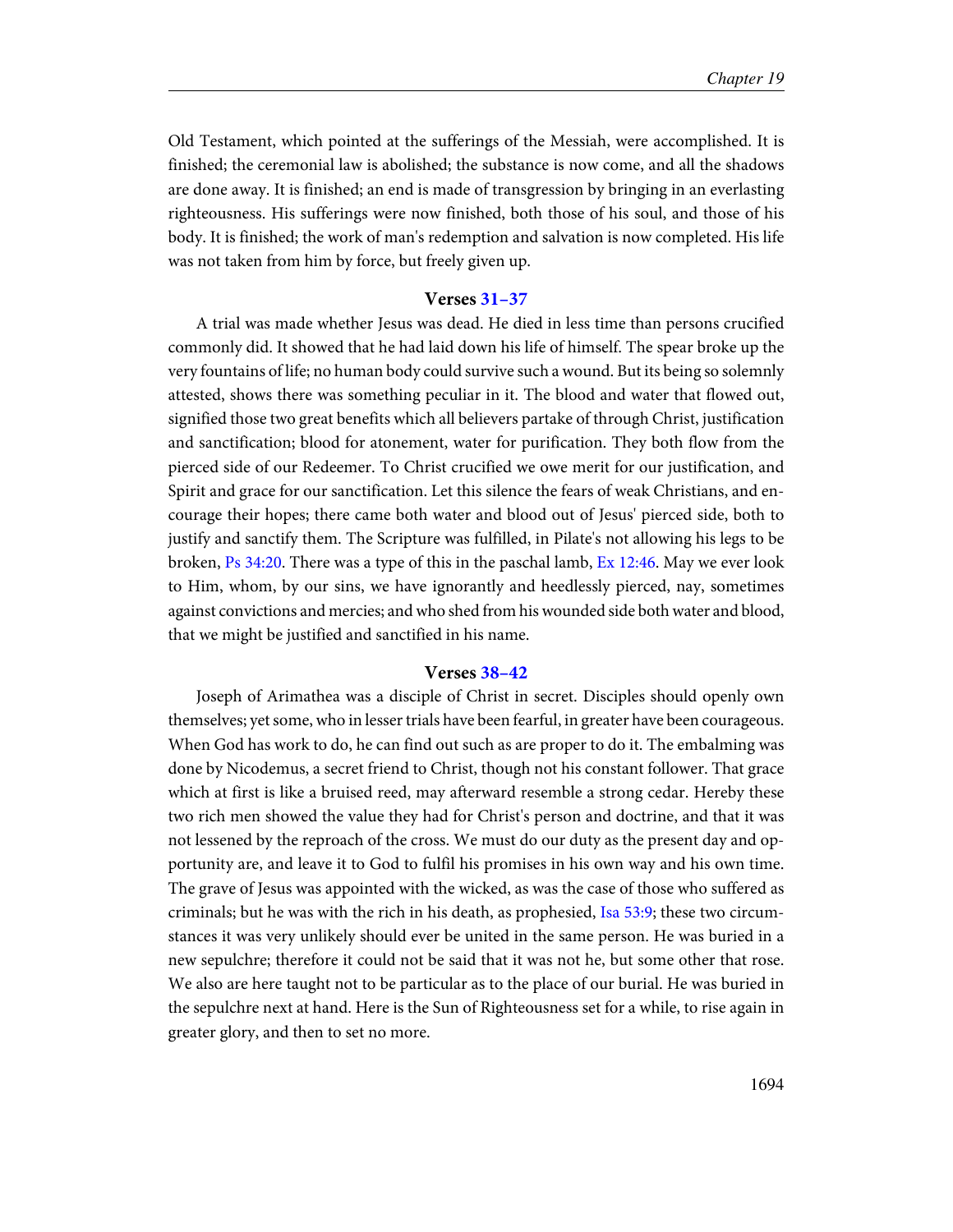#### **Chapter Outline**

| The sepulchre found to be empty. | $(1-10)$  |
|----------------------------------|-----------|
| Christ appears to Mary.          | $(11-18)$ |
| He appears to the disciples.     | $(19-25)$ |
| The unbelief of Thomas.          | $(26-29)$ |
| Conclusion.                      | (30, 31)  |

### **Verses [1–10](http://www.ccel.org/study/Bible:John.20.1-John.20.10)**

If Christ gave his life a ransom, and had not taken it again, it would not have appeared that his giving it was accepted as satisfaction. It was a great trial to Mary, that the body was gone. Weak believers often make that the matter of complaint, which is really just ground of hope, and matter of joy. It is well when those more honoured than others with the privileges of disciples, are more active than others in the duty of disciples; more willing to take pains, and run hazards, in a good work. We must do our best, and neither envy those who can do better, nor despise those who do as well as they can, though they come behind. The disciple whom Jesus loved in a special manner, and who therefore in a special manner loved Jesus, was foremost. The love of Christ will make us to abound in every duty more than any thing else. He that was behind was Peter, who had denied Christ. A sense of guilt hinders us in the service of God. As yet the disciples knew not the Scripture; they Christ must rise again from the dead.

#### **Verses [11–18](http://www.ccel.org/study/Bible:John.20.11-John.20.18)**

We are likely to seek and find, when we seek with affection, and seek in tears. But many believers complain of the clouds and darkness they are under, which are methods of grace for humbling their souls, mortifying their sins, and endearing Christ to them. A sight of angels and their smiles, will not suffice, without a sight of Jesus, and God's smiles in him. None know, but those who have tasted it, the sorrows of a deserted soul, which has had comfortable evidences of the love of God in Christ, and hopes of heaven, but has now lost them, and walks in darkness; such a wounded spirit who can bear? Christ, in manifesting himself to those that seek him, often outdoes their expectations. See how Mary's heart was in earnest to find Jesus. Christ's way of making himself known to his people is by his word; his word applied to their souls, speaking to them in particular. It might be read, Is it my Master? See with what pleasure those who love Jesus speak of his authority over them. He forbids her to expect that his bodily presence look further, than the present state of things. Observe the relation to God, from union with Christ. We, partaking of a Divine nature,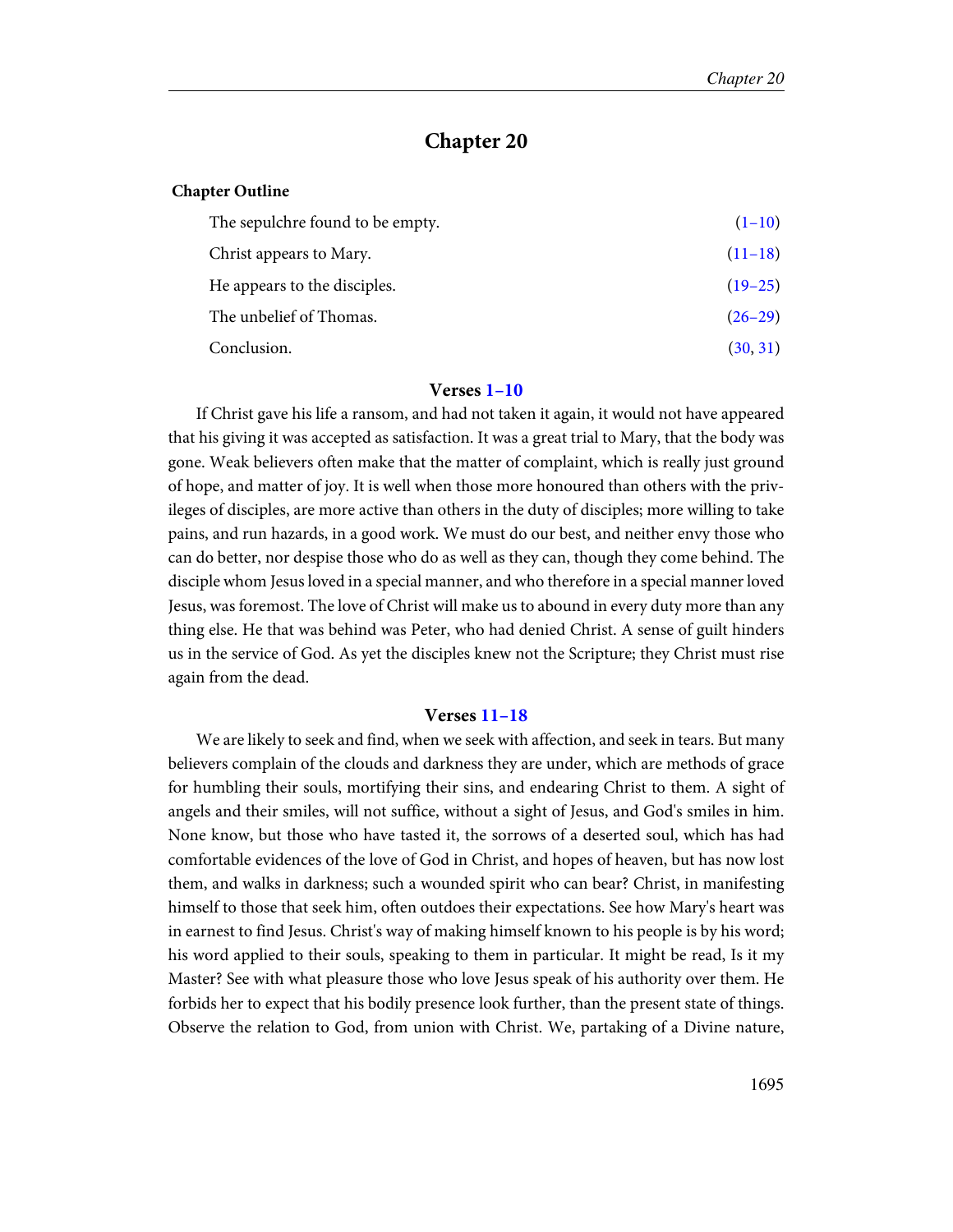Christ's Father is our Father; and he, partaking of the human nature, our God is his God. Christ's ascension into heaven, there to plead for us, is likewise an unspeakable comfort. Let them not think this earth is to be their home and rest; their eye and aim, and earnest desires, must be upon another world, and this ever upon their hearts, I ascend, therefore I must seek the things which are above. And let those who know the word of Christ, endeavour that others should get good from their knowledge.

## **Verses [19–25](http://www.ccel.org/study/Bible:John.20.19-John.20.25)**

This was the first day of the week, and this day is afterwards often mentioned by the sacred writers; for it was evidently set apart as the Christian sabbath, in remembrance of Christ's resurrection. The disciples had shut the doors for fear of the Jews; and when they had no such expectation, Jesus himself came and stood in the midst of them, having miraculously, though silently, opened the doors. It is a comfort to Christ's disciples, when their assemblies can only be held in private, that no doors can shut out Christ's presence. When He manifests his love to believers by the comforts of his Spirit, he assures them that because he lives, they shall live also. A sight of Christ will gladden the heart of a disciple at any time; and the more we see of Jesus, the more we shall rejoice. He said, Receive ye the Holy Ghost, thus showing that their spiritual life, as well as all their ability for their work, would be derived from him, and depended upon him. Every word of Christ which is received in the heart by faith, comes accompanied by this Divine breathing; and without this there is neither light nor life. Nothing is seen, known, discerned, or felt of God, but through this. After this, Christ directed the apostles to declare the only method by which sin would be forgiven. This power did not exist at all in the apostles as a power to give judgment, but only as a power to declare the character of those whom God would accept or reject in the day of judgment. They have clearly laid down the marks whereby a child of God may be discerned and be distinguished from a false professor; and according to what they have declared shall every case be decided in the day of judgment. When we assemble in Christ's name, especially on his holy day, he will meet with us, and speak peace to us. The disciples of Christ should endeavour to build up one another in their most holy faith, both by repeating what they have heard to those that were absent, and by making known what they have experienced. Thomas limited the Holy One of Israel, when he would be convinced by his own method or not at all. He might justly have been left in his unbelief, after rejecting such abundant proofs. The fears and sorrows of the disciples are often lengthened, to punish their negligence.

#### **Verses [26–29](http://www.ccel.org/study/Bible:John.20.26-John.20.29)**

That one day in seven should be religiously observed, was an appointment from the beginning. And that, in the kingdom of the Messiah, the first day of the week should be that solemn day, was pointed out, in that Christ on that day once and again met his disciples in a religious assembly. The religious observance of that day has come down to us through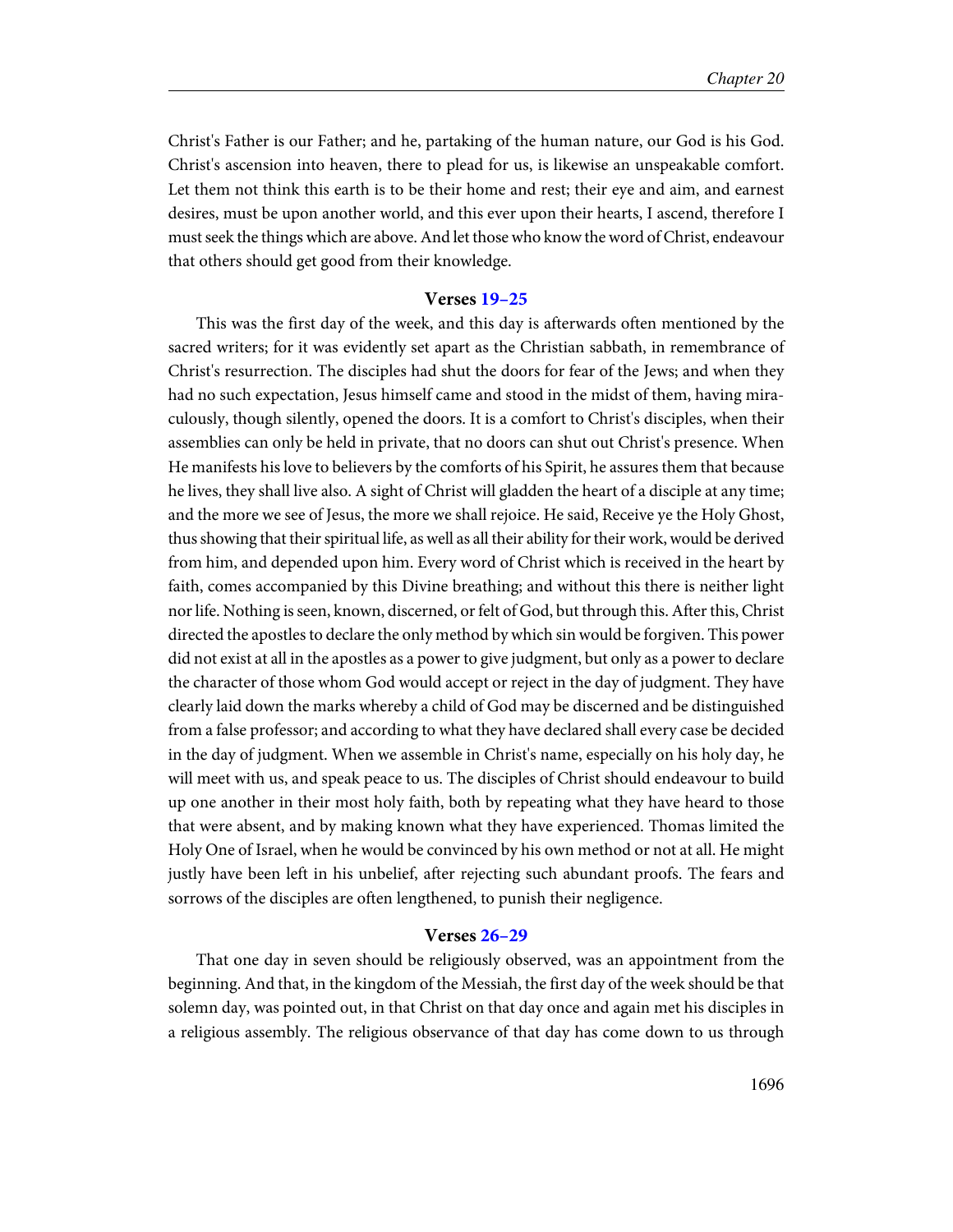every age of the church. There is not an unbelieving word in our tongues, nor thought in our minds, but it is known to the Lord Jesus; and he was pleased to accommodate himself even to Thomas, rather than leave him in his unbelief. We ought thus to bear with the weak, [Ro 15:1,](http://www.ccel.org/study/Bible:Rom.15.1) [2](http://www.ccel.org/study/Bible:Rom.15.2). This warning is given to all. If we are faithless, we are Christless and graceless, hopeless and joyless. Thomas was ashamed of his unbelief, and cried out, My Lord and my God. He spoke with affection, as one that took hold of Christ with all his might; "My Lord and my God." Sound and sincere believers, though slow and weak, shall be graciously accepted of the Lord Jesus. It is the duty of those who read and hear the gospel, to believe, to embrace the doctrine of Christ, and that record concerning him, [1Jo 5:11](http://www.ccel.org/study/Bible:1John.5.11).

# **Verses [30](http://www.ccel.org/study/Bible:John.20.30), [31](http://www.ccel.org/study/Bible:John.20.31)**

There were other signs and proofs of our Lord's resurrection, but these were committed to writing, that all might believe that Jesus was the promised Messiah, the Saviour of sinners, and the Son of God; that, by this faith, they might obtain eternal life, by his mercy, truth, and power. May we believe that Jesus is the Christ, and believing may we have life through his name.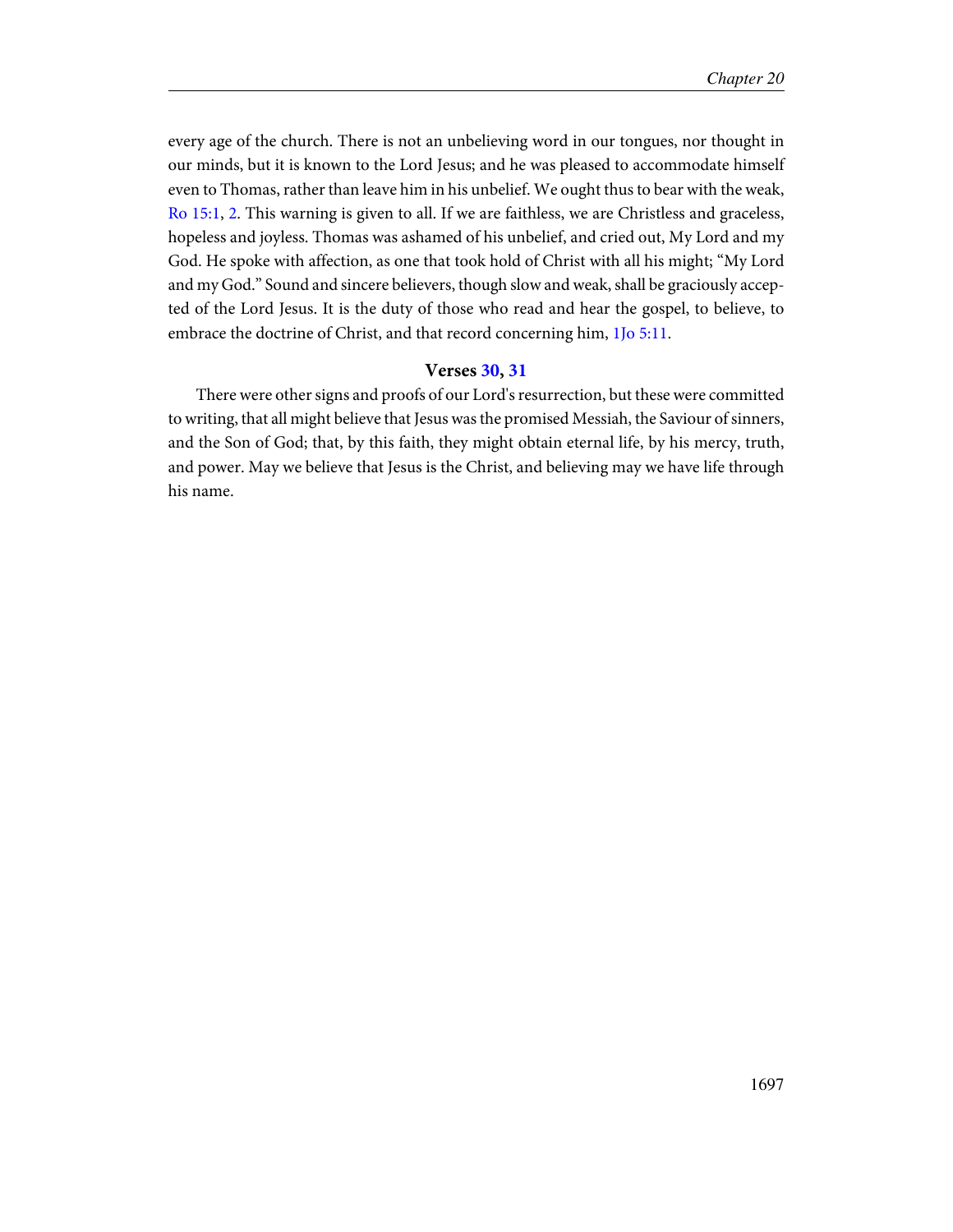### **Chapter Outline**

| Christ appears to his disciples.      | $(1-14)$  |
|---------------------------------------|-----------|
| His discourse with Peter.             | $(15-19)$ |
| Christ's declaration concerning John. | $(20-24)$ |
| The conclusion.                       | (25)      |

# **Verses [1–14](http://www.ccel.org/study/Bible:John.21.1-John.21.14)**

Christ makes himself known to his people, usually in his ordinances; but sometimes by his Spirit he visits them when employed in their business. It is good for the disciples of Christ to be together in common conversation, and common business. The hour for their entering upon action was not come. They would help to maintain themselves, and not be burdensome to any. Christ's time of making himself known to his people, is when they are most at a loss. He knows the temporal wants of his people, and has promised them not only grace sufficient, but food convenient. Divine Providence extends itself to things most minute, and those are happy who acknowledge God in all their ways. Those who are humble, diligent, and patient, though their labours may be crossed, shall be crowned; they sometimes live to see their affairs take a happy turn, after many struggles. And there is nothing lost by observing Christ's orders; it is casting the net on the right side of the ship. Jesus manifests himself to his people by doing that for them which none else can do, and things which they looked not for. He would take care that those who left all for him, should not want any good thing. And latter favours are to bring to mind former favours, that eaten bread may not be forgotten. He whom Jesus loved was the first that said, It is the Lord. John had cleaved most closely to his Master in his sufferings, and knew him soonest. Peter was the most zealous, and reached Christ the first. How variously God dispenses his gifts, and what difference there may be between some believers and others in the way of their honouring Christ, yet they all may be accepted of him! Others continue in the ship, drag the net, and bring the fish to shore, and such persons ought not to be blamed as worldly; for they, in their places, are as truly serving Christ as the others. The Lord Jesus had provision ready for them. We need not be curious in inquiring whence this came; but we may be comforted at Christ's care for his disciples. Although there were so many, and such great fishes, yet they lost none, nor damaged their net. The net of the gospel has enclosed multitudes, yet it is as strong as ever to bring souls to God.

## **Verses [15–19](http://www.ccel.org/study/Bible:John.21.15-John.21.19)**

Our Lord addressed Peter by his original name, as if he had forfeited that of Peter through his denying him. He now answered, Thou knowest that I love thee; but without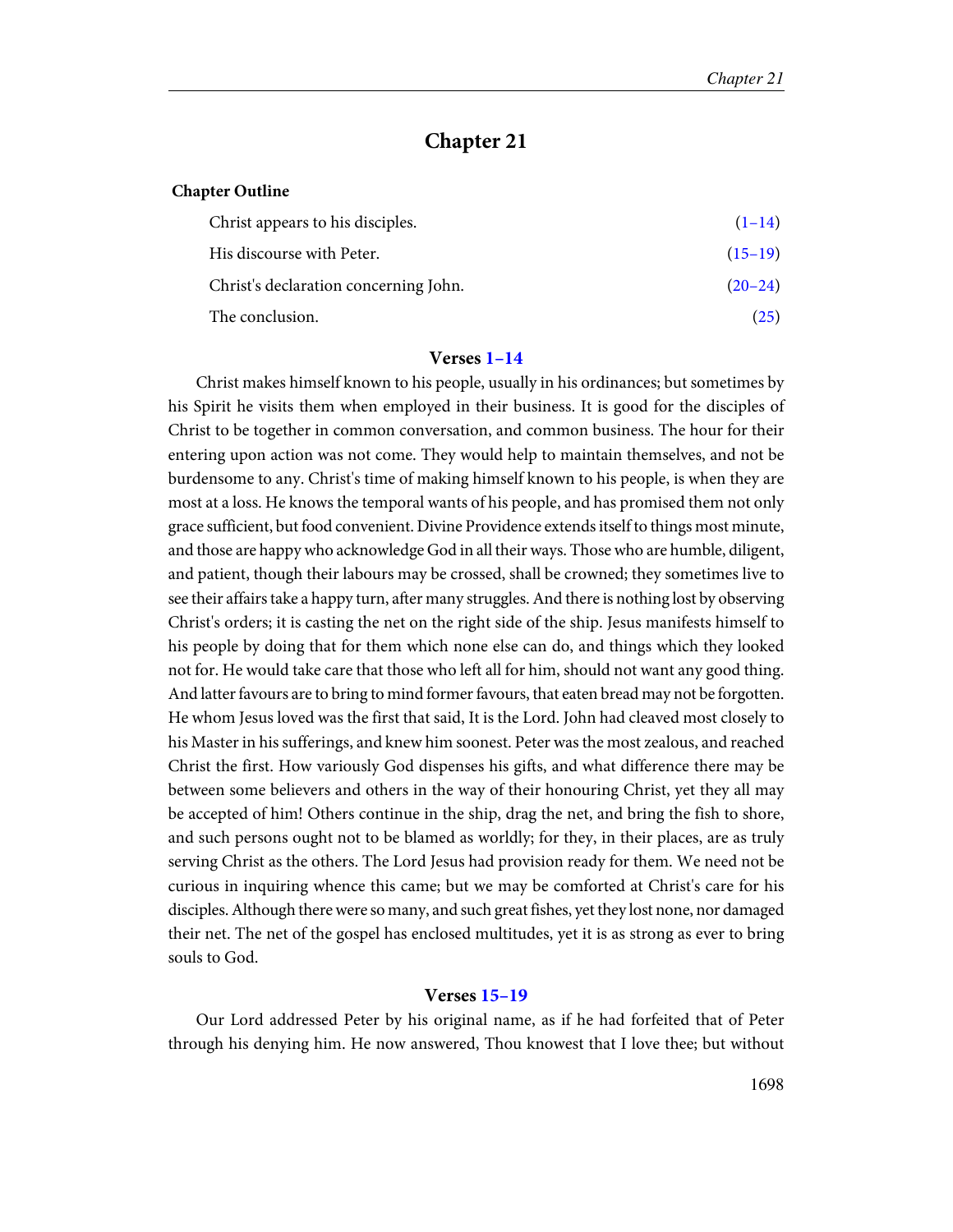professing to love Jesus more than others. We must not be surprised to have our sincerity called into question, when we ourselves have done that which makes it doubtful. Every remembrance of past sins, even pardoned sins, renews the sorrow of a true penitent. Conscious of integrity, Peter solemnly appealed to Christ, as knowing all things, even the secrets of his heart. It is well when our falls and mistakes make us more humble and watchful. The sincerity of our love to God must be brought to the test; and it behoves us to inquire with earnest, preserving prayer to the heart-searching God, to examine and prove us, whether we are able to stand this test. No one can be qualified to feed the sheep and lambs of Christ, who does not love the good Shepherd more than any earthly advantage or object. It is the great concern of every good man, whatever death he dies, to glorify God in it; for what is our chief end but this, to die to the Lord, at the word of the Lord?

### **Verses [20–24](http://www.ccel.org/study/Bible:John.21.20-John.21.24)**

Sufferings, pains, and death, will appear formidable even to the experienced Christian; but in the hope to glorify God, to leave a sinful world, and to be present with his Lord, he becomes ready to obey the Redeemer's call, and to follow Him through death to glory. It is the will of Christ that his disciples should mind their own duty, and not be curious about future events, either as to themselves or others. Many things we are apt to be anxious about, which are nothing to us. Other people's affairs are nothing to us, to intermeddle in; we must quietly work, and mind our own business. Many curious questions are put about the counsels of God, and the state of the unseen world, as to which we may say, What is this to us? And if we attend to the duty of following Christ, we shall find neither heart nor time to meddle with that which does not belong to us. How little are any unwritten traditions to be relied upon! Let the Scripture be its own interpreter, and explain itself; as it is, in a great measure, its own evidence, and proves itself, for it is light. See the easy setting right such mistakes by the word of Christ. Scripture language is the safest channel for Scripture truth; the words which the Holy Ghost teaches, [1Co 2:13](http://www.ccel.org/study/Bible:1Cor.2.13). Those who cannot agree in the same terms of art, and the application of them, may yet agree in the same Scripture terms, and to love one another.

## **Verse [25](http://www.ccel.org/study/Bible:John.21.25)**

Only a small part of the actions of Jesus had been written. But let us bless God for all that is in the Scriptures, and be thankful that there is so much in so small a space. Enough is recorded to direct our faith, and regulate our practice; more would have been unnecessary. Much of what is written is overlooked, much forgotten, and much made the matter of doubtful disputes. We may, however, look forward to the joy we shall receive in heaven, from a more complete knowledge of all Jesus did and said, as well as of the conduct of his providence and grace in his dealings with each of us. May this be our happiness. These are